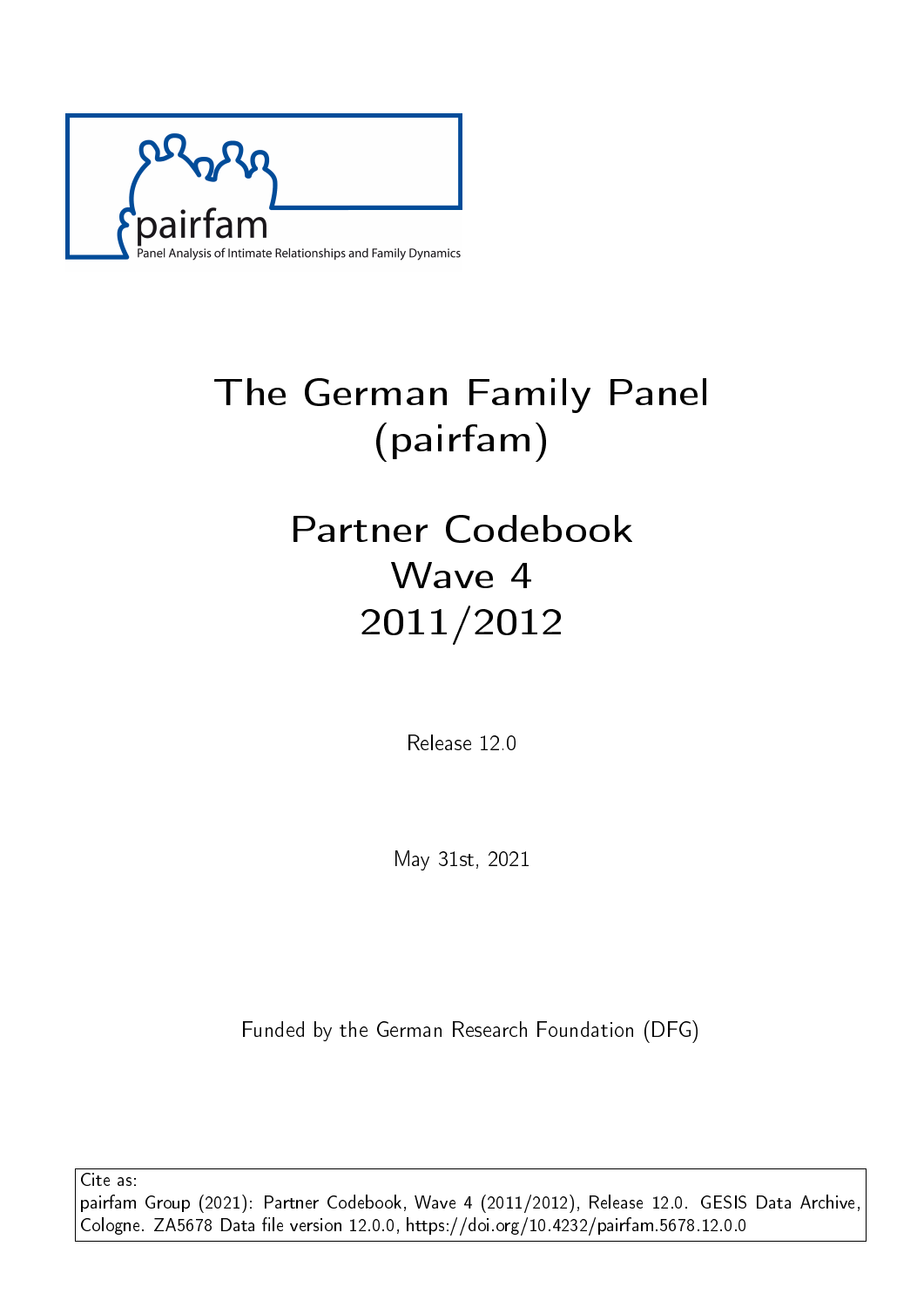# **Contents**

| Contraception and a subsequently and a subsequently and a subsequently and a subsequently and a subsequently a subsequently and $8$                                                                                                 |  |
|-------------------------------------------------------------------------------------------------------------------------------------------------------------------------------------------------------------------------------------|--|
| Value of Children <b>Experience Acts Acts and Children</b> Contracts and Children Contracts and Children Contracts and Children Contracts and Children Contracts and Children Contracts and Children Contracts and Children Contrac |  |
| Desire to have children and an annual contract the contract of the contract of the contract of the contract of the contract of the contract of the contract of the contract of the contract of the contract of the contract of      |  |
|                                                                                                                                                                                                                                     |  |
| Parents-in-law decompose the contract of the contract of the contract of the contract of the contract of the contract of the contract of the contract of the contract of the contract of the contract of the contract of the c      |  |
|                                                                                                                                                                                                                                     |  |
|                                                                                                                                                                                                                                     |  |
|                                                                                                                                                                                                                                     |  |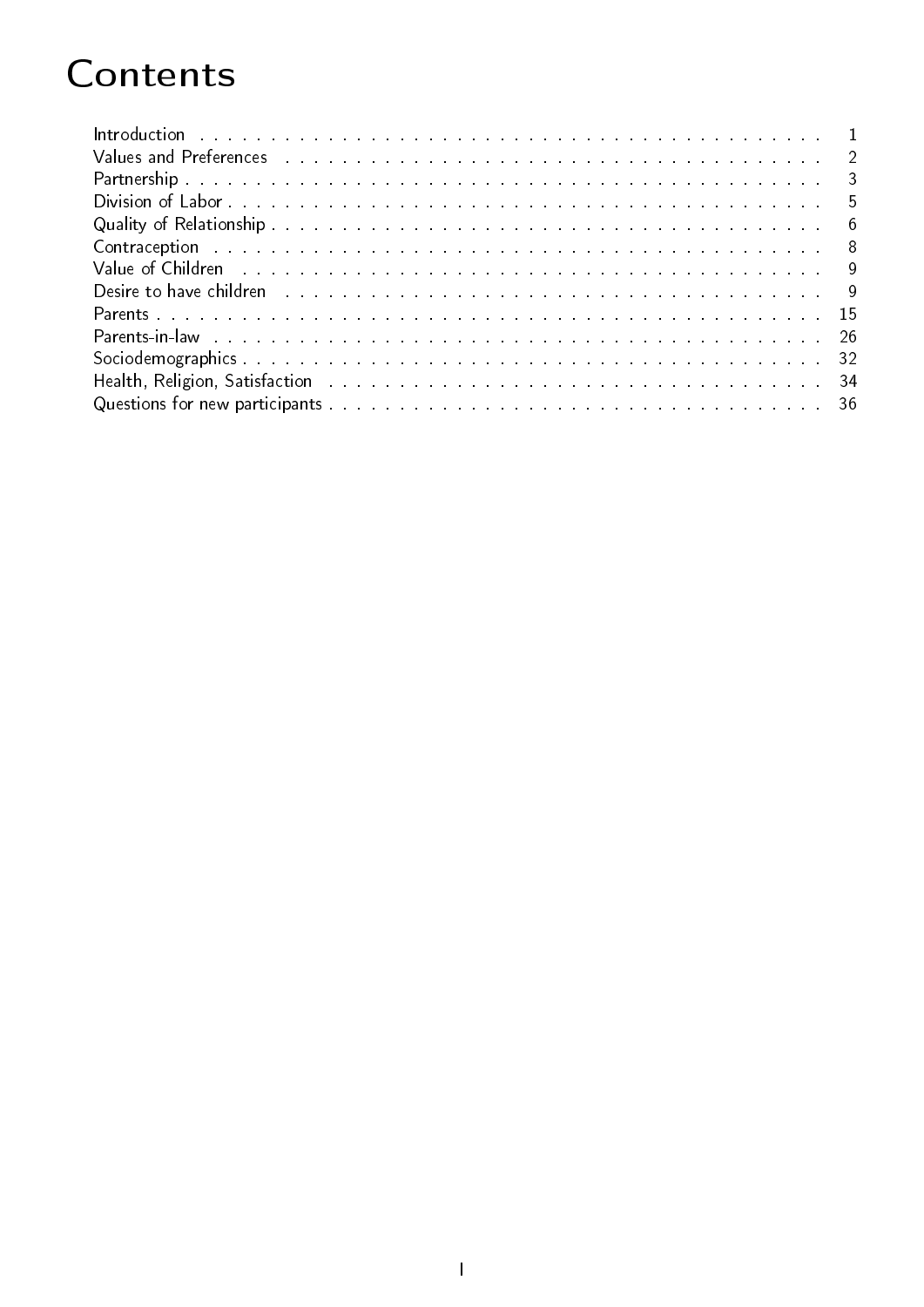## <span id="page-2-0"></span>Introduction

### $\overline{T_{\text{ext}} 1}$  How to answer the questionnaire:

There are no right or wrong answers to these questions  $-$  only your personal assessment is of importance to us.

Please fill out the questionnaire by yourself. We assure you that the information will be treated as strictly confidential.

Please proceed line for line, question for question. Do not skip any questions unless the text expressly instructs you to do so.

Here are two examples:

(omitted)

We hope you enjoy filling out the questionnaire!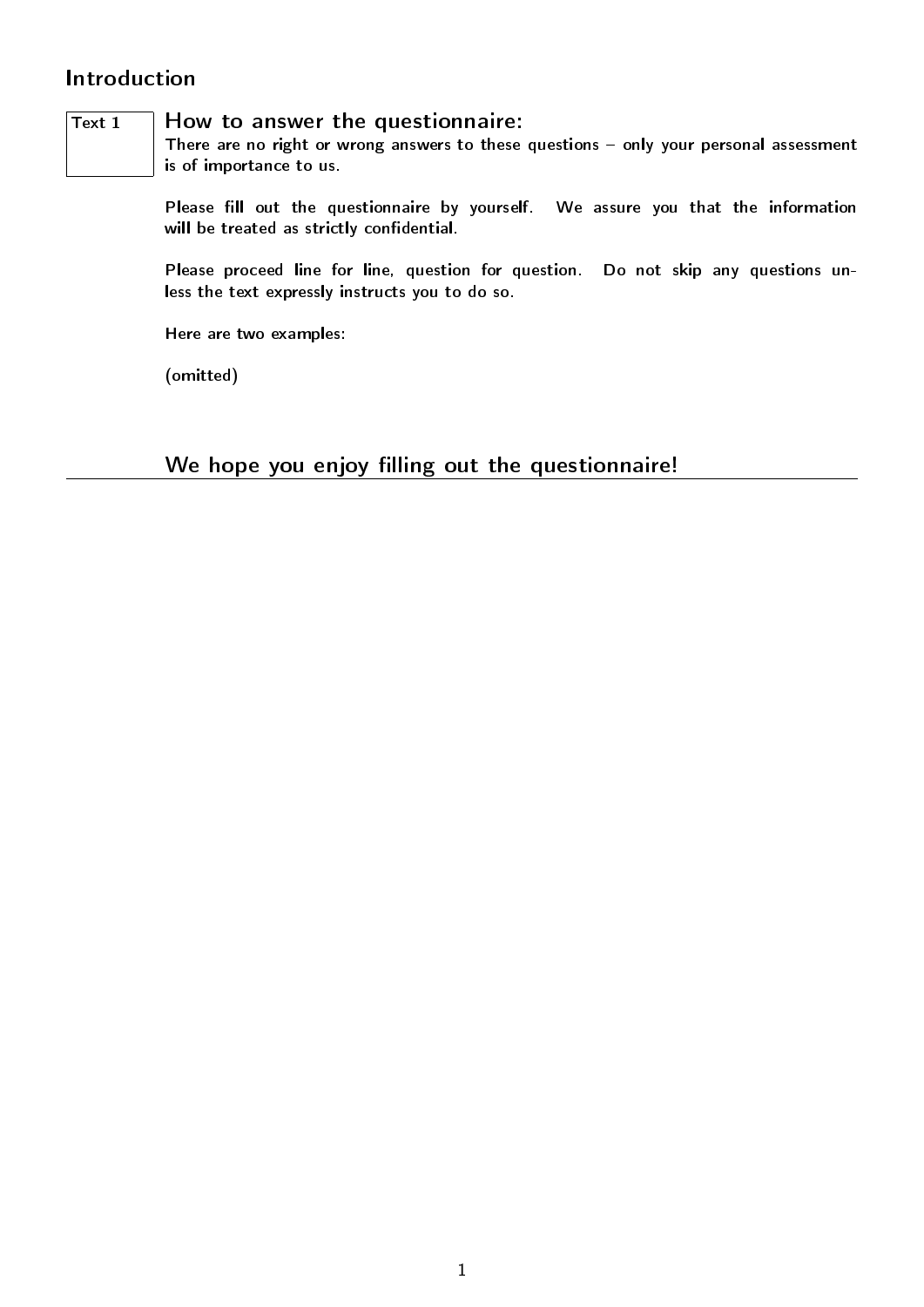## <span id="page-3-0"></span>Values and Preferences

| Text 2 | $\Box$ Attitudes and opinions regarding family and partnership |
|--------|----------------------------------------------------------------|
|        |                                                                |

| Question                      | One can have different ideas about how family members should treat each other. Please<br>tell me how strongly you agree with the following statements. |                                                                                                                      |   |             |                  |  |  |                                                                            |  |  |  |  |
|-------------------------------|--------------------------------------------------------------------------------------------------------------------------------------------------------|----------------------------------------------------------------------------------------------------------------------|---|-------------|------------------|--|--|----------------------------------------------------------------------------|--|--|--|--|
| Variable<br>pval <sub>2</sub> | pval2i2                                                                                                                                                | Grandparents should contribute to the economic security of their grandchildren and<br>their grandchildrens' parents. |   |             |                  |  |  |                                                                            |  |  |  |  |
|                               | pval2i5                                                                                                                                                | Children should arrange their work so as to be able to care for their sick parents.                                  |   |             |                  |  |  |                                                                            |  |  |  |  |
|                               | pval2i6                                                                                                                                                |                                                                                                                      |   |             |                  |  |  | If they need to, grown children should be able to live with their parents. |  |  |  |  |
|                               | Completely disagree                                                                                                                                    |                                                                                                                      | 4 | 5<br>$\Box$ | Completely agree |  |  |                                                                            |  |  |  |  |
|                               |                                                                                                                                                        | No answer $\ldots \ldots \ldots \ldots \ldots \ldots \square$ -2                                                     |   |             |                  |  |  |                                                                            |  |  |  |  |
|                               |                                                                                                                                                        |                                                                                                                      |   |             |                  |  |  |                                                                            |  |  |  |  |

| $\mid$ Question   |                                                                                                                                                       | How satisfied are you with the following domains in your life? |  |  |  |  |  |  |  |        |  |  |  |  |
|-------------------|-------------------------------------------------------------------------------------------------------------------------------------------------------|----------------------------------------------------------------|--|--|--|--|--|--|--|--------|--|--|--|--|
| Variable<br>psat1 | School, education, career<br>psat1i1<br>psat1i2<br>Leisure activities, hobbies, interests<br>Friends, social contacts<br>psat1i3<br>Family<br>psat1i4 |                                                                |  |  |  |  |  |  |  |        |  |  |  |  |
|                   | 1 2 3 4 5 6 7 8 9 10<br>Very satisfied<br>Very dissatisfied                                                                                           |                                                                |  |  |  |  |  |  |  |        |  |  |  |  |
|                   |                                                                                                                                                       | No answer                                                      |  |  |  |  |  |  |  | $\Box$ |  |  |  |  |

| Question<br>3<br>Variable<br>psrs1 |                      | Please look at these five life goals and domains. How important are these to you per-<br>sonally at the moment?<br>You have 15 importance points to distribute among the five goals and domains. The<br>more important a goal or domain is to you at the moment, the more importance points<br>you should assign to it. If something is absolutely unimportant to you at the moment,<br>don't assign it any points.<br>As a control, please cross out the points you have already used above.<br>Finally, please check again if you have distributed exactly 15 points! |        |  |
|------------------------------------|----------------------|-------------------------------------------------------------------------------------------------------------------------------------------------------------------------------------------------------------------------------------------------------------------------------------------------------------------------------------------------------------------------------------------------------------------------------------------------------------------------------------------------------------------------------------------------------------------------|--------|--|
|                                    | psrs1i1              | Pursuing my education or career interests                                                                                                                                                                                                                                                                                                                                                                                                                                                                                                                               | Points |  |
|                                    | psrsl <sub>12</sub>  | Pursuing my hobbies and personal interests                                                                                                                                                                                                                                                                                                                                                                                                                                                                                                                              | Points |  |
|                                    | psrsl <sub>i</sub> 3 | Keeping in touch with friends                                                                                                                                                                                                                                                                                                                                                                                                                                                                                                                                           | Points |  |
|                                    | psrs1i4              | Living in a partnership                                                                                                                                                                                                                                                                                                                                                                                                                                                                                                                                                 | Points |  |
|                                    | psrs1i5              | Having a(nother) child                                                                                                                                                                                                                                                                                                                                                                                                                                                                                                                                                  | Points |  |
|                                    |                      | No answer $\ldots \ldots \ldots \ldots \ldots \ldots \square$ -2                                                                                                                                                                                                                                                                                                                                                                                                                                                                                                        |        |  |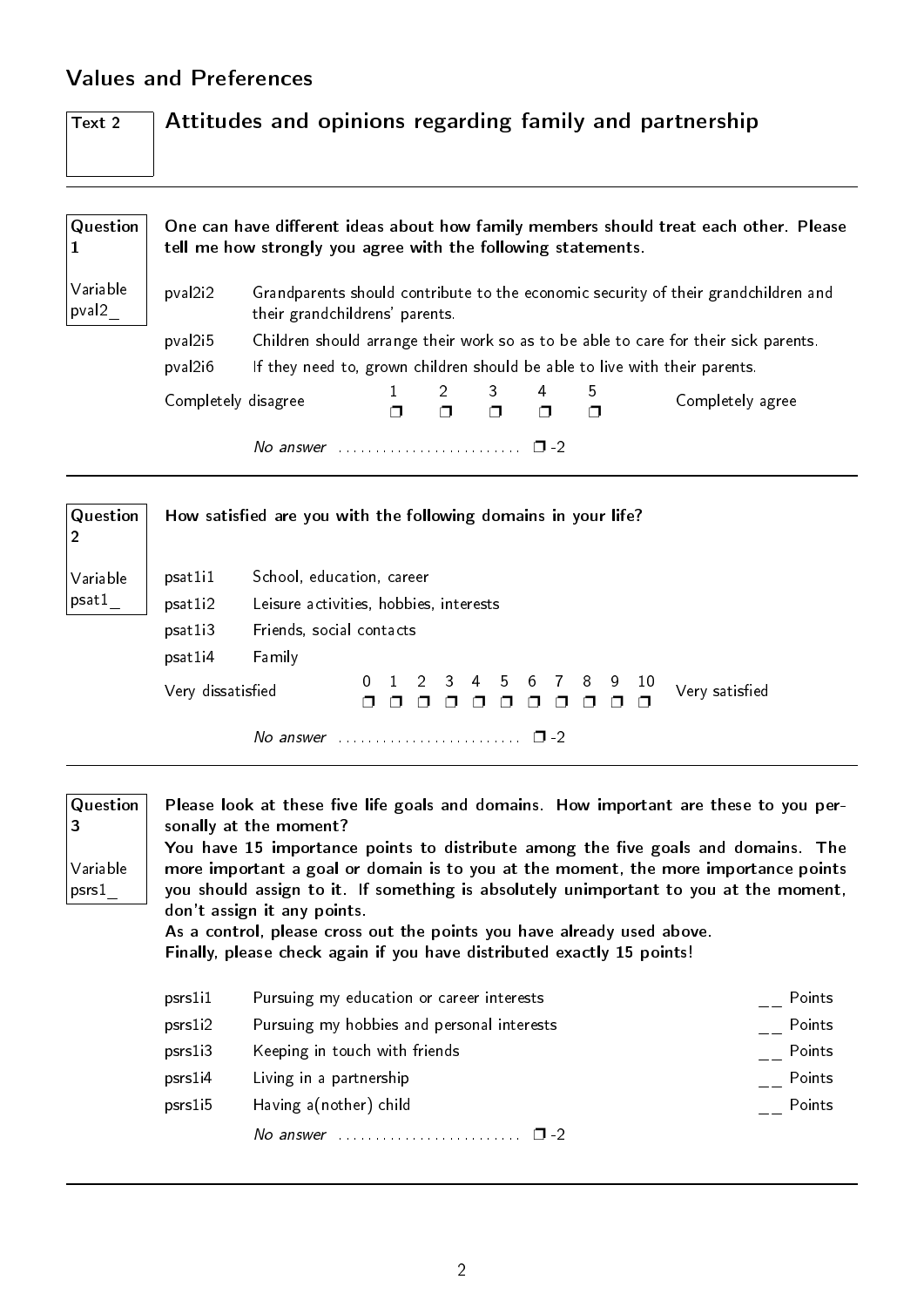# <span id="page-4-0"></span>Partnership

| $\vert$ Text 3 | $\overline{a}$ Now let's turn to the issue of partnership. |
|----------------|------------------------------------------------------------|
|                |                                                            |
|                |                                                            |
|                |                                                            |

| Question   Overall, how satisfied are you with your relationship? |  |  |  |  |  |  |  |  |  |  |  |  |
|-------------------------------------------------------------------|--|--|--|--|--|--|--|--|--|--|--|--|
| Variable Very dissatisfied<br>psat3<br>No answer                  |  |  |  |  |  |  |  |  |  |  |  |  |
| No answer $\ldots$ , $\ldots$ , $\ldots$ , $\Box$ -2              |  |  |  |  |  |  |  |  |  |  |  |  |

| $\vert$ Question $\vert$ | What do you think: How satisfied is your partner with your relationship? |  |  |  |  |  |  |
|--------------------------|--------------------------------------------------------------------------|--|--|--|--|--|--|
| $\vert$ Variable         | Very dissatisfied                                                        |  |  |  |  |  |  |
| $ $ psat4                | No answer $\cdots$ , $\cdots$ , $\cdots$ , $\Box$ -2                     |  |  |  |  |  |  |

| $\sqrt{\mathsf{Q}}$ uestion<br>6 | Do you intend to move in with your partner or to establish a common household within<br>the next 12 months? |
|----------------------------------|-------------------------------------------------------------------------------------------------------------|
| Variable                         |                                                                                                             |
| ppa9                             | Yes, perhaps $\ldots \ldots \ldots \ldots \ldots \ldots \square$ 2                                          |
|                                  | No, probably not $\ldots \ldots \ldots \ldots \ldots \square$ 3                                             |
|                                  | No, definitely not $\dots\dots\dots\dots\dots\dots \Box 4$                                                  |
|                                  | We haven't discussed that yet $\Box$ $\Box$ 5                                                               |
|                                  | We're already living together $\Box$ $\Box$ 6                                                               |
|                                  | Don't know $\ldots \ldots \ldots \ldots \ldots \ldots \quad \Box -1$                                        |
|                                  | No answer $\ldots$ $\ldots$ $\ldots$ $\ldots$ $\ldots$ $\Box$ -2                                            |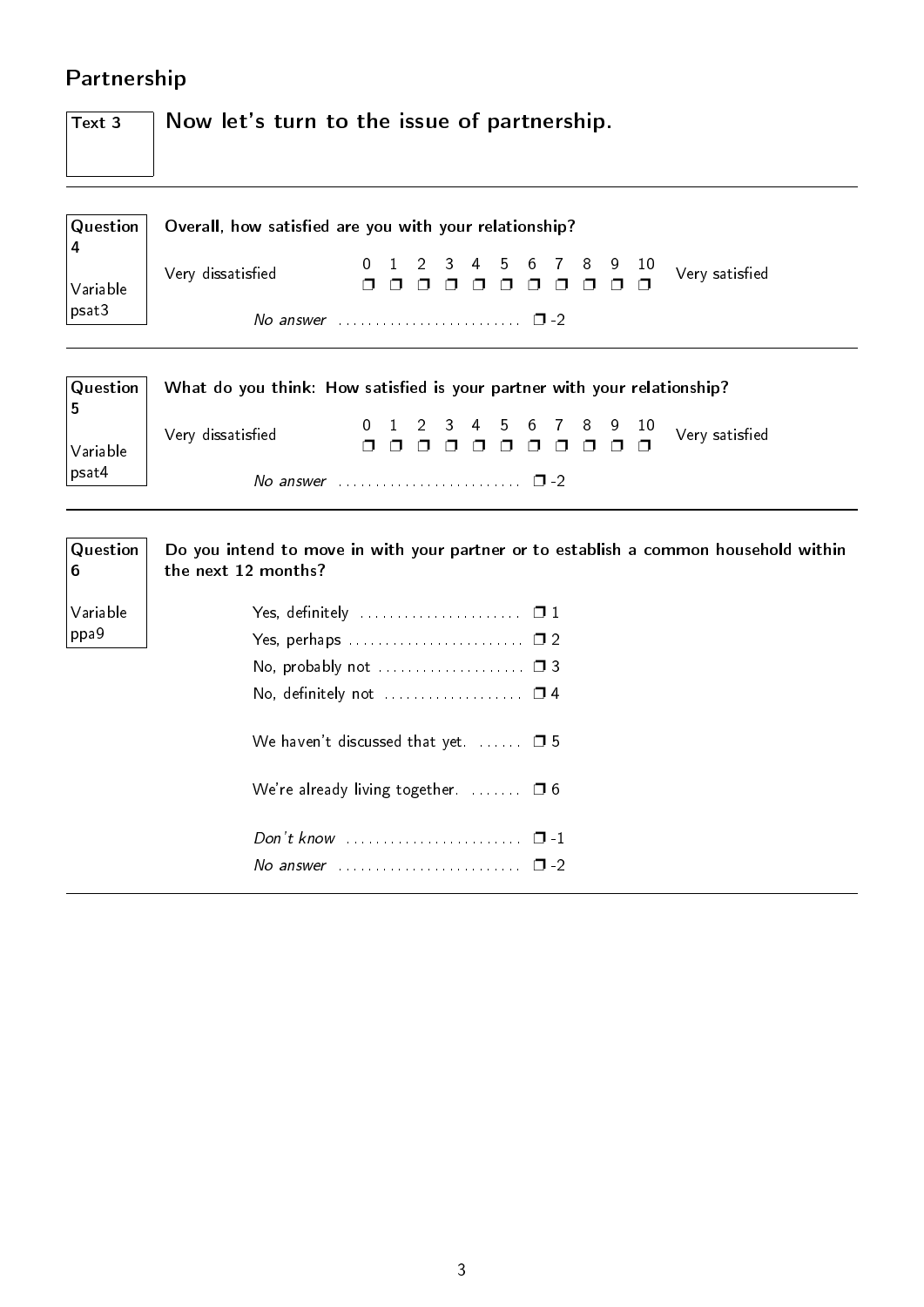| Question<br>7     | Are you and your partner planning to marry within the next 12 months?                                                                                                                                   |
|-------------------|---------------------------------------------------------------------------------------------------------------------------------------------------------------------------------------------------------|
| Variable<br>ppa11 | Yes, definitely $\ldots \ldots \ldots \ldots \ldots \ldots \square 1$<br>No, probably not $\ldots \ldots \ldots \ldots \ldots \square$ 3<br>No, definitely not $\dots\dots\dots\dots\dots \quad \Box$ 4 |
|                   | We haven't discussed that yet. $\Box$ 5                                                                                                                                                                 |
|                   | We're already married. $\ldots$ $\Box$ 6                                                                                                                                                                |
|                   |                                                                                                                                                                                                         |

| $\mid$ Question $\mid$<br>8 | Have you and your partner seriously considered having children together?                                     |
|-----------------------------|--------------------------------------------------------------------------------------------------------------|
| Variable<br>$ $ ppa13       |                                                                                                              |
|                             | We already have a child/children. $\Box$ 6                                                                   |
|                             | Don't know $\ldots \ldots \ldots \ldots \ldots \ldots \quad \Box$ -1<br>No answer $\cdots$ $\cdots$ $\cdots$ |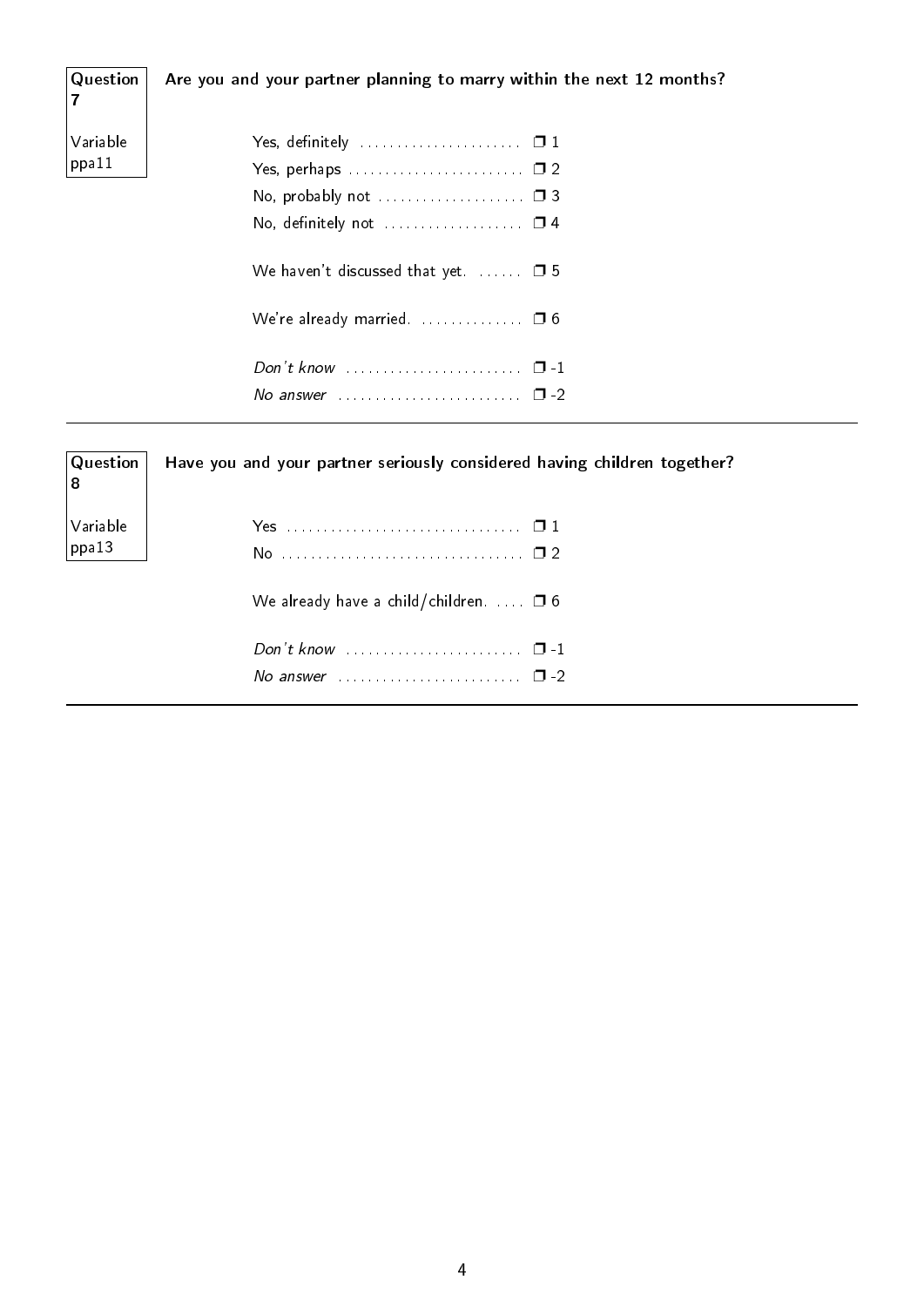## <span id="page-6-0"></span>Division of Labor

| Text 4 |  |                   |  |  |  |  | Now we would like to know how you and your partner organize |
|--------|--|-------------------|--|--|--|--|-------------------------------------------------------------|
|        |  | your daily lives. |  |  |  |  |                                                             |
|        |  |                   |  |  |  |  |                                                             |

| Question<br>9     | To what extent do you and your partner share duties in the following domains?                                                                              |                                                                     |  |  |  |  |  |  |  |  |  |
|-------------------|------------------------------------------------------------------------------------------------------------------------------------------------------------|---------------------------------------------------------------------|--|--|--|--|--|--|--|--|--|
| Variable<br>ppa14 | If you have a housemaid, nanny or similar household help, then refer in your an-<br>swers only to the portion of the work done by you and/or your partner. |                                                                     |  |  |  |  |  |  |  |  |  |
|                   | ppa14i1                                                                                                                                                    | Housework (washing, cooking, cleaning)                              |  |  |  |  |  |  |  |  |  |
|                   | ppa 14i2                                                                                                                                                   | Shopping                                                            |  |  |  |  |  |  |  |  |  |
|                   | ppa 14i3                                                                                                                                                   | Home and auto repairs                                               |  |  |  |  |  |  |  |  |  |
|                   | ppa 14i4                                                                                                                                                   | Financial and administrative matters                                |  |  |  |  |  |  |  |  |  |
|                   | ppa 14 <sub>15</sub>                                                                                                                                       | Taking care of the children                                         |  |  |  |  |  |  |  |  |  |
|                   |                                                                                                                                                            | (Almost) completely my partner $\dots$ $\Box$ 1                     |  |  |  |  |  |  |  |  |  |
|                   |                                                                                                                                                            | For the most part my partner $\dots \dots \dots \square$ 2          |  |  |  |  |  |  |  |  |  |
|                   |                                                                                                                                                            |                                                                     |  |  |  |  |  |  |  |  |  |
|                   |                                                                                                                                                            | For the most part me $\dots\dots\dots\dots \quad \Box$ 4            |  |  |  |  |  |  |  |  |  |
|                   |                                                                                                                                                            | $(Almost)$ completely me $\Box$ 5                                   |  |  |  |  |  |  |  |  |  |
|                   |                                                                                                                                                            |                                                                     |  |  |  |  |  |  |  |  |  |
|                   |                                                                                                                                                            | Doesn't apply to our situation $\Box$ $\Box$ 7                      |  |  |  |  |  |  |  |  |  |
|                   |                                                                                                                                                            | No answer $\ldots \ldots \ldots \ldots \ldots \ldots \quad \Box$ -2 |  |  |  |  |  |  |  |  |  |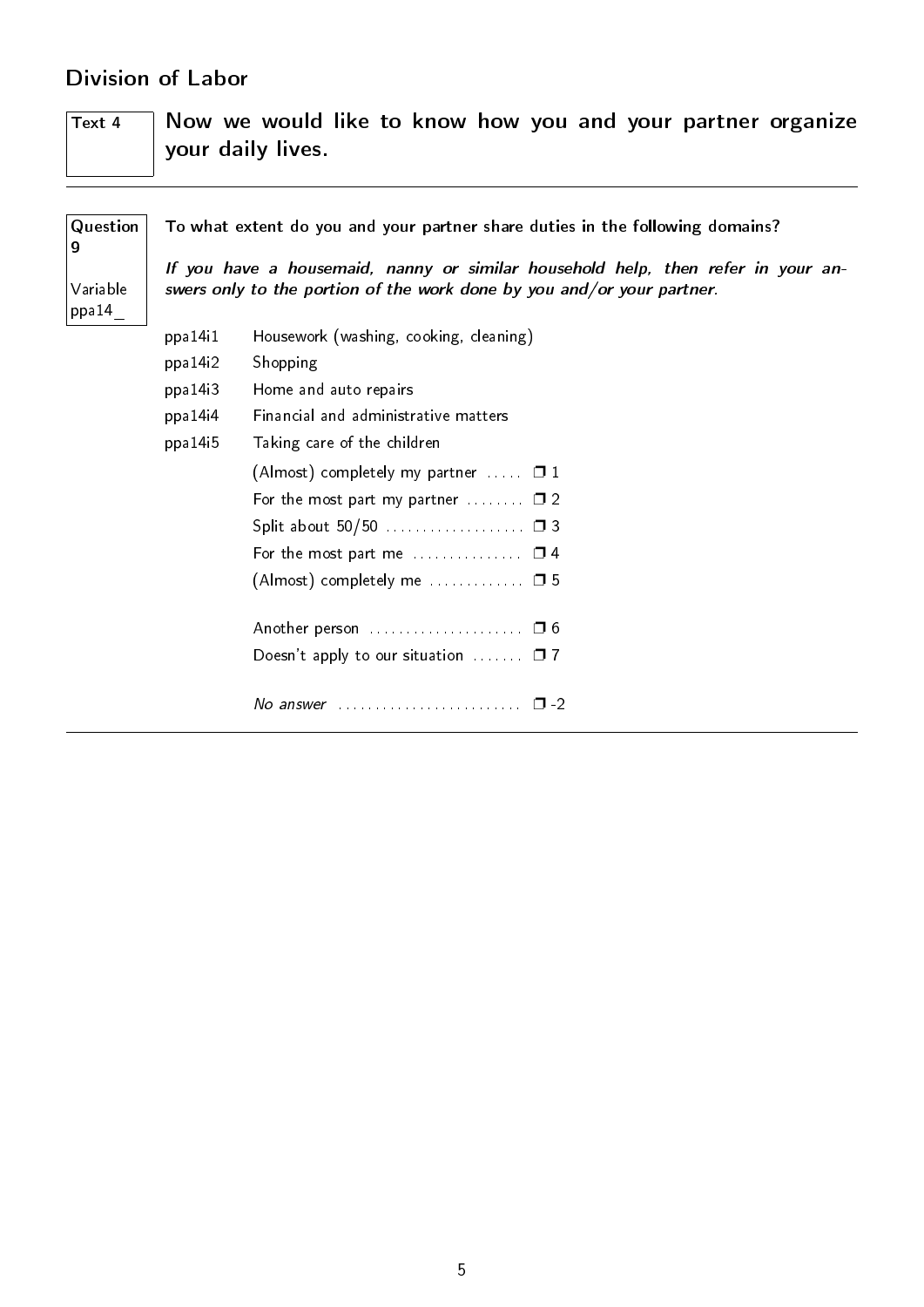## <span id="page-7-0"></span>Quality of Relationship

Question 10 What happens when you have a disagreement with your partner? Please indicate how often each of you engaged in the following behaviours. When answering, please refer to the past six months.

Variable ppa22\_ How often did your partner engage in any of these behaviours?

| Insult or verbally abuse you                                     |
|------------------------------------------------------------------|
| Remain silent                                                    |
| Yell at you                                                      |
| Listen to and ask questions of you in order to understand better |
| Refuse to talk about the subject                                 |
| Endeavor to clarify his or her own position to you               |
|                                                                  |

And how often did you engage in any of these behaviours?

| ppa22ri1              | Insult or verbally abuse your partner                                     |                                  |          |   |   |   |            |  |  |  |
|-----------------------|---------------------------------------------------------------------------|----------------------------------|----------|---|---|---|------------|--|--|--|
| ppa22ri2              | Remain silent                                                             |                                  |          |   |   |   |            |  |  |  |
| ppa22ri3              |                                                                           | Yell at your partner?            |          |   |   |   |            |  |  |  |
| ppa22ri4              | Listen to and ask questions of your partner in order to understand better |                                  |          |   |   |   |            |  |  |  |
| ppa22ri5              |                                                                           | Refuse to talk about the subject |          |   |   |   |            |  |  |  |
| ppa22ri8              | Endeavor to clarify your own position to your partner                     |                                  |          |   |   |   |            |  |  |  |
|                       | Almost never or never                                                     |                                  | $2 \Box$ | 3 | 4 | 5 | Very often |  |  |  |
| No answer<br>$\Box$ 2 |                                                                           |                                  |          |   |   |   |            |  |  |  |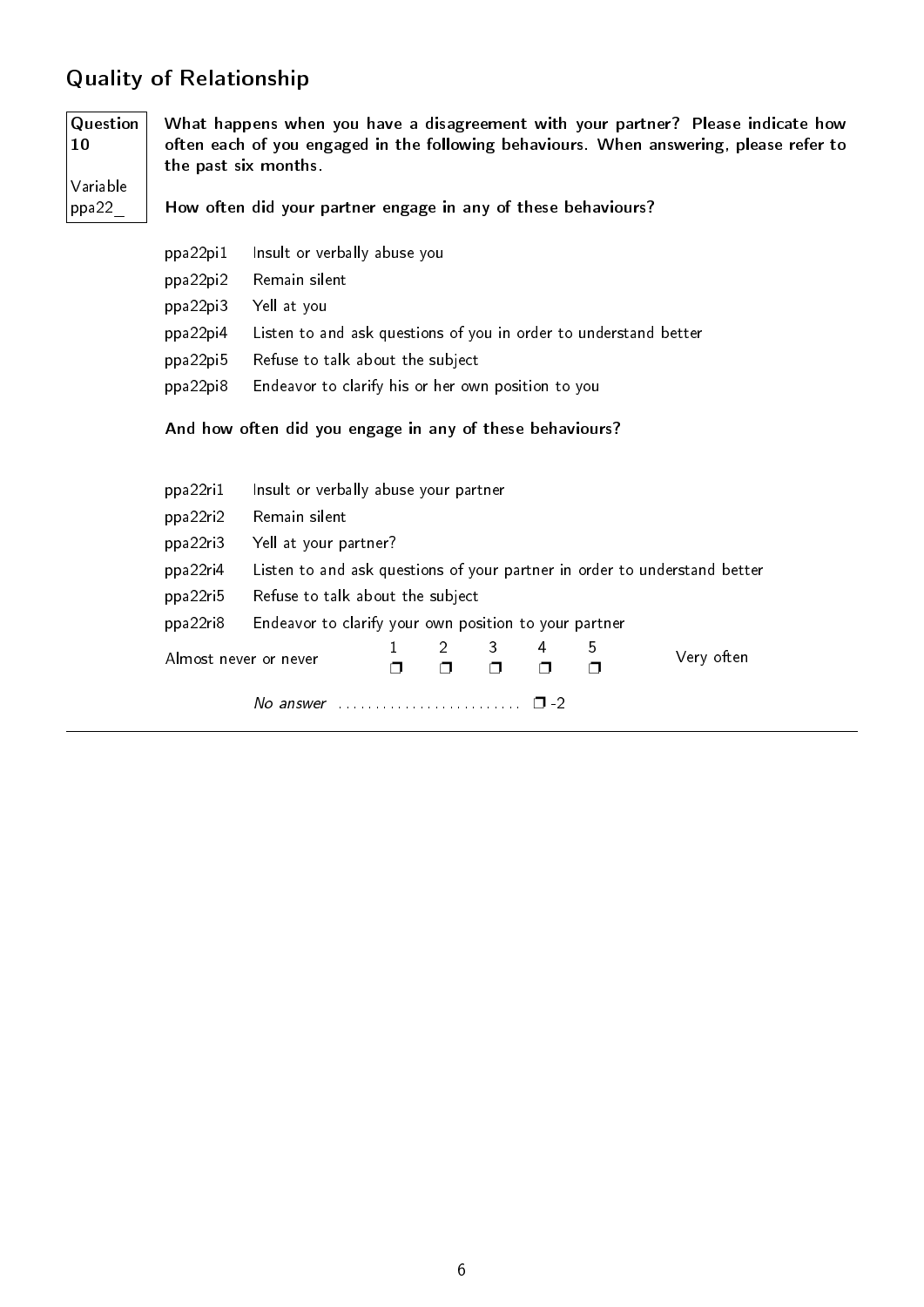| Question<br>11    |                                                                                           | How often do the following things happen in your partnership?                                                                                                                                                                                                                                                                                                                                                                                                                                                                                                                                                                                             |
|-------------------|-------------------------------------------------------------------------------------------|-----------------------------------------------------------------------------------------------------------------------------------------------------------------------------------------------------------------------------------------------------------------------------------------------------------------------------------------------------------------------------------------------------------------------------------------------------------------------------------------------------------------------------------------------------------------------------------------------------------------------------------------------------------|
| Variable<br>ppa17 | ppa 17i1<br>ppa 17i2<br>ppa17i3<br>ppa 17i4<br>ppa17i5<br>ppa 17i6<br>ppa17i7<br>ppa 17i8 | How often do you tell your partner what you're thinking?<br>How often does your partner express recognition for what you've done?<br>How often does your partner make you to do things his/her way?<br>How often are you and your partner annoyed or angry with each other?<br>How often does your partner show that he/she appreciates you?<br>How often do you and your partner disagree and quarrel?<br>How often does your partner get his/her way when you can't agree on something?<br>How often do you share your secrets and private feelings with your partner?<br>Sometimes $\ldots$ $\ldots$ $\ldots$ $\ldots$ $\ldots$ $\Box$ 3<br>Often  □ 4 |
|                   |                                                                                           | No answer $\ldots \ldots \ldots \ldots \ldots \ldots \square$ -2                                                                                                                                                                                                                                                                                                                                                                                                                                                                                                                                                                                          |

| $\vert$ Question $\vert$<br> 12                                         | Did you think that your partnership or marriage was in trouble during the past year? |
|-------------------------------------------------------------------------|--------------------------------------------------------------------------------------|
| $\bigg \begin{array}{c} \textsf{Variable} \ \textsf{ppa26} \end{array}$ |                                                                                      |
|                                                                         | No answer $\ldots \ldots \ldots \ldots \ldots \ldots \square$ -2                     |

|    | $\vert$ Question $\vert$ Did you seriously consider a separation or a divorce during the past year? |
|----|-----------------------------------------------------------------------------------------------------|
| 13 |                                                                                                     |
|    |                                                                                                     |

| $\begin{array}{ l } \text{Variable} \\ \text{ppa27} \end{array}$ | Yes $\Box$ 1                                                            |  |
|------------------------------------------------------------------|-------------------------------------------------------------------------|--|
|                                                                  | No answer $\ldots \ldots \ldots \ldots \ldots \ldots \ldots \square$ -2 |  |

Question 14 Variable ppa28 Did you or your partner seriously propose a separation or divorce during the past year? Yes . . . . . . . . . . . . . . . . . . . . . . . . . . . . . . . . ❐ 1 No . . . . . . . . . . . . . . . . . . . . . . . . . . . . . . . . . ❐ 2 No answer . . . . . . . . . . . . . . . . . . . . . . . . . ❐ -2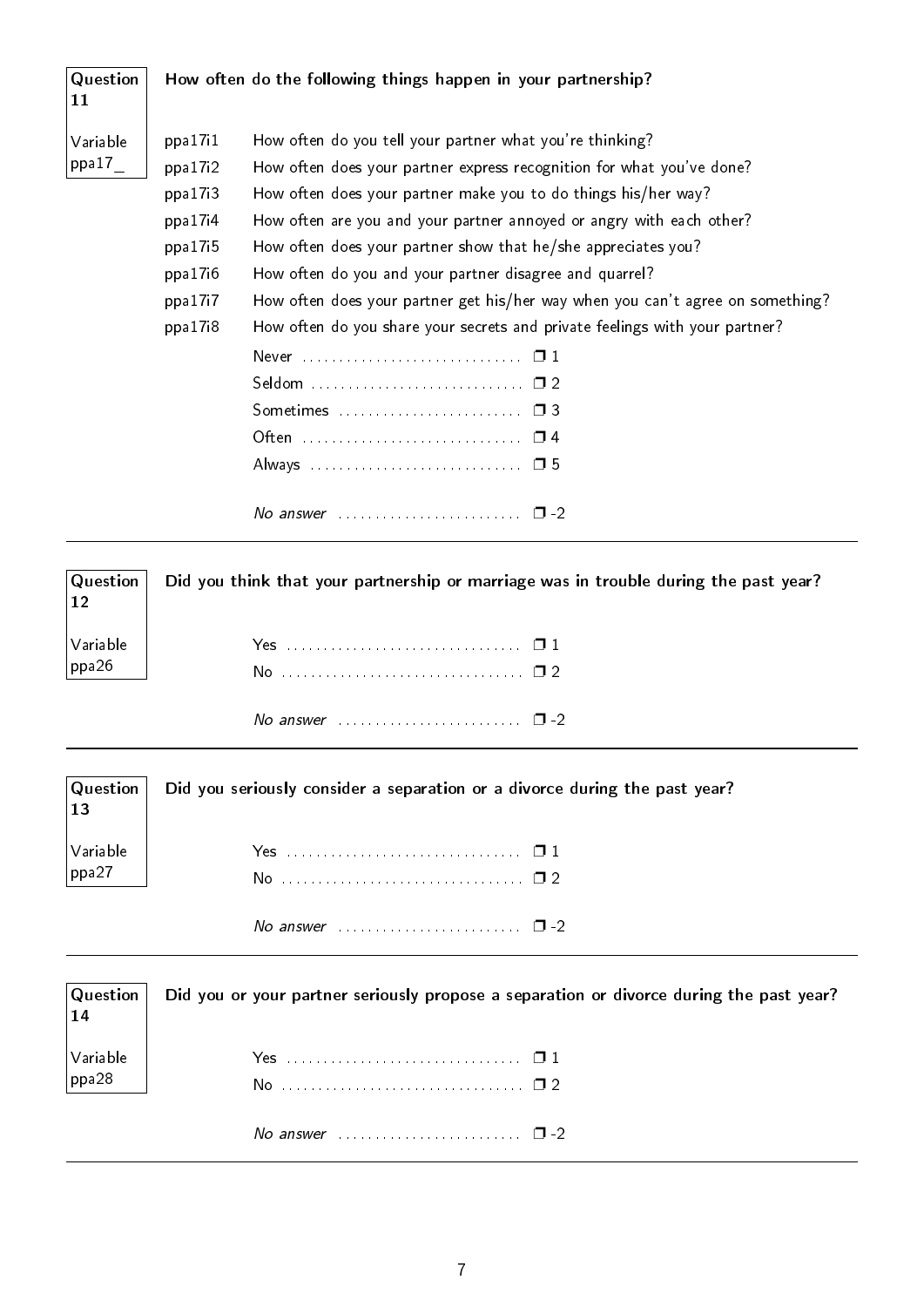# <span id="page-9-0"></span>Contraception

| Question<br>15 | Did you or your partner use contraceptives in the past three months?                              |
|----------------|---------------------------------------------------------------------------------------------------|
| Variable       |                                                                                                   |
| psex5          |                                                                                                   |
|                | I'm pregnant/my partner is pregnant<br>$\Box$ 7                                                   |
|                | Don't know $\cdots$ $\cdots$ $\cdots$ $\cdots$                                                    |
|                | I don't want to answer that. / No an-                                                             |
| Question<br>16 | Please consider the last 3 months:<br>How consistently did you or your partner use contraception? |
| Variable       | 3<br>4<br>5<br>Very inconsistently<br>Very consistently<br>$\Box$<br>П<br>⊓<br>⊓                  |
| psex7          | I don't want to answer that. / No an-                                                             |
|                | Respondents who used contraceptives during the past 3 months ( $p$ sex5=1)                        |
|                |                                                                                                   |

|                                                     | $ $ Question $ $ All in all, how satisfied are you with your sex life? |  |  |  |  |  |  |  |  |  |  |  |
|-----------------------------------------------------|------------------------------------------------------------------------|--|--|--|--|--|--|--|--|--|--|--|
| $\vert$ Variable $\vert$<br>$_{\shortmid}$ psat $5$ | Very dissatisfied                                                      |  |  |  |  |  |  |  |  |  |  |  |
|                                                     | I don't want to answer that. / No an-                                  |  |  |  |  |  |  |  |  |  |  |  |
|                                                     |                                                                        |  |  |  |  |  |  |  |  |  |  |  |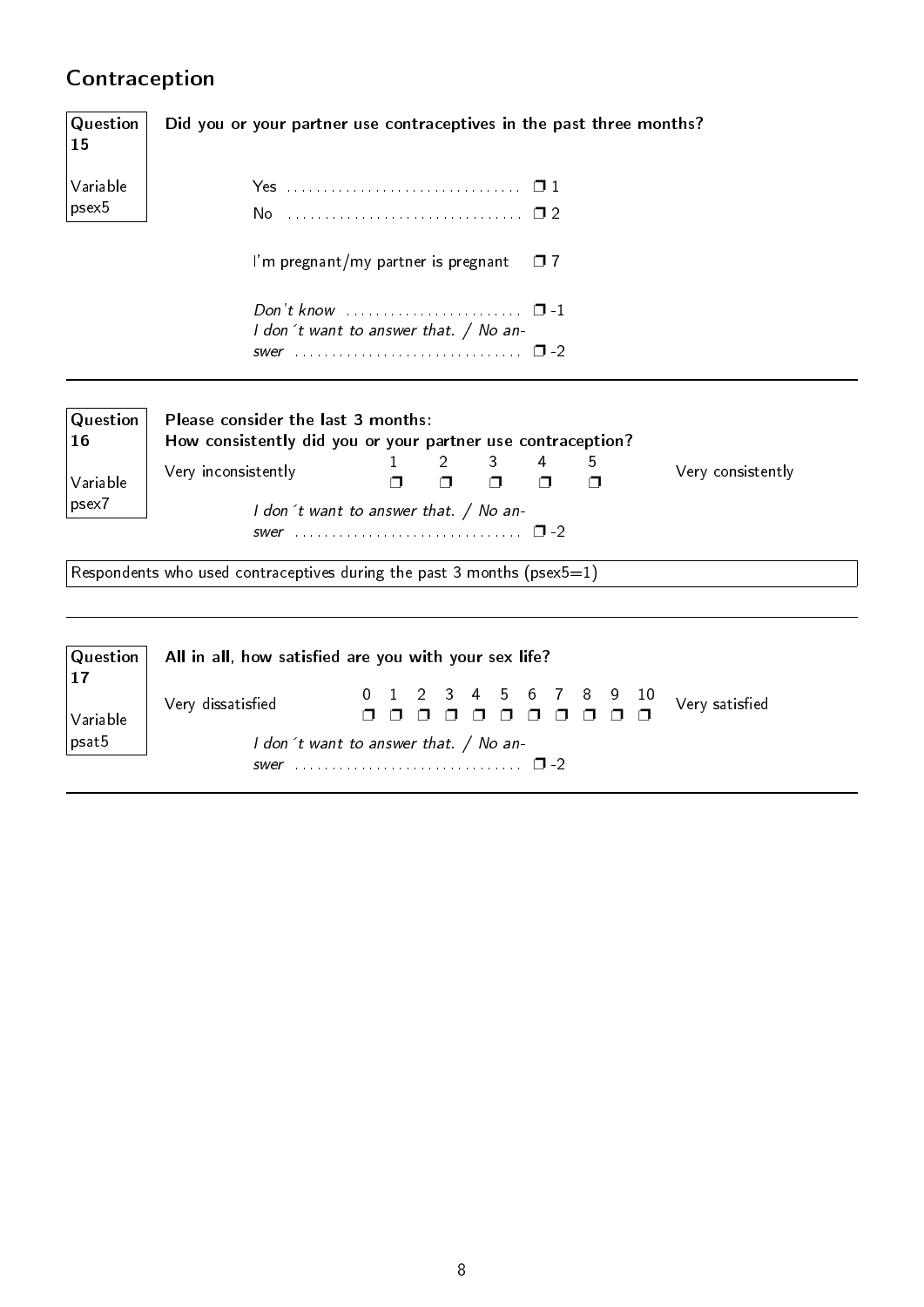$\overline{T_{\text{ext}}$  5 The following questions are about your attitudes and plans regarding children.

## <span id="page-10-0"></span>Value of Children

| Question<br>18<br>Variable | Living with children can have both pleasant and unpleasant aspects. I will now show you<br>a list with some expectations that you may or may not associate with children. Please<br>indicate how strongly you expect or worry the following things will occur as a result of<br>having children. |                                                                        |             |                                |             |        |             |                                                                                   |  |  |  |  |
|----------------------------|--------------------------------------------------------------------------------------------------------------------------------------------------------------------------------------------------------------------------------------------------------------------------------------------------|------------------------------------------------------------------------|-------------|--------------------------------|-------------|--------|-------------|-----------------------------------------------------------------------------------|--|--|--|--|
| pbce2                      | How strongly do you expect                                                                                                                                                                                                                                                                       |                                                                        |             |                                |             |        |             |                                                                                   |  |  |  |  |
|                            |                                                                                                                                                                                                                                                                                                  |                                                                        |             |                                |             |        |             |                                                                                   |  |  |  |  |
|                            | pbce2i1                                                                                                                                                                                                                                                                                          | that with children you will stay young longer?                         |             |                                |             |        |             |                                                                                   |  |  |  |  |
|                            | pbce2i2                                                                                                                                                                                                                                                                                          | to have an especially close emotional relationship with your children? |             |                                |             |        |             |                                                                                   |  |  |  |  |
|                            | pbce2i3                                                                                                                                                                                                                                                                                          |                                                                        |             |                                |             |        |             | that your standing in your social network will increase because of your children? |  |  |  |  |
|                            | pbce2i4                                                                                                                                                                                                                                                                                          | that your adult children will be there for you when you are in need?   |             |                                |             |        |             |                                                                                   |  |  |  |  |
|                            | pbce2i5                                                                                                                                                                                                                                                                                          | that you will get new ideas from your adult children?                  |             |                                |             |        |             |                                                                                   |  |  |  |  |
|                            |                                                                                                                                                                                                                                                                                                  | Let's now talk about the unpleasant aspects. How strongly do you worry |             |                                |             |        |             |                                                                                   |  |  |  |  |
|                            | pbce2i6                                                                                                                                                                                                                                                                                          | that you will be able to afford less with children?                    |             |                                |             |        |             |                                                                                   |  |  |  |  |
|                            | pbce2i7                                                                                                                                                                                                                                                                                          | that children will put you under nervous strain?                       |             |                                |             |        |             |                                                                                   |  |  |  |  |
|                            | pbce2i8                                                                                                                                                                                                                                                                                          | that with children you will not accomplish your professional goals?    |             |                                |             |        |             |                                                                                   |  |  |  |  |
|                            | pbce2i9                                                                                                                                                                                                                                                                                          | that with children you will stand out in a negative way in public?     |             |                                |             |        |             |                                                                                   |  |  |  |  |
|                            | pbce2i10                                                                                                                                                                                                                                                                                         | that children will limit your personal freedom?                        |             |                                |             |        |             |                                                                                   |  |  |  |  |
|                            | Not at all                                                                                                                                                                                                                                                                                       |                                                                        | 1<br>$\Box$ | $\mathbf{2}^{\circ}$<br>$\Box$ | 3<br>$\Box$ | 4<br>⊓ | 5<br>$\Box$ | Very strongly                                                                     |  |  |  |  |
|                            |                                                                                                                                                                                                                                                                                                  | No clear idea $\cdots$ $\cdots$ $\cdots$ $\cdots$                      |             |                                |             |        |             |                                                                                   |  |  |  |  |
|                            |                                                                                                                                                                                                                                                                                                  | No answer $\ldots \ldots \ldots \ldots \ldots \ldots \quad \Box$ -2    |             |                                |             |        |             |                                                                                   |  |  |  |  |

## <span id="page-10-1"></span>Desire to have children

| Question  <br>$ 19\rangle$ | Assuming <i>ideal</i> circumstances: How many children would you like to have altogether?<br>We mean the total number, including children you may already have. |
|----------------------------|-----------------------------------------------------------------------------------------------------------------------------------------------------------------|
| Variable<br>pfrt5          | Children                                                                                                                                                        |
|                            | No children $\ldots \ldots \ldots \ldots \ldots \ldots \square 0$                                                                                               |
|                            | Don't know $\cdots$ $\cdots$ $\cdots$<br>No answer $\ldots$ , $\ldots$ , $\ldots$ , $\Box$ -2                                                                   |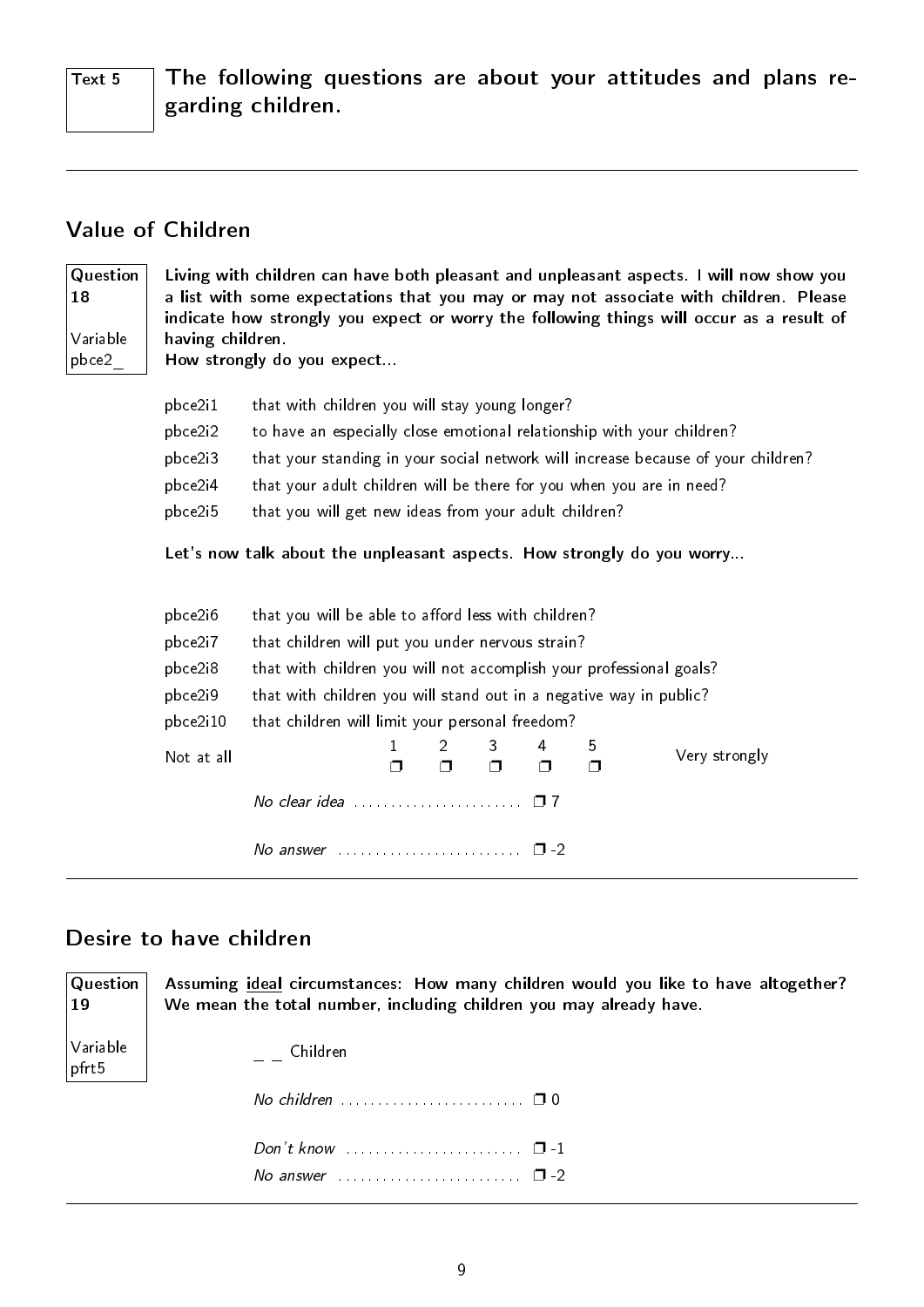Question 20 Variable pfrt27 pfrt28 pfrt30 When you think realistically about having (additional) children: Do you think you will have any (more) biological or adoptive children? If you already have children: We mean more children in addition to biological children, stepchildren, foster children, or adoptive children you already have. If you or your partner is pregnant: We mean more children in addition to the child you are now expecting.

| pfrt27 |                                                                     |  |
|--------|---------------------------------------------------------------------|--|
|        | No.                                                                 |  |
|        |                                                                     |  |
|        |                                                                     |  |
|        | I haven 't thought about that yet $\Box$ 6                          |  |
|        |                                                                     |  |
|        | No answer $\ldots \ldots \ldots \ldots \ldots \ldots \quad \Box$ -2 |  |

If yes:

How many (more) biological or adopted children do you think you will have?

| pfrt28 | One (additional) child $\dots\dots\dots\dots\dots\dots\dots\dots\dots\dots\dots\dots\dots\dots\Box 1$                       |
|--------|-----------------------------------------------------------------------------------------------------------------------------|
|        |                                                                                                                             |
|        | Three (additional) children $\ldots \ldots \ldots \ldots \ldots \ldots \ldots \ldots \ldots \ldots \ldots \ldots \square$ 3 |
|        |                                                                                                                             |
|        |                                                                                                                             |
|        |                                                                                                                             |
|        |                                                                                                                             |

If yes: Would you rather have a boy or a girl as your first (next) child?

| I have no preference.  0 3   |  |
|------------------------------|--|
|                              |  |
| No answer $\cdots$ $\Box$ -2 |  |

pfrt28, pfrt30: Respondents who indicate that they will have a(nother) child (pfrt27=1)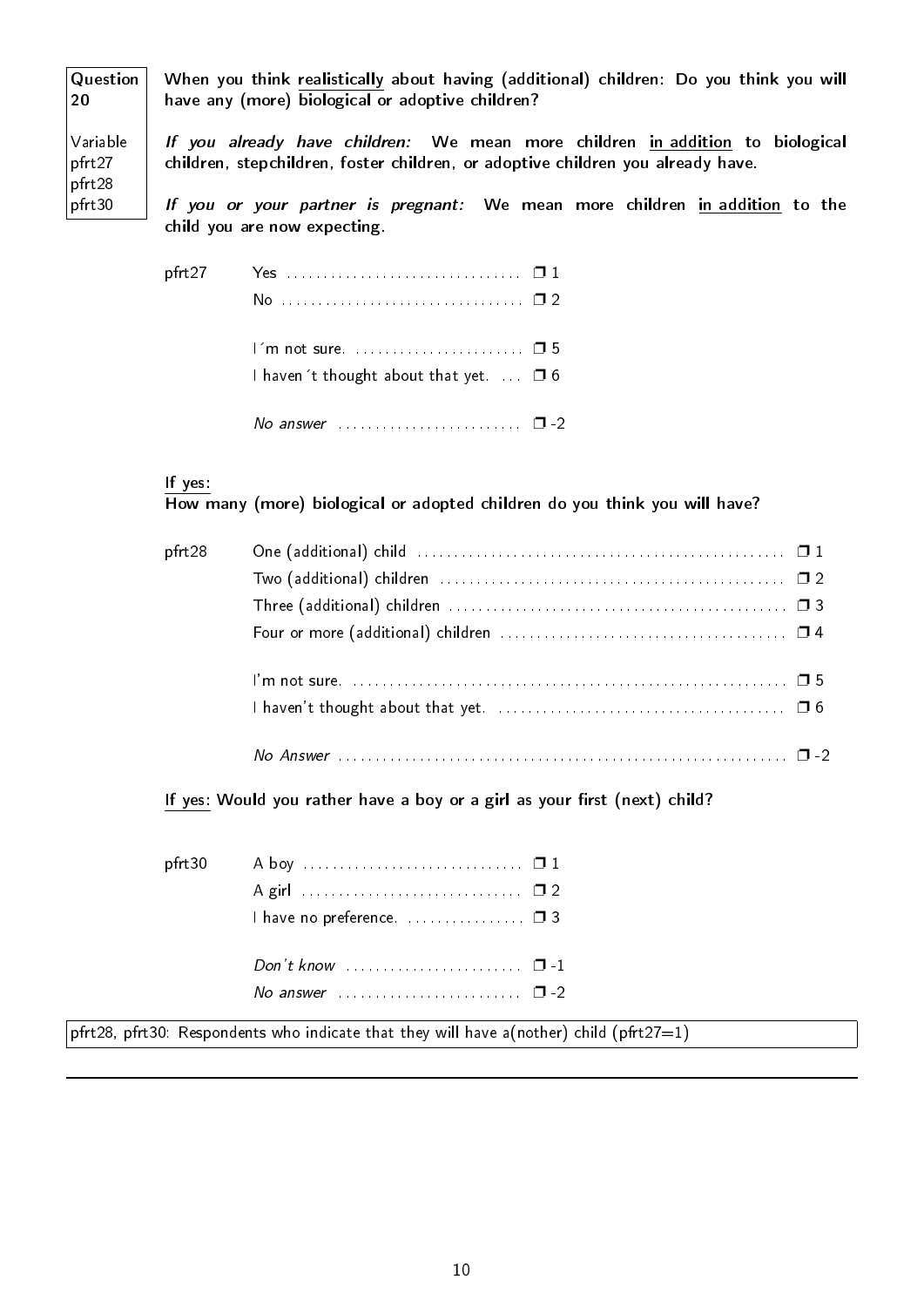| $\mid$ Question $\mid$<br>21<br>Variable | Do you intend to to have a (nother) child within the next two years?<br>If you or your partner is pregnant: We mean another child in addition to the child you<br>are now expecting. |
|------------------------------------------|--------------------------------------------------------------------------------------------------------------------------------------------------------------------------------------|
| $ $ pfrt7                                |                                                                                                                                                                                      |
|                                          |                                                                                                                                                                                      |
|                                          |                                                                                                                                                                                      |
|                                          |                                                                                                                                                                                      |
|                                          |                                                                                                                                                                                      |
|                                          |                                                                                                                                                                                      |
|                                          |                                                                                                                                                                                      |

Respondents considering having a(nother) child (pfrt27=1 5 -2)

**Question** 22 Variable pfrt9 When you think realistically about having (additional) children: How old do you think you will be when you have your first (or next) child? If you or your partner is pregnant: We mean the next child after the one you are now expecting.

 $=$   $($  Age in years)

I haven't thought about that yet.  $\ldots$   $\Box$  97

No answer  $\dots\dots\dots\dots\dots\dots \Box$  -2

Respondents considering having a(nother) child (pfrt27=1 5 -2)

| $\mid$ Question $\mid$<br> 23 | What is the maximum age at which you want to have your first (or next) child?<br>If you or your partner is pregnant: We mean the next child after the one you are now<br>expecting. |
|-------------------------------|-------------------------------------------------------------------------------------------------------------------------------------------------------------------------------------|
| Variable<br>pfrt16            | (Age in years)                                                                                                                                                                      |
|                               | I haven't thought about that yet. $\Box$ 97                                                                                                                                         |
|                               |                                                                                                                                                                                     |

Respondents considering having a(nother) child (pfrt27=1 5 -2)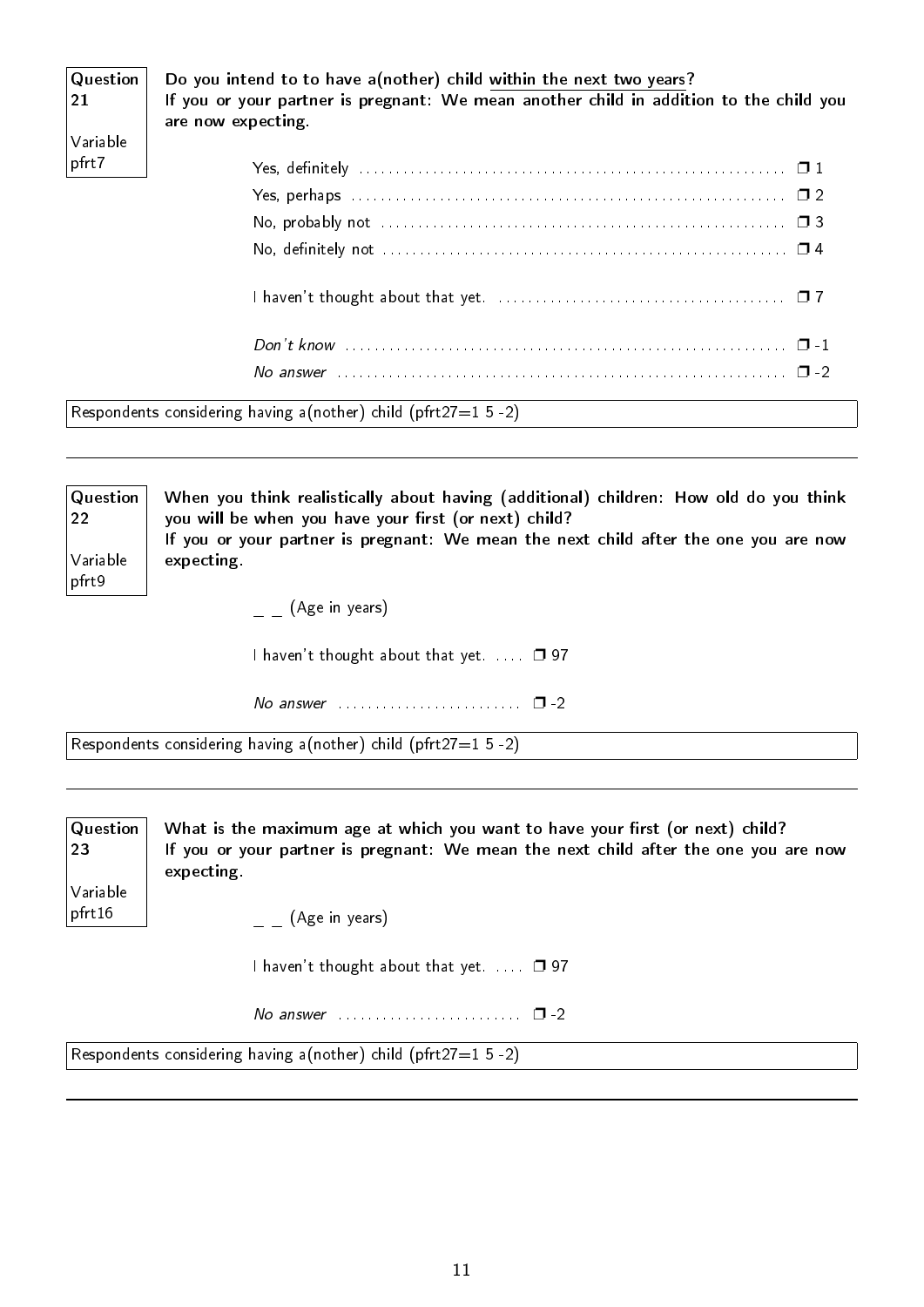| $\mathsf{Q}$ uestion<br>24 | Have you tried to sire a child or get pregnant within the past twelve months? |
|----------------------------|-------------------------------------------------------------------------------|
| Variable<br>pfrt3          |                                                                               |
|                            | I don't want to answer that. / No an-                                         |

Respondents considering having a(nother) child (pfrt27=1 5 -2)

| Question<br>25 | Are you and your partner in agreement about how many common children you would like<br>to have together? |                        |                             |        |                       |                          |                                                                                         |  |  |  |
|----------------|----------------------------------------------------------------------------------------------------------|------------------------|-----------------------------|--------|-----------------------|--------------------------|-----------------------------------------------------------------------------------------|--|--|--|
| Variable       | Not at all in agreement                                                                                  | $\mathbf{1}$<br>$\Box$ | $2 \qquad \qquad$<br>$\Box$ | $\Box$ | $3 \quad 4$<br>$\Box$ | 5<br>$\Box$              | Very strongly in agree-<br>ment                                                         |  |  |  |
| pfrt17         | We haven't discussed that yet. $\Box$ 5 6                                                                |                        |                             |        |                       |                          |                                                                                         |  |  |  |
|                | No Answer $\ldots \ldots \ldots \ldots \ldots \ldots \square$ -2                                         |                        |                             |        |                       |                          |                                                                                         |  |  |  |
| Question<br>26 | or next child together?                                                                                  |                        |                             |        |                       |                          | Are you and your partner in agreement about what time you would like to have your first |  |  |  |
| Variable       | Not at all in agreement                                                                                  | $\mathbf{1}$<br>$\Box$ | $\overline{2}$<br>$\Box$    | $\Box$ | 3 4<br>$\Box$         | 5 <sub>5</sub><br>$\Box$ | Very strongly in agree-<br>ment                                                         |  |  |  |
| pfrt18         | We haven't discussed that yet. $\Box$ 5 6                                                                |                        |                             |        |                       |                          |                                                                                         |  |  |  |
|                | We don't want any (more) children. $\Box$ 7                                                              |                        |                             |        |                       |                          |                                                                                         |  |  |  |
|                |                                                                                                          |                        |                             |        |                       |                          |                                                                                         |  |  |  |
| Question<br>27 | should have a (nother) child.                                                                            |                        |                             |        |                       |                          | Besides your partner and yourself, others may have an opinion about whether or not you  |  |  |  |

Please indicate how strongly you agree with the following statements.

| Variable |
|----------|
| pfrt10   |

pfrt10i1 Most of my friends think that I should have a(nother) child.

- pfrt10i2 My parents think that I should have a(nother) child.
- pfrt10i3 Most of my friends think that I should pursue my career goals.
- pfrt10i4 My parents think that I should pursue my career goals.

| Not at all |                                                      |  | $1 \quad 2 \quad 3 \quad 4 \quad 5$<br>n n n n n |  | Absolutely |
|------------|------------------------------------------------------|--|--------------------------------------------------|--|------------|
|            | No answer $\cdots$ , $\cdots$ , $\cdots$ , $\Box$ -2 |  |                                                  |  |            |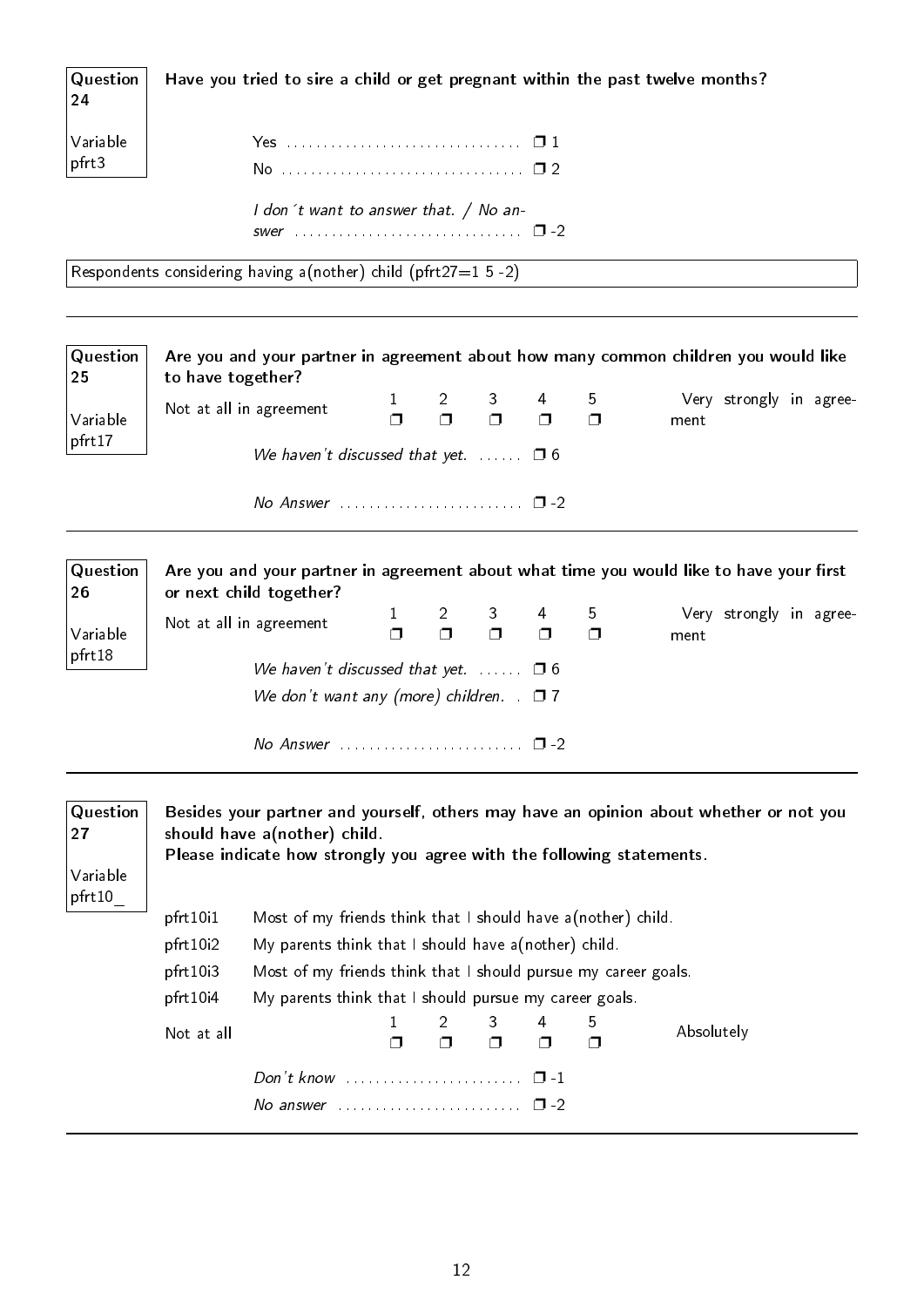| Question<br>28                       | To what extent would your social environment support you in terms of finances, chores<br>and babysitting, and emotional needs if you have a(nother) child? |                                                                                                                                 |              |                      |                |        |        |                                                                                                                                                                                  |  |
|--------------------------------------|------------------------------------------------------------------------------------------------------------------------------------------------------------|---------------------------------------------------------------------------------------------------------------------------------|--------------|----------------------|----------------|--------|--------|----------------------------------------------------------------------------------------------------------------------------------------------------------------------------------|--|
| Variable                             | pfrt20i1                                                                                                                                                   | Finances                                                                                                                        |              |                      |                |        |        |                                                                                                                                                                                  |  |
| pfrt20                               | pfrt20i2<br>Chores and babysitting                                                                                                                         |                                                                                                                                 |              |                      |                |        |        |                                                                                                                                                                                  |  |
|                                      | pfrt20i3                                                                                                                                                   | Emotional needs                                                                                                                 |              |                      |                |        |        |                                                                                                                                                                                  |  |
|                                      |                                                                                                                                                            |                                                                                                                                 | $\mathbf{1}$ | 2                    | 3 <sup>1</sup> | 4      | 5      |                                                                                                                                                                                  |  |
|                                      | Not at all                                                                                                                                                 |                                                                                                                                 | $\Box$       | $\Box$               | $\Box$         | $\Box$ | $\Box$ | Very strongly                                                                                                                                                                    |  |
|                                      |                                                                                                                                                            | Don't know $\ldots$ , $\ldots$ , $\ldots$ , $\Box$ -1                                                                           |              |                      |                |        |        |                                                                                                                                                                                  |  |
|                                      |                                                                                                                                                            | No answer $\ldots \ldots \ldots \ldots \ldots \ldots \square$ -2                                                                |              |                      |                |        |        |                                                                                                                                                                                  |  |
|                                      |                                                                                                                                                            |                                                                                                                                 |              |                      |                |        |        |                                                                                                                                                                                  |  |
| Question<br>29<br>Variable           | at the moment?                                                                                                                                             |                                                                                                                                 |              |                      |                |        |        | In order to have a(nother) child, it might be necessary to abstain from certain things.<br>How strongly would you be willing to cut back on or abstain from the following things |  |
| pfrt12                               | pfrt12i1                                                                                                                                                   | School, education, career                                                                                                       |              |                      |                |        |        |                                                                                                                                                                                  |  |
|                                      | pfrt12i2<br>Leisure activities, hobbies, interests                                                                                                         |                                                                                                                                 |              |                      |                |        |        |                                                                                                                                                                                  |  |
|                                      | pfrt12i3                                                                                                                                                   | Friends, acquaintances, social contacts                                                                                         |              |                      |                |        |        |                                                                                                                                                                                  |  |
|                                      | pfrt12i4                                                                                                                                                   | Partnership                                                                                                                     |              |                      |                |        |        |                                                                                                                                                                                  |  |
|                                      | Not at all                                                                                                                                                 |                                                                                                                                 | 1            | $\mathbf{2}^{\circ}$ | 3              | 4      | 5      | Very strongly                                                                                                                                                                    |  |
|                                      |                                                                                                                                                            |                                                                                                                                 | Ω            | $\Box$               | $\Box$         | $\Box$ | $\Box$ |                                                                                                                                                                                  |  |
|                                      |                                                                                                                                                            | No clear idea $\cdots$ $\cdots$ $\cdots$ $\cdots$ $\cdots$ $\Box$ 7                                                             |              |                      |                |        |        |                                                                                                                                                                                  |  |
|                                      |                                                                                                                                                            | No answer $\ldots \ldots \ldots \ldots \ldots \ldots \quad \Box$ -2                                                             |              |                      |                |        |        |                                                                                                                                                                                  |  |
| Question<br>30<br>Variable<br>pfrt25 |                                                                                                                                                            | If you have children:<br>How does being a parent effect other areas of your life at the moment?<br>If you do not have children: |              |                      |                |        |        | If you were to become a parent today, how would that effect other areas of your life?                                                                                            |  |
|                                      | pfrt25i1                                                                                                                                                   | School, education, career                                                                                                       |              |                      |                |        |        |                                                                                                                                                                                  |  |
|                                      | pfrt25i2                                                                                                                                                   | Leisure time activities, hobbies, personal interests                                                                            |              |                      |                |        |        |                                                                                                                                                                                  |  |
|                                      | pfrt25i3                                                                                                                                                   | Friends, acquaintances, social contacts                                                                                         |              |                      |                |        |        |                                                                                                                                                                                  |  |

pfrt25i4 Partnership 2

Very negatively  $\frac{1}{\Box}$  $\Box$  $\Box$ 3  $\Box$ 4  $\Box$ 5  $\Box$ Very positively No clear idea  $\dots\dots\dots\dots\dots\dots$   $\square$  7 No Answer . . . . . . . . . . . . . . . . . . . . . . . . . ❐ -2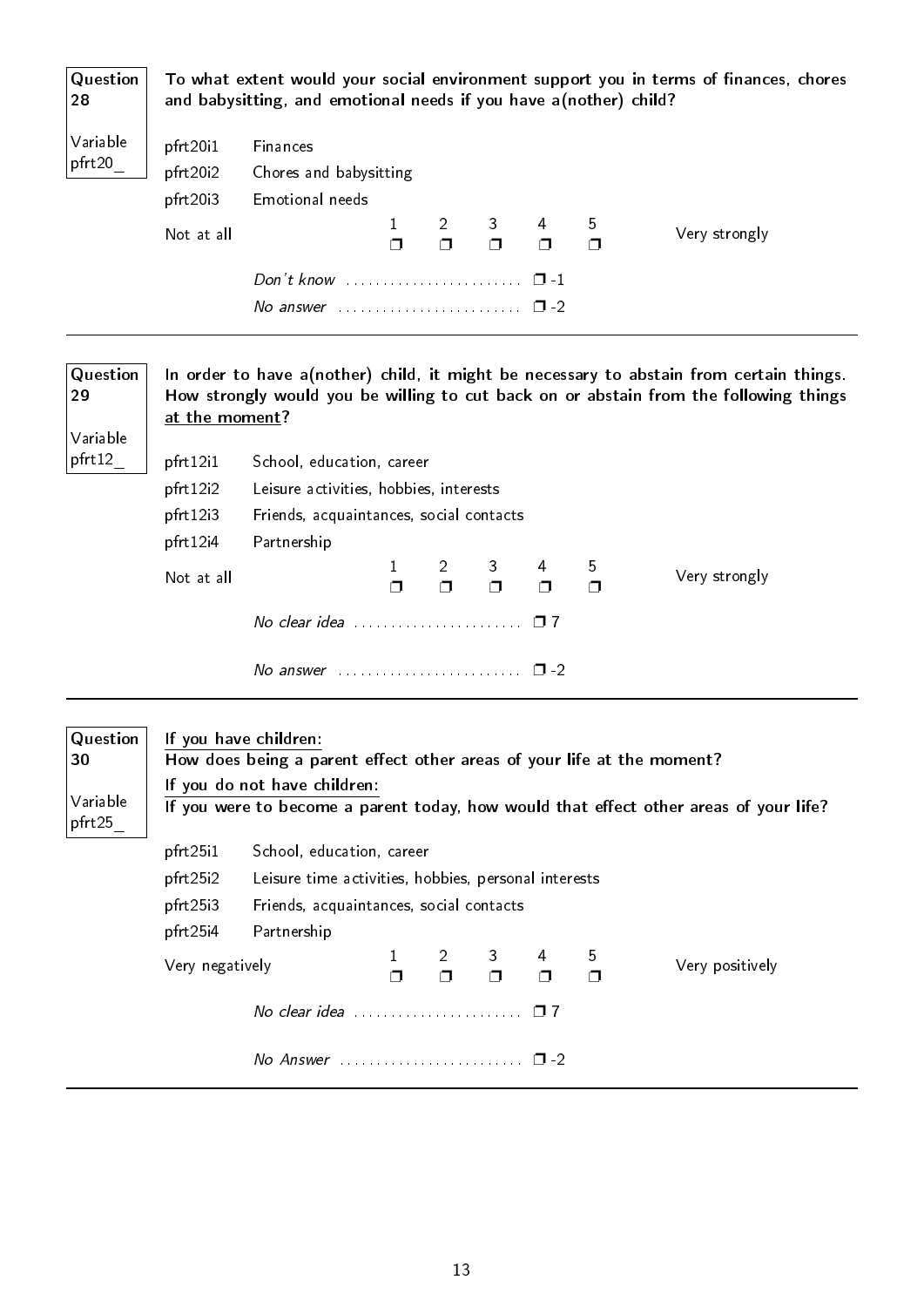## $Text 6$  Please answer the following questions 31 and 32 only if you have children. If you do not have children, please proceed to question 33.

| Question<br>31     | past 4 weeks?                    | How often did you and your partner have the following parenting problems during the                                                                                                                                                                                                                                                          |
|--------------------|----------------------------------|----------------------------------------------------------------------------------------------------------------------------------------------------------------------------------------------------------------------------------------------------------------------------------------------------------------------------------------------|
| Variable<br>pcrn21 | pcrn21i1<br>pcrn21i2<br>pcrn21i3 | Differences of opinion regarding parenting issues<br>Discussions regarding parenting issues end in fights<br>One parent disregards rules set by the other parent<br>Often  □ 4<br>Very often $\dots \dots \dots \dots \dots \dots \dots \dots \dots \dots \dots \dots \dots$<br>No Answer / Doesn't apply $\Box$ $\Box$ $\Box$ $\Box$ $\Box$ |
|                    |                                  |                                                                                                                                                                                                                                                                                                                                              |

| Question           | If you have children:                                                                 |                                                                                                                                           |                                                                                                               |                |        |        |        |            |  |  |
|--------------------|---------------------------------------------------------------------------------------|-------------------------------------------------------------------------------------------------------------------------------------------|---------------------------------------------------------------------------------------------------------------|----------------|--------|--------|--------|------------|--|--|
| 32                 | How do you feel as a parent? To what extent do the following statements apply to you? |                                                                                                                                           |                                                                                                               |                |        |        |        |            |  |  |
| Variable<br>pcrn11 | pcrn20i1                                                                              | I can meet the needs of my child/children very well.                                                                                      |                                                                                                               |                |        |        |        |            |  |  |
| pcrn20             | pcrn11i7                                                                              | I have the feeling that taking care of my child(ren) takes up all my strength and<br>that my whole life revolves around it.               |                                                                                                               |                |        |        |        |            |  |  |
|                    | pcrn20i2                                                                              | I can put into practice what I want to pursue in child care and parenting.                                                                |                                                                                                               |                |        |        |        |            |  |  |
|                    | pcrn11i8                                                                              | When I am with my child(ren) there is nothing else I'd rather be doing.<br>Its in my own hand how I get along in childcare and parenting. |                                                                                                               |                |        |        |        |            |  |  |
|                    | pcrn20i3                                                                              |                                                                                                                                           |                                                                                                               |                |        |        |        |            |  |  |
|                    | pcrn11i9                                                                              |                                                                                                                                           | I look forward to being with my child(ren).<br>I feel helpless in parenting and caring for my child/children. |                |        |        |        |            |  |  |
|                    | pcrn20i4                                                                              |                                                                                                                                           |                                                                                                               |                |        |        |        |            |  |  |
|                    | pcrn11i10                                                                             |                                                                                                                                           | I feel trapped by my parental duties.                                                                         |                |        |        |        |            |  |  |
|                    |                                                                                       |                                                                                                                                           |                                                                                                               | $\overline{2}$ |        | 4      | 5      | Absolutely |  |  |
|                    | Not at all                                                                            |                                                                                                                                           |                                                                                                               | $\Box$         | $\Box$ | $\Box$ | $\Box$ |            |  |  |
|                    |                                                                                       | Don't know $\ldots \ldots \ldots \ldots \ldots \ldots \quad \Box$ -1                                                                      |                                                                                                               |                |        |        |        |            |  |  |
|                    |                                                                                       | No answer / Doesn't apply $\ldots \ldots \square$ -2                                                                                      |                                                                                                               |                |        |        |        |            |  |  |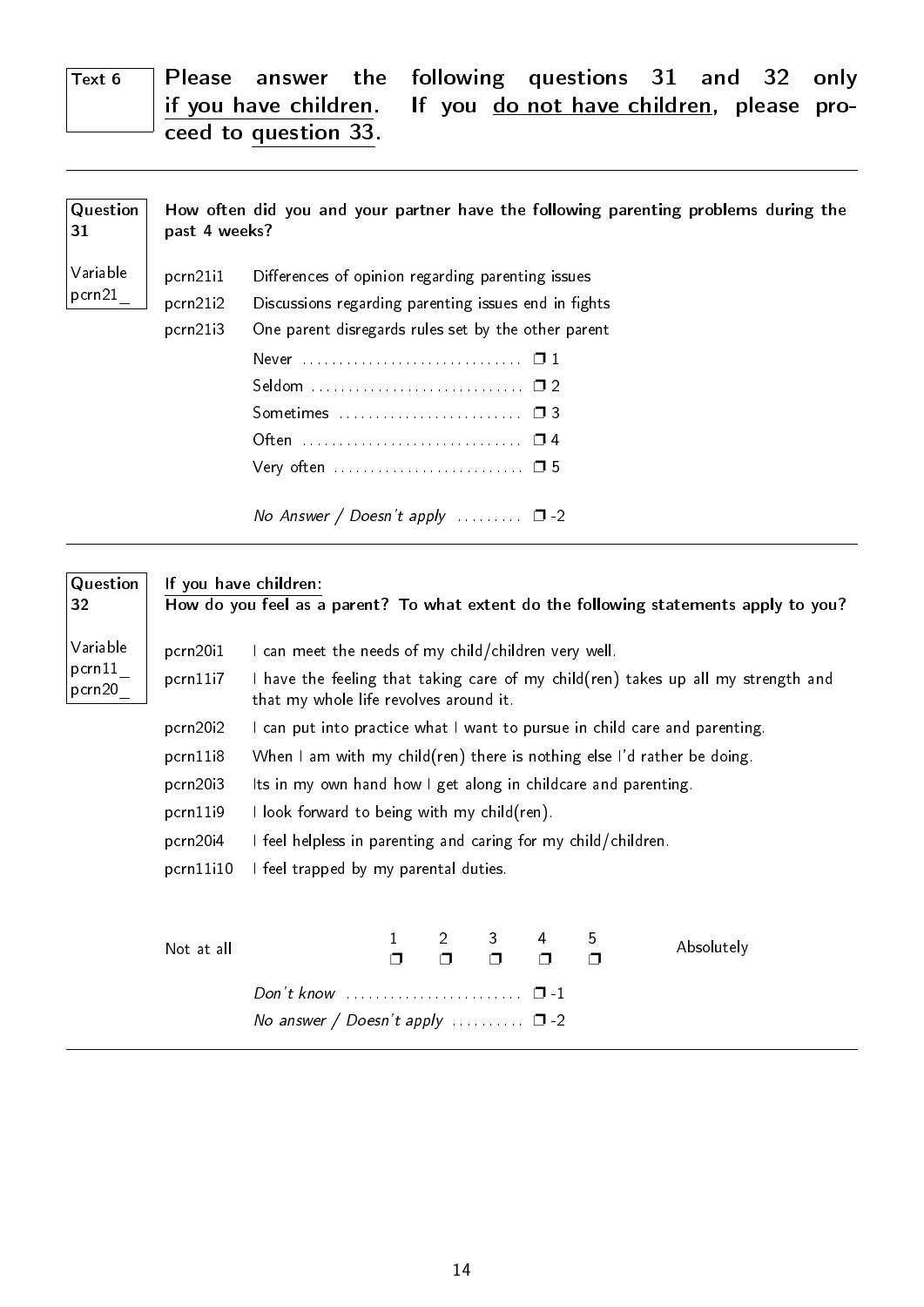## <span id="page-16-0"></span>Parents

| $\boxed{\mathsf{Text}}$ 7 $\Box$ And now for some questions about your biological parents. |
|--------------------------------------------------------------------------------------------|
|                                                                                            |

| $\vert$ Question $\vert$<br>$\overline{33}$                           | Are your mother and father still living? |    |  |  |  |  |
|-----------------------------------------------------------------------|------------------------------------------|----|--|--|--|--|
|                                                                       | Mother                                   |    |  |  |  |  |
| $\sqrt{}$ Variable                                                    |                                          |    |  |  |  |  |
| $\begin{array}{c} \boxed{\text{pigr22}} \\ \text{pigr25} \end{array}$ | pigr22                                   |    |  |  |  |  |
|                                                                       |                                          | N٥ |  |  |  |  |
|                                                                       |                                          |    |  |  |  |  |

No Answer  $\dots\dots\dots\dots\dots\dots\dots$   $\square$  -2

#### Father

| No Answer $\ldots$ , $\ldots$ , $\ldots$ , $\Box$ -2 |  |
|------------------------------------------------------|--|

 $\overline{T_{\text{ext 8}}}$  Please answer the following questions only for parents who are still living.

If both parents are deceased, please proceed to question 46.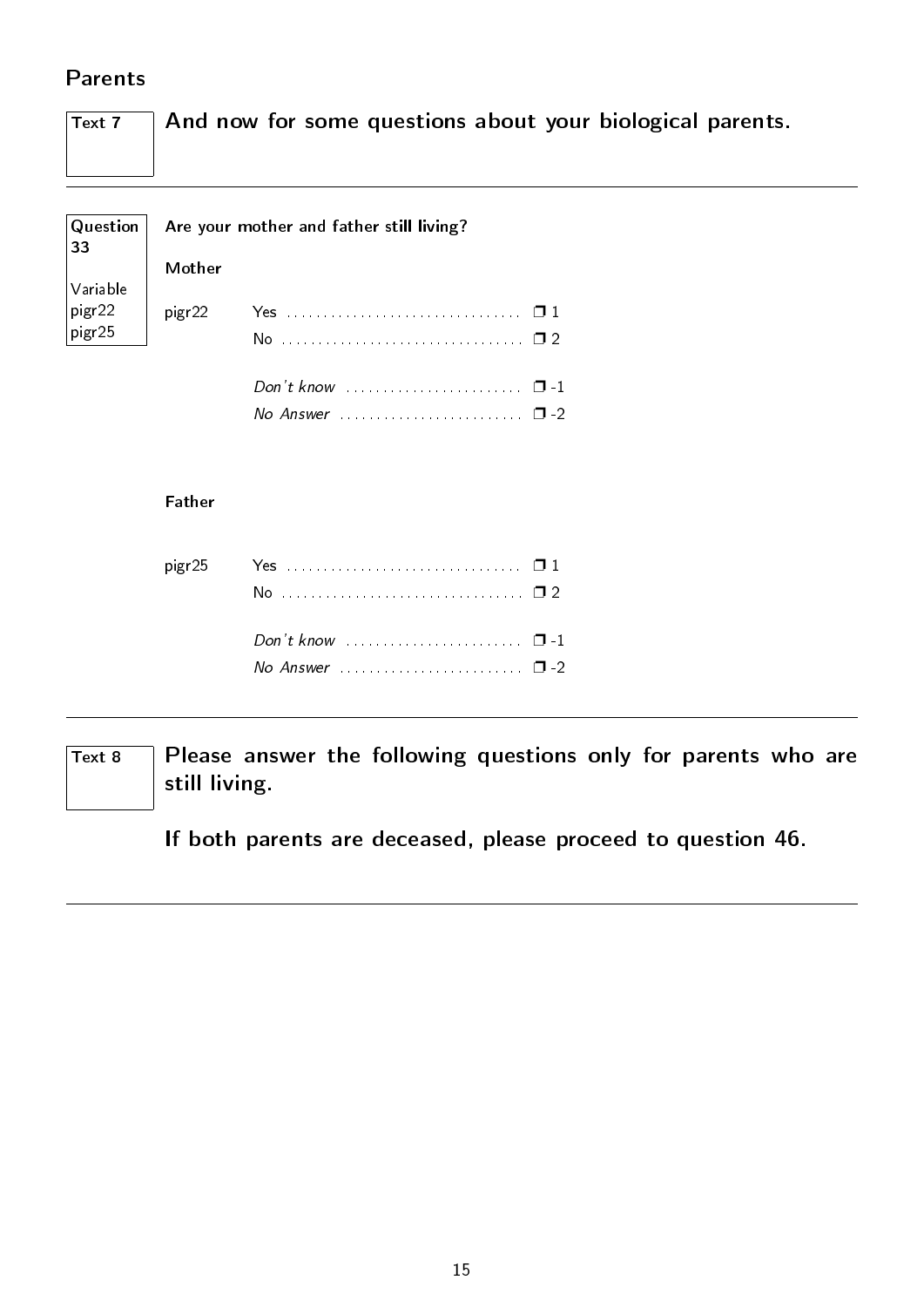| Question<br>34     |               | What is the current marital status of your mother and father? |
|--------------------|---------------|---------------------------------------------------------------|
|                    | Mother        |                                                               |
| Variable<br>pigr29 | pigr29        |                                                               |
| pigr34             |               |                                                               |
|                    |               |                                                               |
|                    |               |                                                               |
|                    |               |                                                               |
|                    |               |                                                               |
|                    |               |                                                               |
|                    |               |                                                               |
|                    |               |                                                               |
|                    | <b>Father</b> |                                                               |
|                    | pigr34        |                                                               |
|                    |               |                                                               |
|                    |               |                                                               |
|                    |               |                                                               |
|                    |               |                                                               |
|                    |               |                                                               |
|                    |               |                                                               |
|                    |               |                                                               |
|                    |               |                                                               |
|                    |               | Respondents whose mother is not deceased (pigr22 $\neq$ 2)    |
|                    |               | Respondents whose father is not deceased (pigr25 $\neq$ 2)    |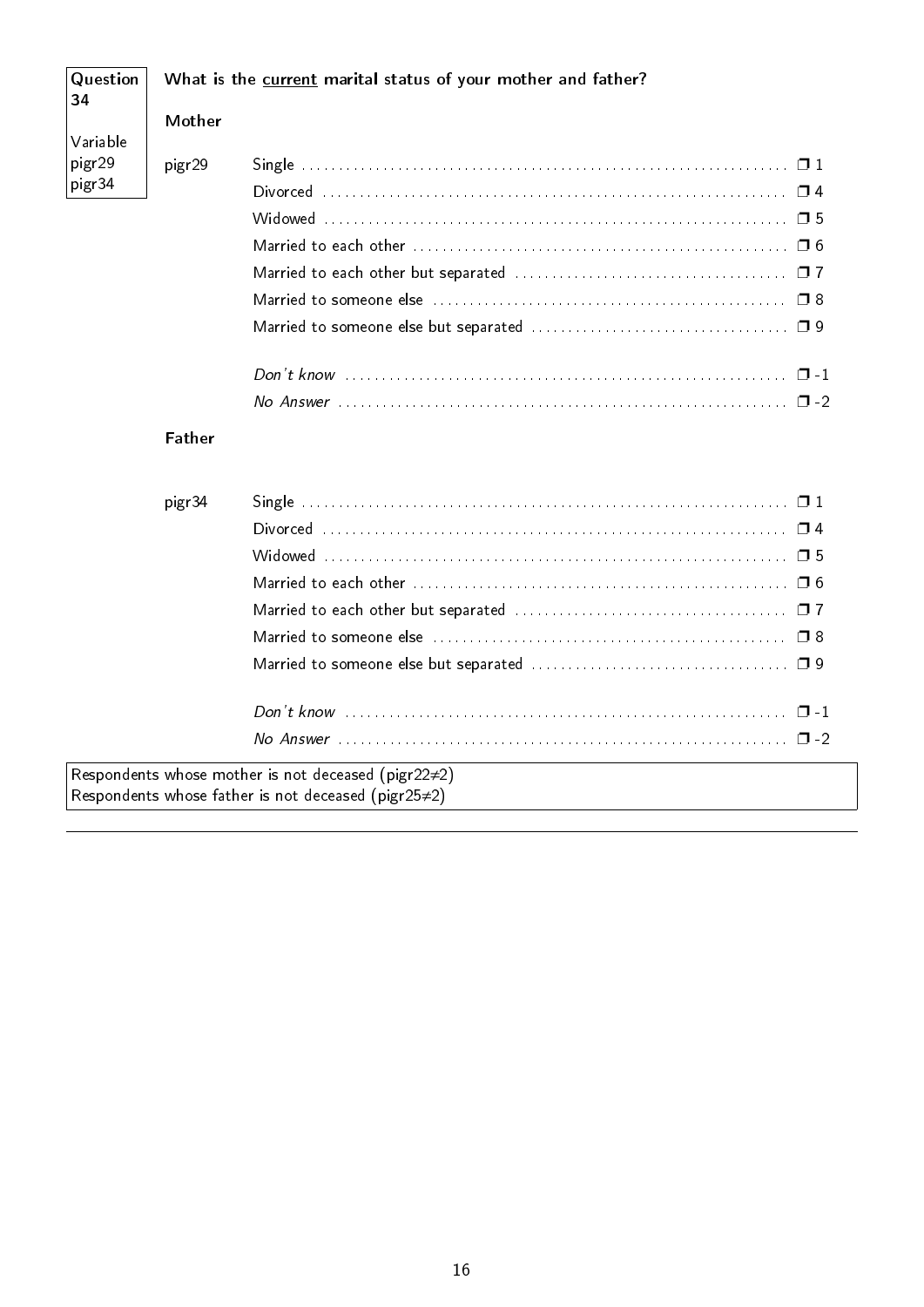| Question<br>35      |               | With whom do your mother and / or father live? Do they live<br>Multiple answers allowed! |
|---------------------|---------------|------------------------------------------------------------------------------------------|
| Variable<br>pigr101 | Mother        |                                                                                          |
| pigr102             | pigr101i1     | together in one household?                                                               |
|                     | pigr101i2     | with another partner in one household?                                                   |
|                     | pigr101i3     | with someone else in one household?                                                      |
|                     | pigr101i4     | alone?                                                                                   |
|                     | pigr101i5     | in a retirement home, a nursing home, or assisted living?                                |
|                     | pigr101i6     | Other                                                                                    |
|                     | pigr101i7     | Don't know                                                                               |
|                     |               | Not mentioned  0 0                                                                       |
|                     |               | Mentioned  0 1                                                                           |
|                     |               |                                                                                          |
|                     | <b>Father</b> |                                                                                          |
|                     | pigr102i1     | together in one household?                                                               |
|                     | pigr102i2     | with another partner in one household?                                                   |
|                     | pigr102i3     | with someone else in one household?                                                      |
|                     | pigr102i4     | alone?                                                                                   |
|                     | pigr102i5     | in a retirement home, a nursing home, or assisted living?                                |
|                     | pigr102i6     | Other                                                                                    |
|                     | pigr102i7     | Don't know                                                                               |
|                     |               | Not mentioned  00                                                                        |
|                     |               | Mentioned  0 1                                                                           |
|                     |               |                                                                                          |

Respondents whose father is not deceased (pigr25≠2)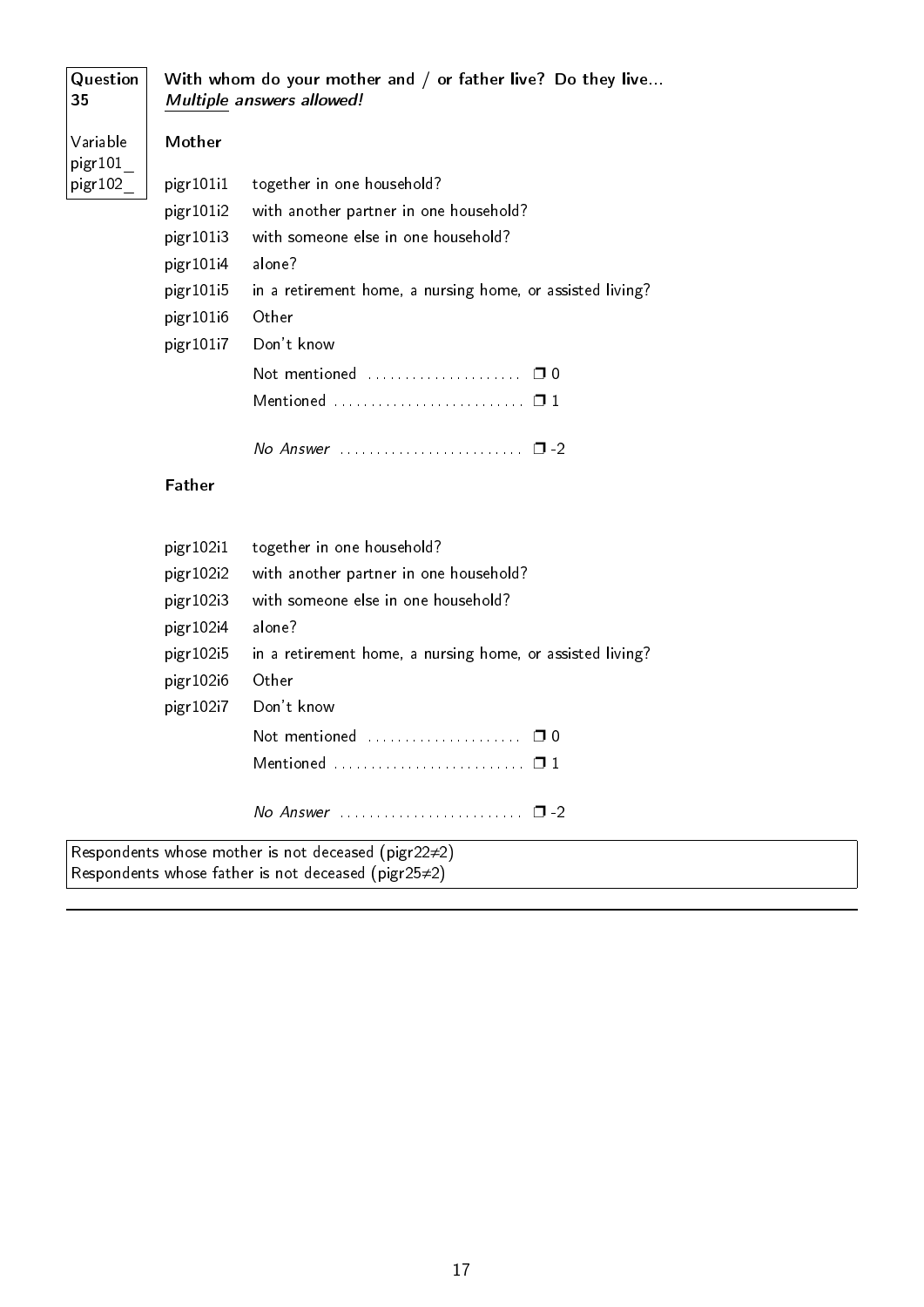| Question<br>36       | How often are you in contact with your mother and $/$ or father, adding up all visits,<br>letters, phone calls, etc.? |                                                         |  |  |  |
|----------------------|-----------------------------------------------------------------------------------------------------------------------|---------------------------------------------------------|--|--|--|
|                      |                                                                                                                       | Please check one separately for both mother and father. |  |  |  |
| Variable             |                                                                                                                       |                                                         |  |  |  |
| pigr39p1<br>pigr39p3 | Mother                                                                                                                |                                                         |  |  |  |
|                      | pigr39p1                                                                                                              |                                                         |  |  |  |
|                      |                                                                                                                       | Several times per week $\Box$ $\Box$ 2                  |  |  |  |
|                      |                                                                                                                       | Once per week  03                                       |  |  |  |
|                      |                                                                                                                       | 1 to 3 times per month $\Box$ $\Box$ $\Box$ 4           |  |  |  |
|                      |                                                                                                                       |                                                         |  |  |  |
|                      |                                                                                                                       | Less often  06                                          |  |  |  |
|                      |                                                                                                                       |                                                         |  |  |  |
|                      |                                                                                                                       | 1 was never in contact □ 10                             |  |  |  |
|                      |                                                                                                                       |                                                         |  |  |  |

#### Father

| pigr39p3 |                                                                    |  |
|----------|--------------------------------------------------------------------|--|
|          | Several times per week $\Box$ $\Box$ 2                             |  |
|          | Once per week  03                                                  |  |
|          | 1 to 3 times per month $\Box$ $\Box$ $\Box$ 4                      |  |
|          | Several times per year  0 5                                        |  |
|          | Less often  06                                                     |  |
|          |                                                                    |  |
|          | 1 was never in contact □ 10                                        |  |
|          |                                                                    |  |
|          | $No$ Answer $\ldots \ldots \ldots \ldots \ldots \ldots \square$ -2 |  |

Respondents whose mother is not deceased (pigr22≠2) Respondents whose father is not deceased (pigr25≠2)

| Question  <br>37<br>$ V$ ariable                           | How close do you feel to your mother today emotionally? |  |  |  |                                                                                                               |  |            |
|------------------------------------------------------------|---------------------------------------------------------|--|--|--|---------------------------------------------------------------------------------------------------------------|--|------------|
|                                                            | Not at all close                                        |  |  |  | $\begin{array}{ccccccccccccccccc}\n1 & 2 & 3 & 4 & 5 \\ \Box & \Box & \Box & \Box & \Box & \Box\n\end{array}$ |  | Very close |
| $ $ pigr40p1                                               |                                                         |  |  |  |                                                                                                               |  |            |
| Respondents whose mother is not deceased (pigr22 $\neq$ 2) |                                                         |  |  |  |                                                                                                               |  |            |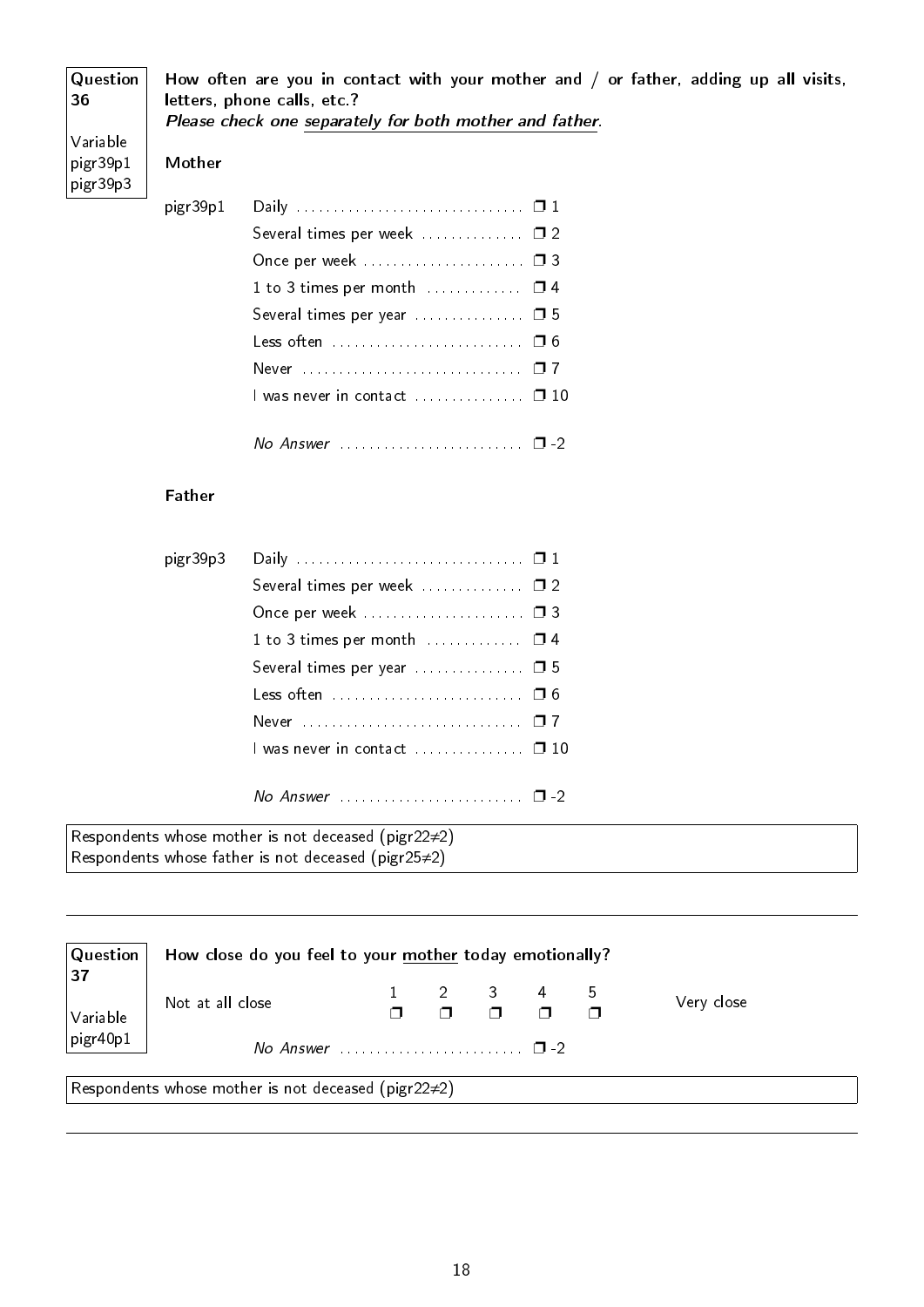| Question<br>38                   | How close do you feel to your father today emotionally? |                                                                                                               |   |        |        |        |   |                                                                                      |
|----------------------------------|---------------------------------------------------------|---------------------------------------------------------------------------------------------------------------|---|--------|--------|--------|---|--------------------------------------------------------------------------------------|
|                                  |                                                         |                                                                                                               | 1 | 2      | 3      | 4      | 5 | Very close                                                                           |
| Variable                         | Not at all close                                        |                                                                                                               | Ω | $\Box$ | $\Box$ | $\Box$ | Π |                                                                                      |
| pigr40p3                         |                                                         |                                                                                                               |   |        |        |        |   |                                                                                      |
|                                  |                                                         | Respondents whose father is not deceased (pigr25 $\neq$ 2)                                                    |   |        |        |        |   |                                                                                      |
|                                  |                                                         |                                                                                                               |   |        |        |        |   |                                                                                      |
| Question<br>39                   |                                                         | normal day, using normal means of transportation)?<br>Please check one separately for both mother and father. |   |        |        |        |   | How much time do you need to get to your mother's and $/$ or father's dwelling (on a |
| Variable<br>pigr41p1<br>pigr41p3 | Mother                                                  |                                                                                                               |   |        |        |        |   |                                                                                      |
|                                  | pigr41p1                                                | We live in the same household. $\Box$ $\Box$ 0                                                                |   |        |        |        |   |                                                                                      |
|                                  |                                                         | We live in the same house. $\Box$ $\Box$ 1                                                                    |   |        |        |        |   |                                                                                      |
|                                  |                                                         | Less than 10 minutes $\Box$ $\Box$ 2                                                                          |   |        |        |        |   |                                                                                      |
|                                  |                                                         | 10 to less than 30 minutes $\Box$ $\Box$ 3                                                                    |   |        |        |        |   |                                                                                      |
|                                  |                                                         | 30 minutes to less than 1 hour $\ldots$ $\Box$ 4                                                              |   |        |        |        |   |                                                                                      |
|                                  |                                                         | 1 hour to less than 3 hours $\ldots \ldots \square$ 5                                                         |   |        |        |        |   |                                                                                      |
|                                  |                                                         | 3 hours or more  0 6                                                                                          |   |        |        |        |   |                                                                                      |
|                                  |                                                         |                                                                                                               |   |        |        |        |   |                                                                                      |
|                                  | Father                                                  |                                                                                                               |   |        |        |        |   |                                                                                      |
|                                  | pigr41p3                                                | We live in the same household. $\Box$ $\Box$ 0                                                                |   |        |        |        |   |                                                                                      |
|                                  |                                                         | We live in the same house. $\ldots \ldots \ldots \square 1$                                                   |   |        |        |        |   |                                                                                      |
|                                  |                                                         | Less than 10 minutes $\Box$ $\Box$ $\Box$ 2                                                                   |   |        |        |        |   |                                                                                      |
|                                  |                                                         | 10 to less than 30 minutes $\Box$ 3                                                                           |   |        |        |        |   |                                                                                      |
|                                  |                                                         | 30 minutes to less than 1 hour $\ldots$ $\Box$ 4                                                              |   |        |        |        |   |                                                                                      |
|                                  |                                                         | 1 hour to less than 3 hours $\Box$ $\Box$ 5                                                                   |   |        |        |        |   |                                                                                      |
|                                  |                                                         |                                                                                                               |   |        |        |        |   |                                                                                      |
|                                  |                                                         | No Answer $\ldots \ldots \ldots \ldots \ldots \ldots \quad \Box$ -2                                           |   |        |        |        |   |                                                                                      |

Respondents whose mother is not deceased (pigr22≠2) Respondents whose father is not deceased (pigr25≠2)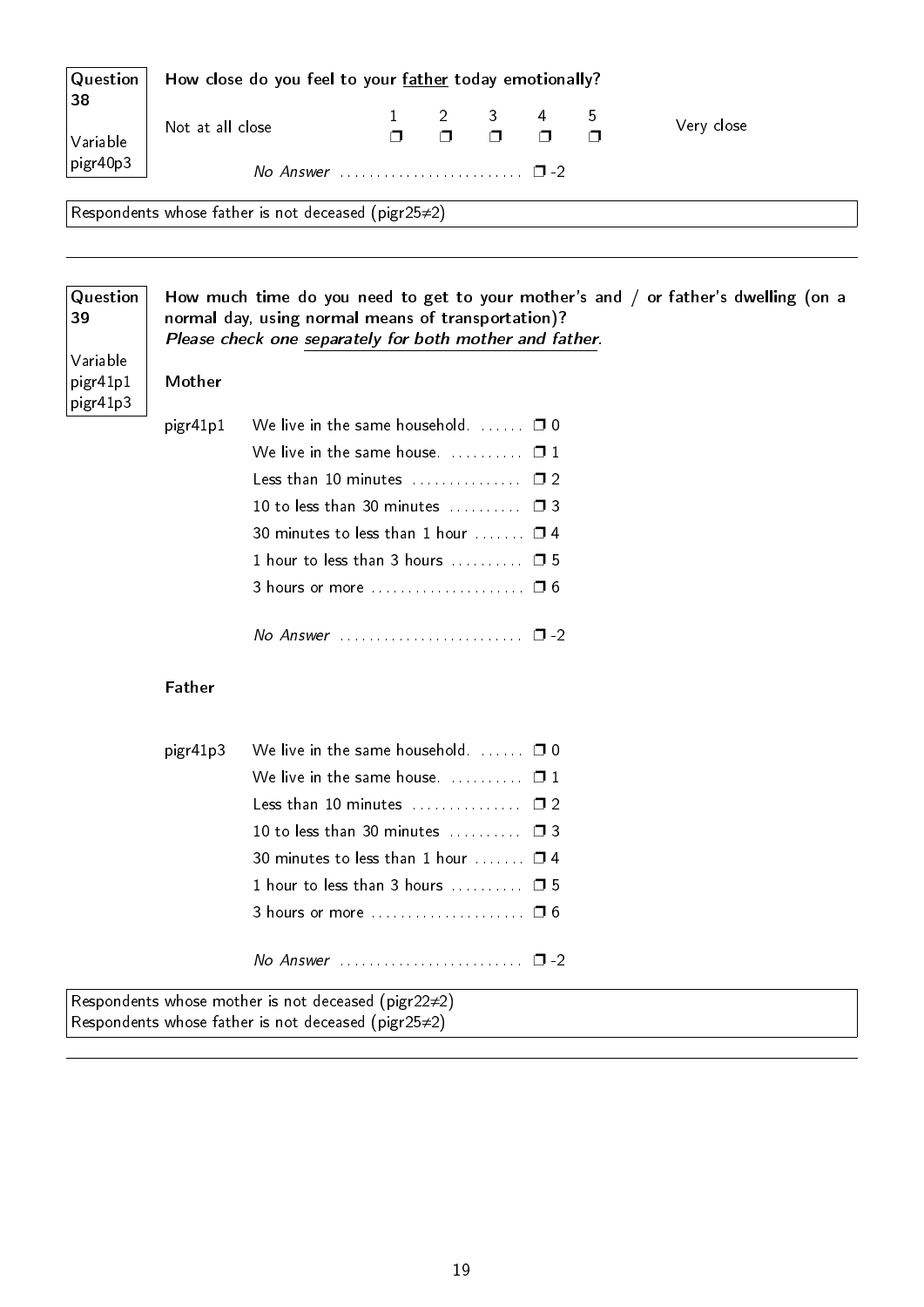$Text 9$  Please answer the following questions only for parents with whom you are in contact.

> If you have not contact whatsoever with either parent, please proceed to question 46.

| Question<br>40       |               | How often do you tell your mother and / or father what you are thinking?<br>Please check one separately for both mother and father.                                                                                                      |
|----------------------|---------------|------------------------------------------------------------------------------------------------------------------------------------------------------------------------------------------------------------------------------------------|
| Variable<br>pigr42p1 | Mother        |                                                                                                                                                                                                                                          |
| pigr42p3             | pigr42p1      |                                                                                                                                                                                                                                          |
|                      |               |                                                                                                                                                                                                                                          |
|                      |               | Sometimes  03                                                                                                                                                                                                                            |
|                      |               |                                                                                                                                                                                                                                          |
|                      |               |                                                                                                                                                                                                                                          |
|                      |               | No answer $\ldots$ , $\ldots$ , $\Box$ -2                                                                                                                                                                                                |
|                      | <b>Father</b> |                                                                                                                                                                                                                                          |
|                      | pigr42p3      | Never $\ldots$ $\ldots$ $\ldots$ $\ldots$ $\ldots$ $\ldots$                                                                                                                                                                              |
|                      |               | Seldom  02                                                                                                                                                                                                                               |
|                      |               | Sometimes  03                                                                                                                                                                                                                            |
|                      |               |                                                                                                                                                                                                                                          |
|                      |               |                                                                                                                                                                                                                                          |
|                      |               | No answer $\ldots$ , $\Box$ -2                                                                                                                                                                                                           |
|                      |               | Respondents whose mother is not deceased and who stay in contact with her (pigr22 $\neq$ 2 & pigr39p1 $\neq$ 7 10)<br>Respondents whose father is not deceased and who stay in contact with him (pigr25 $\neq$ 2 & pigr39p3 $\neq$ 7 10) |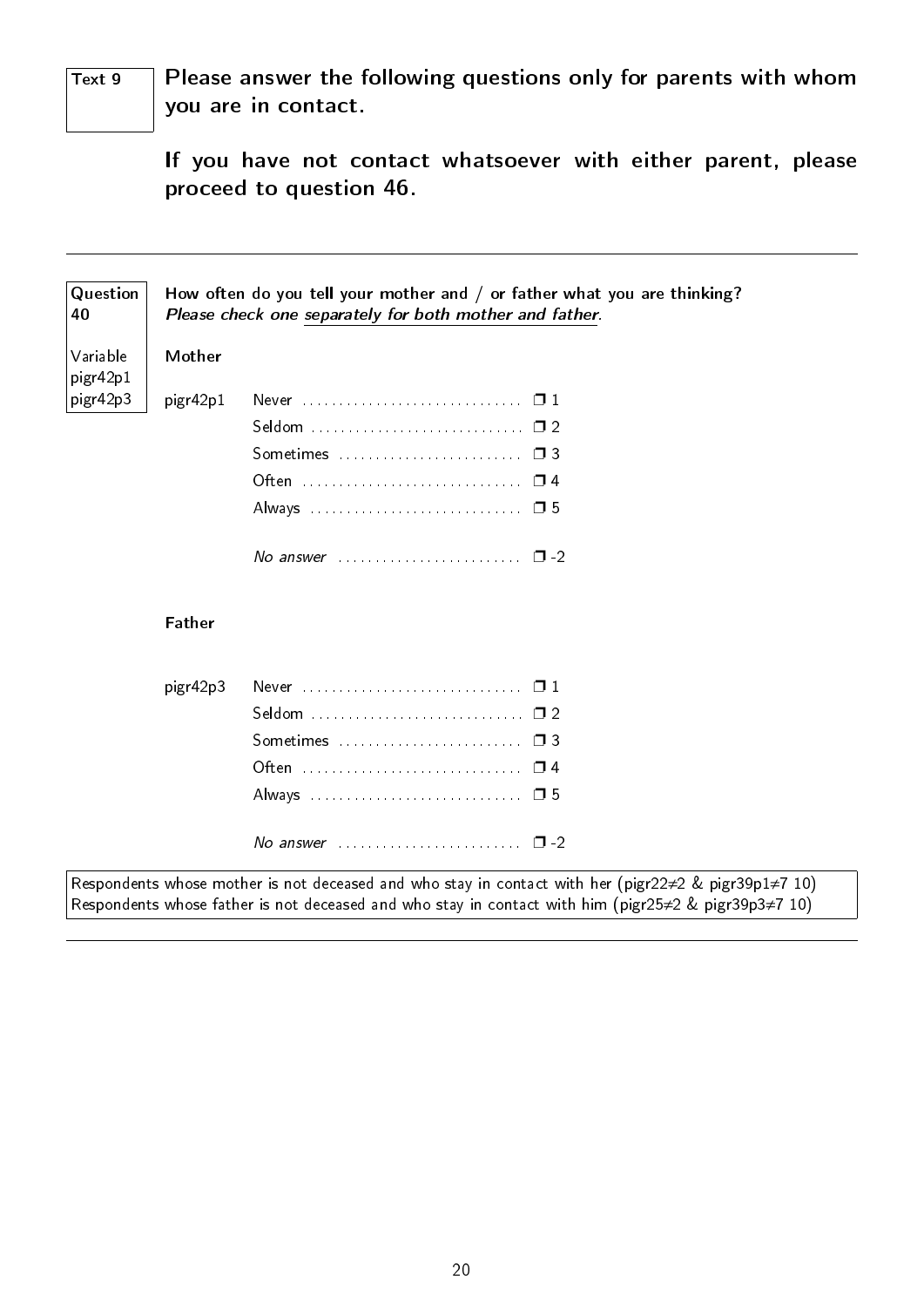| Question<br>41       |               | How often are you and your mother and / or father annoyed or angry with each other?<br>Please check one separately for both mother and father.                                                                                           |
|----------------------|---------------|------------------------------------------------------------------------------------------------------------------------------------------------------------------------------------------------------------------------------------------|
| Variable<br>pigr45p1 | Mother        |                                                                                                                                                                                                                                          |
| pigr45p3             | pigr45p1      |                                                                                                                                                                                                                                          |
|                      |               |                                                                                                                                                                                                                                          |
|                      |               |                                                                                                                                                                                                                                          |
|                      |               |                                                                                                                                                                                                                                          |
|                      |               |                                                                                                                                                                                                                                          |
|                      |               | No answer $\cdots$ $\Box$ -2                                                                                                                                                                                                             |
|                      | <b>Father</b> |                                                                                                                                                                                                                                          |
|                      | pigr45p3      |                                                                                                                                                                                                                                          |
|                      |               |                                                                                                                                                                                                                                          |
|                      |               |                                                                                                                                                                                                                                          |
|                      |               |                                                                                                                                                                                                                                          |
|                      |               |                                                                                                                                                                                                                                          |
|                      |               | No answer $\ldots$ , $\ldots$ , $\ldots$ , $\Box$ -2                                                                                                                                                                                     |
|                      |               | Respondents whose mother is not deceased and who stay in contact with her (pigr22 $\neq$ 2 & pigr39p1 $\neq$ 7 10)<br>Respondents whose father is not deceased and who stay in contact with him (pigr25 $\neq$ 2 & pigr39p3 $\neq$ 7 10) |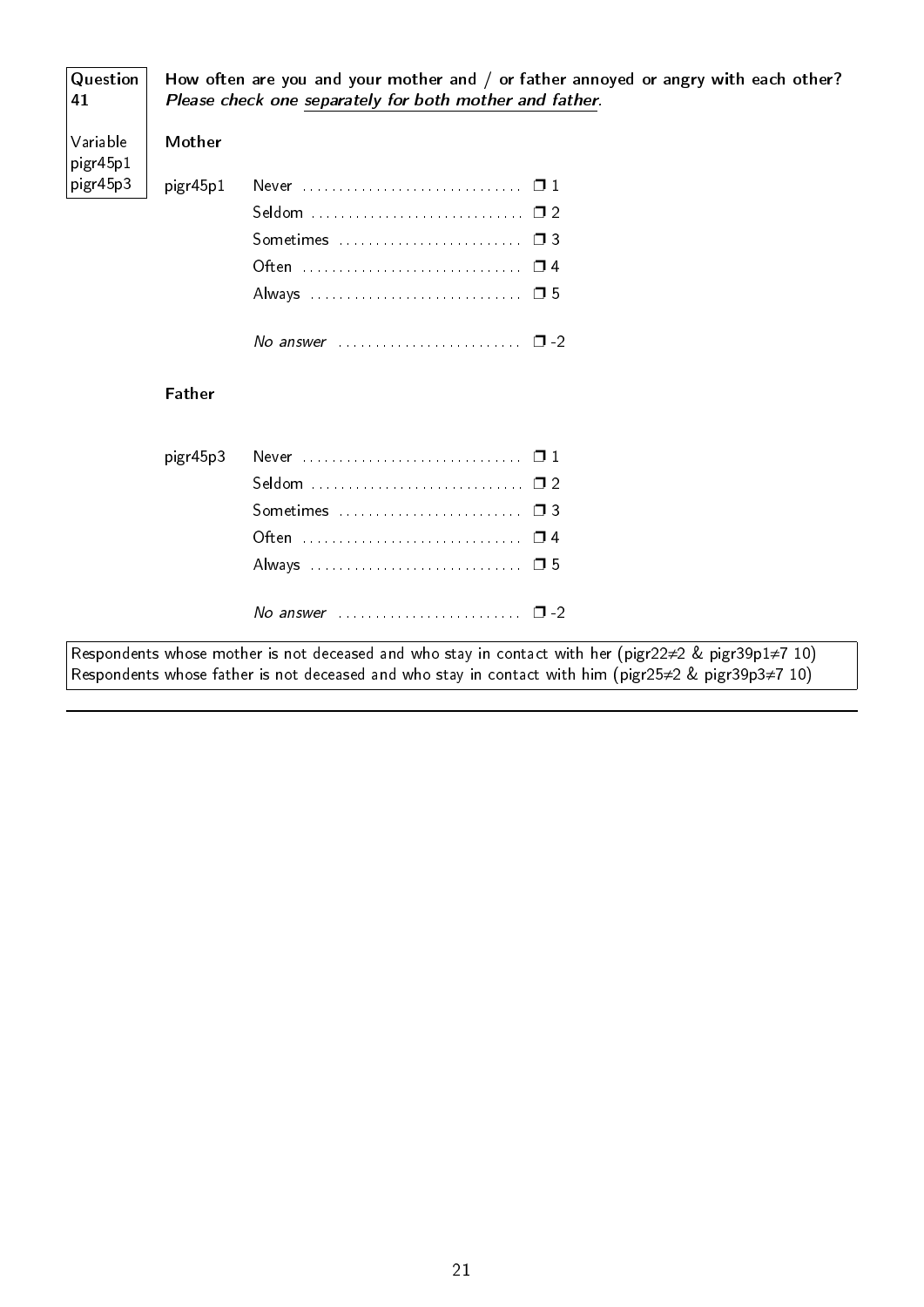| Question<br>42       |               | How often do you and your mother and / or father disagree and quarrel?<br>Please check one separately for both mother and father.                                                                                          |
|----------------------|---------------|----------------------------------------------------------------------------------------------------------------------------------------------------------------------------------------------------------------------------|
| Variable<br>pigr47p1 | Mother        |                                                                                                                                                                                                                            |
| pigr47p3             | pigr47p1      |                                                                                                                                                                                                                            |
|                      |               |                                                                                                                                                                                                                            |
|                      |               |                                                                                                                                                                                                                            |
|                      |               |                                                                                                                                                                                                                            |
|                      |               | Always  □ 5                                                                                                                                                                                                                |
|                      |               | No answer $\ldots$ $\ldots$ $\ldots$ $\ldots$ $\ldots$ $\Box$ -2                                                                                                                                                           |
|                      | <b>Father</b> |                                                                                                                                                                                                                            |
|                      | pigr47p3      | Never  □ 1                                                                                                                                                                                                                 |
|                      |               |                                                                                                                                                                                                                            |
|                      |               |                                                                                                                                                                                                                            |
|                      |               |                                                                                                                                                                                                                            |
|                      |               |                                                                                                                                                                                                                            |
|                      |               | No answer $\ldots \ldots \ldots \ldots \ldots \ldots \quad \Box$ -2                                                                                                                                                        |
|                      |               | Respondents whose mother is not deceased and who stay in contact with her (pigr22 $\neq$ 2 & pigr39p1 $\neq$ 7 10)<br>Respondents whose father is not deceased and who stay in contact with him (pigr25≠2 & pigr39p3≠7 10) |

 $\overline{a}$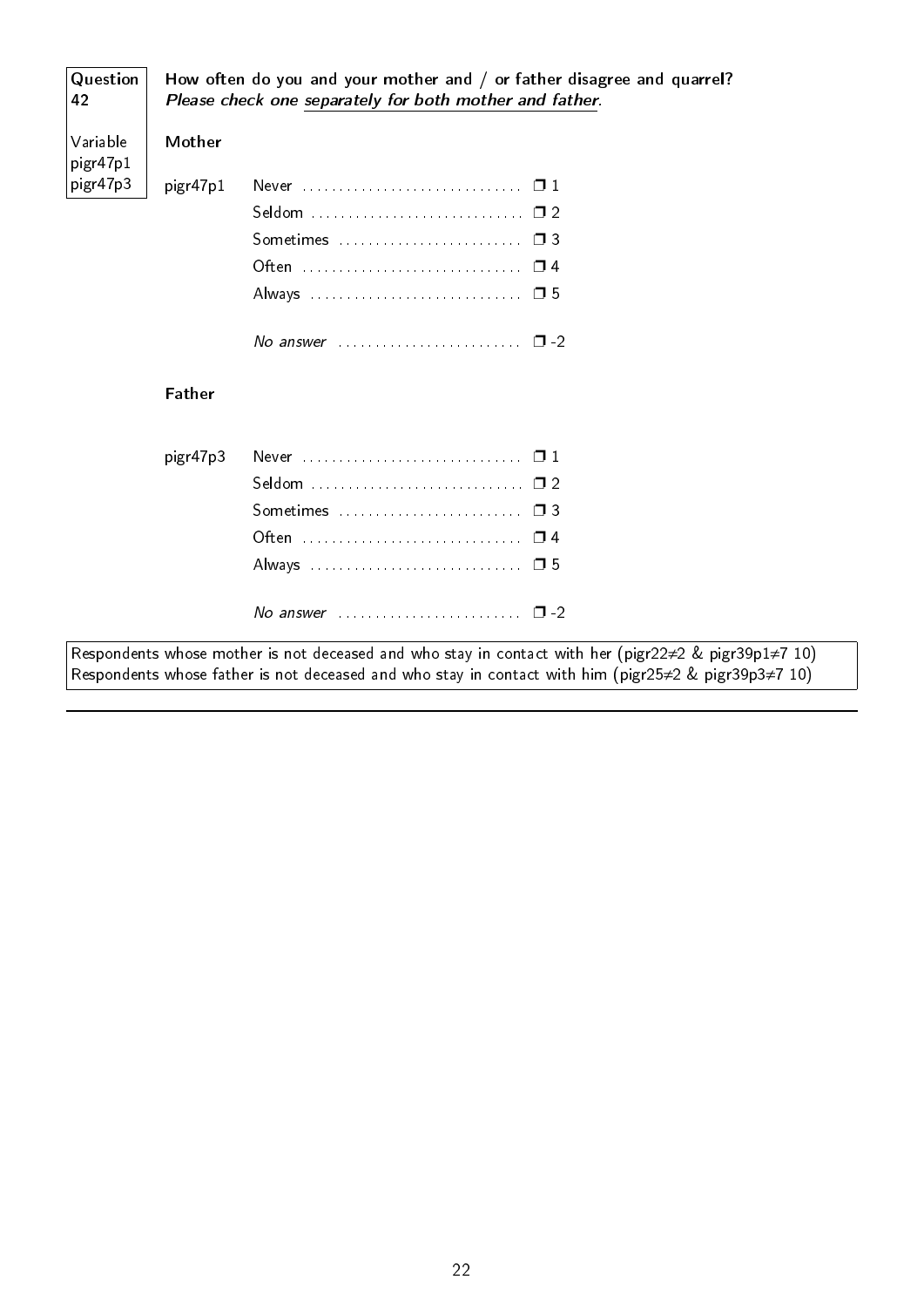| Question<br>43                   | feelings?     | How often do you share with your mother and / or father your secrets and private<br>Please check one separately for both mother and father.                                                                                              |
|----------------------------------|---------------|------------------------------------------------------------------------------------------------------------------------------------------------------------------------------------------------------------------------------------------|
| Variable<br>pigr49p1<br>pigr49p3 | Mother        |                                                                                                                                                                                                                                          |
|                                  | pigr49p1      |                                                                                                                                                                                                                                          |
|                                  |               |                                                                                                                                                                                                                                          |
|                                  |               | Sometimes $\ldots$ , $\ldots$ , $\ldots$ , $\Box$ 3                                                                                                                                                                                      |
|                                  |               |                                                                                                                                                                                                                                          |
|                                  |               |                                                                                                                                                                                                                                          |
|                                  |               | No answer $\ldots$ , $\ldots$ , $\ldots$ , $\Box$ -2                                                                                                                                                                                     |
|                                  | <b>Father</b> |                                                                                                                                                                                                                                          |
|                                  | pigr49p3      |                                                                                                                                                                                                                                          |
|                                  |               |                                                                                                                                                                                                                                          |
|                                  |               |                                                                                                                                                                                                                                          |
|                                  |               |                                                                                                                                                                                                                                          |
|                                  |               |                                                                                                                                                                                                                                          |
|                                  |               | No answer $\cdots$ $\cdots$ $\cdots$                                                                                                                                                                                                     |
|                                  |               | Respondents whose mother is not deceased and who stay in contact with her (pigr22 $\neq$ 2 & pigr39p1 $\neq$ 7 10)<br>Respondents whose father is not deceased and who stay in contact with him (pigr25 $\neq$ 2 & pigr39p3 $\neq$ 7 10) |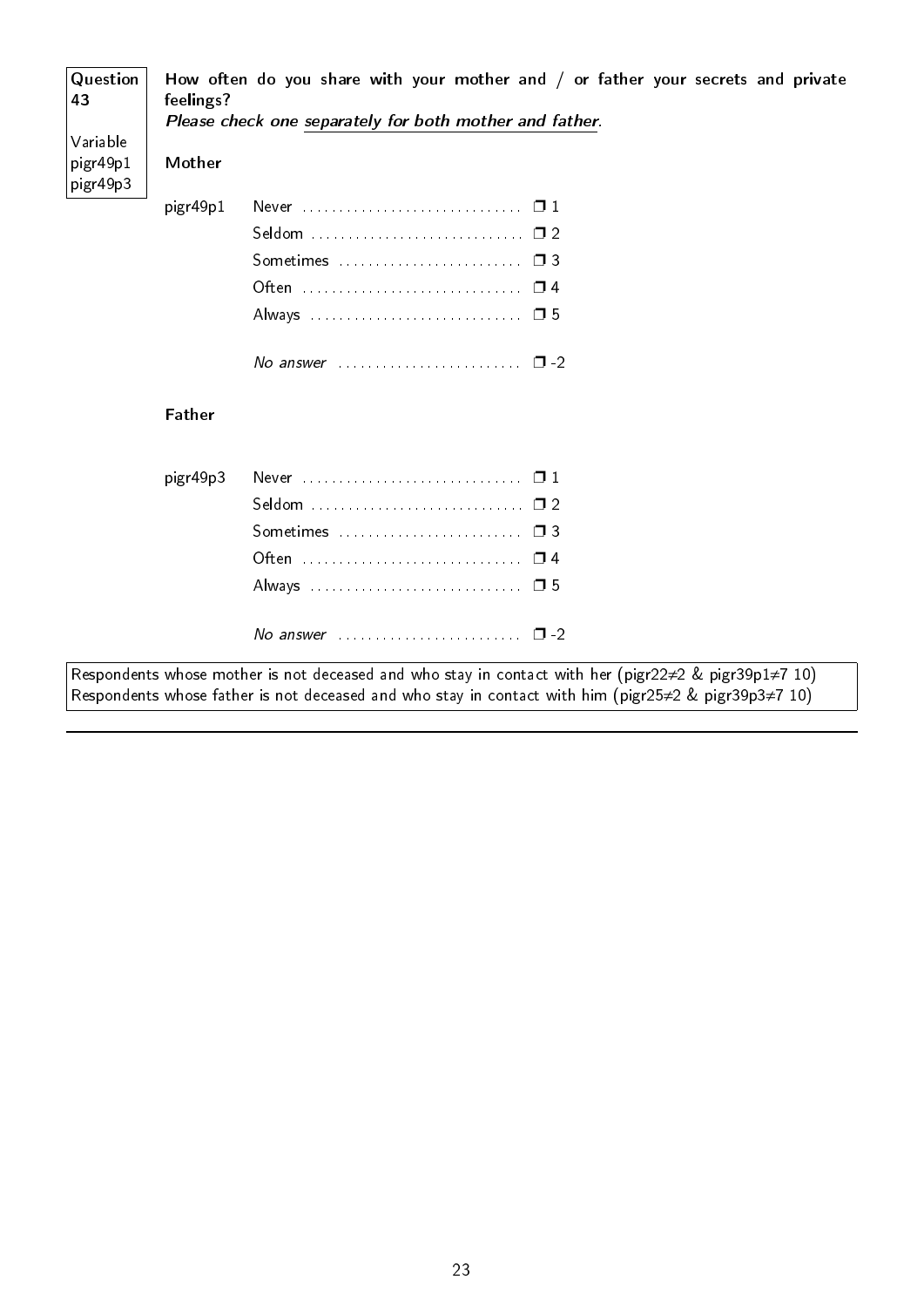| Question<br>44<br>Variable |               | Has your mother or father needed regular help within the last 12 months with daily<br>tasks such as eating, standing up, dressing, bathing, or personal hygiene?<br>Please check one separately for both mother and father. |
|----------------------------|---------------|-----------------------------------------------------------------------------------------------------------------------------------------------------------------------------------------------------------------------------|
| pigr51p1<br>pigr51p3       | Mother        |                                                                                                                                                                                                                             |
|                            | pigr51p1      |                                                                                                                                                                                                                             |
|                            |               |                                                                                                                                                                                                                             |
|                            |               | No answer $\ldots \ldots \ldots \ldots \ldots \ldots \square$ -2                                                                                                                                                            |
|                            | <b>Father</b> |                                                                                                                                                                                                                             |
|                            | pigr51p3      |                                                                                                                                                                                                                             |
|                            |               |                                                                                                                                                                                                                             |
|                            |               | No answer $\ldots$ $\ldots$ $\ldots$ $\ldots$ $\ldots$ $\Box$ -2                                                                                                                                                            |
|                            |               | Respondents whose mother is not deceased and who stay in contact with her (pigr22 $\neq$ 2 & pigr39p1 $\neq$ 7 10)                                                                                                          |

Respondents whose father is not deceased and who stay in contact with him (pigr25≠2 & pigr39p3≠7 10)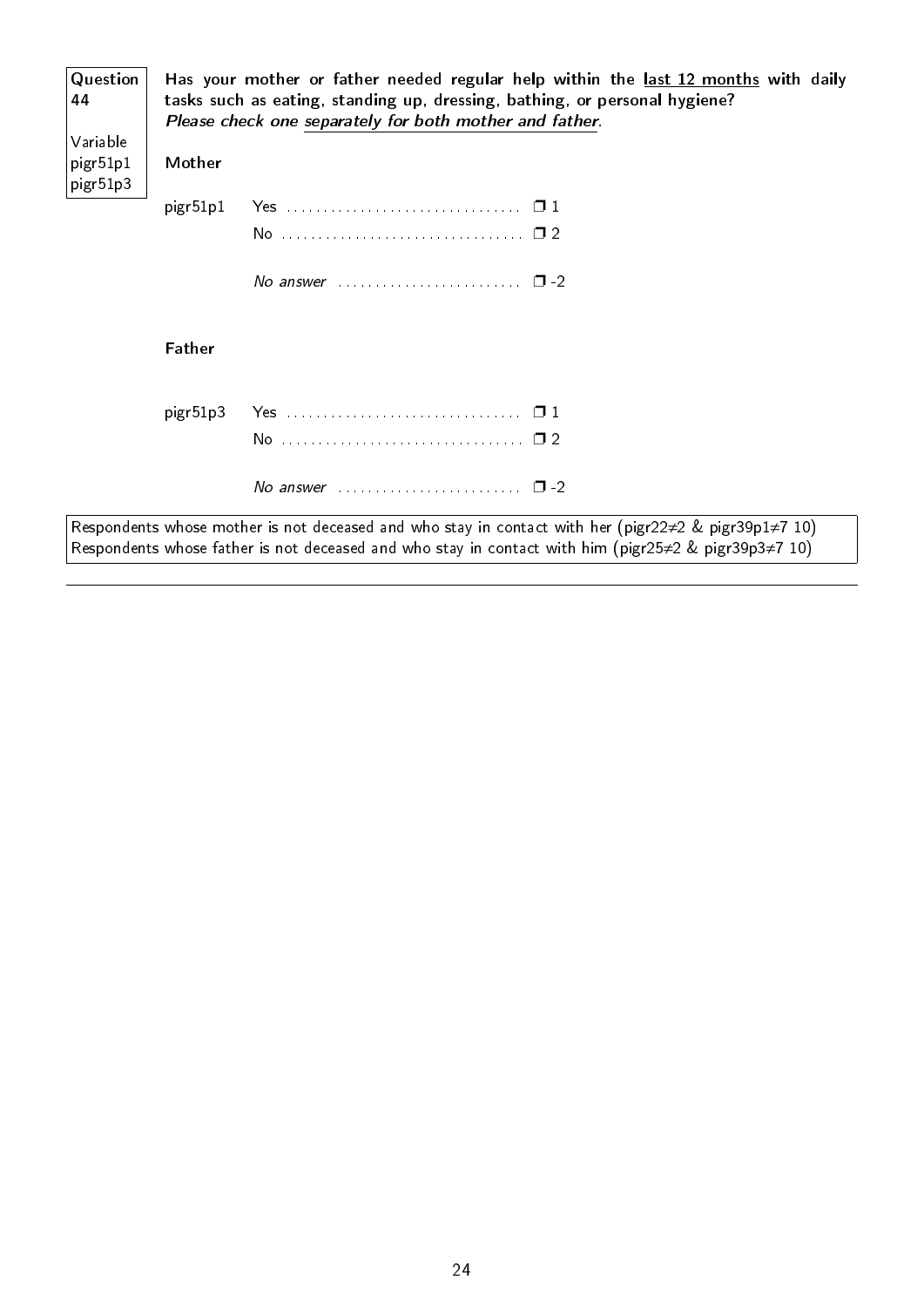Question 45 Variable pigr51p1\_ pigr51p3\_ If you indicated that your mother or father has needed regular help: From whom did he/she receive this help? Multiple answers allowed! Mother pigr51p1i1 From a professional nursing agency pigr51p1i2 From me pigr51p1i3 From her spouse or partner pigr51p1i4 From other family membes or relatives

pigr51p1i6 From other persons

| Not mentioned $\ldots$ , $\ldots$ , $\Box$ 0                  |  |
|---------------------------------------------------------------|--|
| Mentioned $\ldots, \ldots, \ldots, \ldots, \ldots, \square$ 1 |  |
|                                                               |  |

#### Father

|                    | pigr51p3i1 From a professional nursing agency                       |
|--------------------|---------------------------------------------------------------------|
| pigr51p3i2 From me |                                                                     |
|                    | pigr51p3i3 From his spouse or partner                               |
|                    | pigr51p3i4 From other family membes or relatives                    |
|                    | pigr51p3i6 From other persons                                       |
|                    |                                                                     |
|                    |                                                                     |
|                    |                                                                     |
|                    | No Answer $\ldots \ldots \ldots \ldots \ldots \ldots \quad \Box$ -2 |

Respondents whose mother is not deceased and who stay in contact with her (pigr22≠2 & pigr39p1≠7 10) Respondents whose father is not deceased and who stay in contact with him (pigr25≠2 & pigr39p3≠7 10)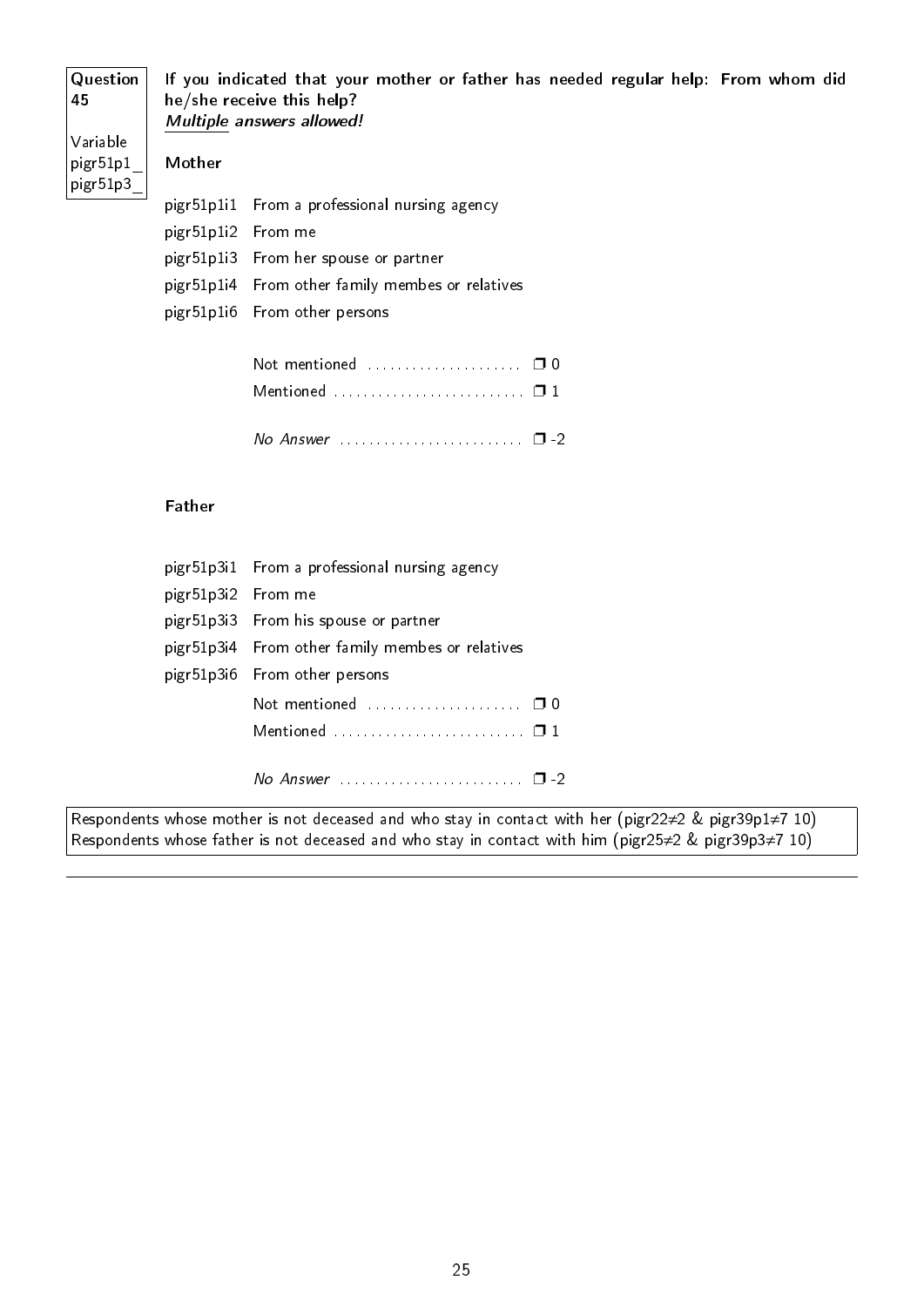## <span id="page-27-0"></span>Parents-in-law

 $\overline{T_{\text{ext 10}}$  Now we would like to know more about your relationship to your partner's parents. In your answer, please refer only to your partner's biological parents.

| Question<br>46     |                  | Are your partner's biological parents still living?<br>Please check one separately for your partner's mother and father. |  |
|--------------------|------------------|--------------------------------------------------------------------------------------------------------------------------|--|
| Variable<br>pigr90 |                  | Partner's mother                                                                                                         |  |
| pigr91             | pigr90           |                                                                                                                          |  |
|                    |                  |                                                                                                                          |  |
|                    |                  | Don't know $\cdots$ $\cdots$ $\cdots$ $\cdots$                                                                           |  |
|                    |                  | No answer $\ldots$ , $\ldots$ , $\ldots$ , $\Box$ -2                                                                     |  |
|                    | Partner's father |                                                                                                                          |  |
|                    | pigr91           |                                                                                                                          |  |
|                    |                  |                                                                                                                          |  |
|                    |                  |                                                                                                                          |  |
|                    |                  | No answer $\ldots$ , $\ldots$ , $\ldots$ , $\Box$ -2                                                                     |  |

 $\overline{T_{\text{ext}}$  11 Please answer the following questions only for parents who are still living.

> If both parents of your partner are deceased, please proceed to question 53.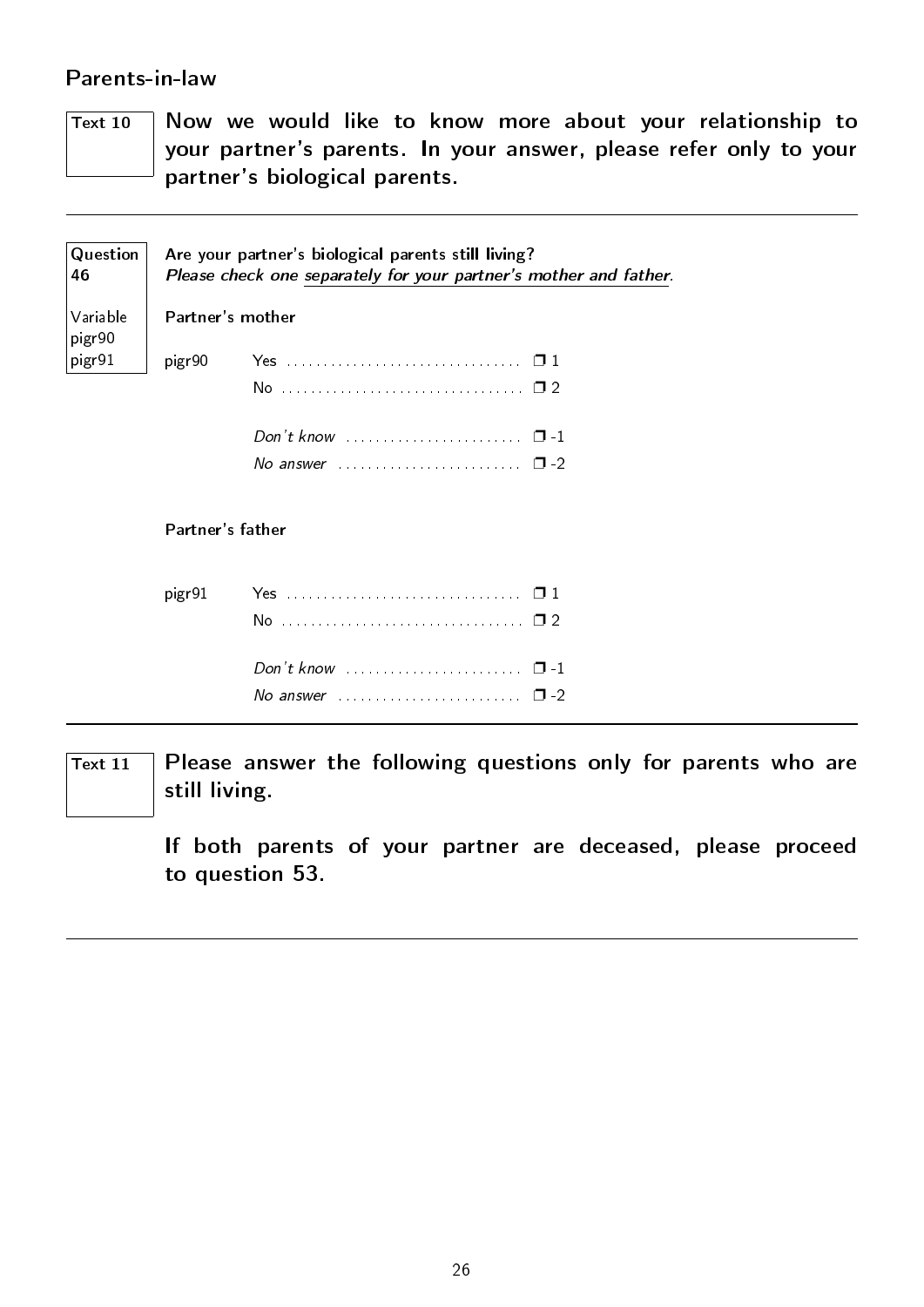| Question<br>47                          |                         | How often are you in contact with your partner's biological mother and /or your partner's<br>biological father, adding up all visits, letters, phone calls, etc.?<br>Please check one separately for your partner's mother and father. |
|-----------------------------------------|-------------------------|----------------------------------------------------------------------------------------------------------------------------------------------------------------------------------------------------------------------------------------|
| Variable<br>$ $ pigr $39p5$<br>pigr39p6 | <b>Partner's Mother</b> |                                                                                                                                                                                                                                        |
|                                         | pigr39p5                |                                                                                                                                                                                                                                        |
|                                         |                         | Several times per week  0 2                                                                                                                                                                                                            |
|                                         |                         |                                                                                                                                                                                                                                        |
|                                         |                         |                                                                                                                                                                                                                                        |

| 1 to 3 times per month $\ldots$ $\Box$ 4    |  |
|---------------------------------------------|--|
|                                             |  |
| Less often  06                              |  |
|                                             |  |
| I never got to know them. $\ldots$ $\Box$ 9 |  |
|                                             |  |
|                                             |  |

#### Partner's Father

| pigr39p6 |                                                            |  |
|----------|------------------------------------------------------------|--|
|          | Several times per week  02                                 |  |
|          | Once per week  03                                          |  |
|          | 1 to 3 times per month $\ldots$ $\Box$ 4                   |  |
|          | Several times per year $\ldots$ $\Box$ 5                   |  |
|          | Less often  06                                             |  |
|          |                                                            |  |
|          | I never got to know them. $\ldots \ldots \ldots \square$ 9 |  |
|          |                                                            |  |
|          |                                                            |  |

Respondents whose mother-in-law is not deceased (pigr90≠2) Respondents whose father-in-law is not deceased (pigr91≠2)

| $\vert$ Question $\vert$ | How close are you emotionally to your partner's mother today?     |  |  |  |                                                                                            |  |            |  |
|--------------------------|-------------------------------------------------------------------|--|--|--|--------------------------------------------------------------------------------------------|--|------------|--|
| 48<br>$\vert$ Variable   | Not at all close                                                  |  |  |  | $\begin{array}{cccccccc}\n2 & 3 & 4 & 5 \\ \hline\n\Box & \Box & \Box & \Box\n\end{array}$ |  | Very close |  |
| $ $ pigr40p5             |                                                                   |  |  |  |                                                                                            |  |            |  |
|                          | Respondents whose mother-in-law is not deceased (pigr90 $\neq$ 2) |  |  |  |                                                                                            |  |            |  |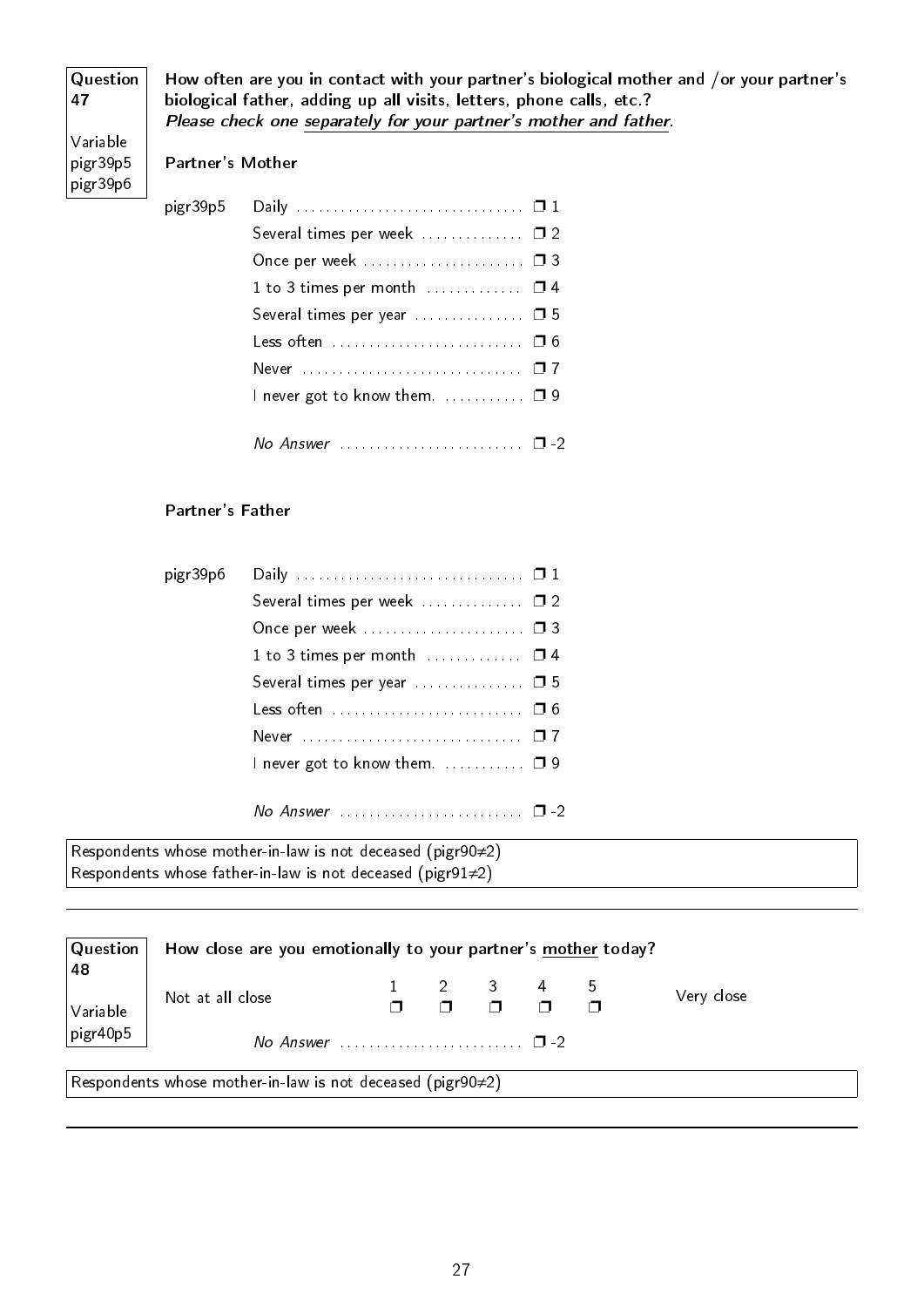| $\mid$ Question $\mid$                                            | How close are you emotionally to your partner's father today? |  |  |  |                                                                  |  |            |
|-------------------------------------------------------------------|---------------------------------------------------------------|--|--|--|------------------------------------------------------------------|--|------------|
| 49<br>Variable                                                    | Not at all close                                              |  |  |  | $\begin{array}{ccccccccc}\n2 & 3 & 4 & 5 \\ \hline\n\end{array}$ |  | Very close |
| pi                                                                |                                                               |  |  |  |                                                                  |  |            |
| Respondents whose father-in-law is not deceased (pigr91 $\neq$ 2) |                                                               |  |  |  |                                                                  |  |            |

| Question<br>50<br>Variable<br>pigr41p5<br>pigr41p6 | Partner's mother | What is the travel time to your partner's mother and / or father (on a normal day using<br>normal means of transportation?<br>Please check one separately for your partner's mother and father. |
|----------------------------------------------------|------------------|-------------------------------------------------------------------------------------------------------------------------------------------------------------------------------------------------|
|                                                    | pigr41p5         | We live in the same household. $\Box$ $\Box$ 0                                                                                                                                                  |
|                                                    |                  |                                                                                                                                                                                                 |
|                                                    |                  | Less than 10 minutes $\Box$                                                                                                                                                                     |
|                                                    |                  | 10 to less than 30 minutes $\Box$ 3                                                                                                                                                             |
|                                                    |                  | 30 minutes to less than 1 hour $\Box$ 4                                                                                                                                                         |
|                                                    |                  | 1 hour to less than 3 hours $\Box$ $\Box$ 5                                                                                                                                                     |
|                                                    |                  | 3 hours or more  0 6                                                                                                                                                                            |
|                                                    |                  |                                                                                                                                                                                                 |
|                                                    | Partner's father |                                                                                                                                                                                                 |
|                                                    |                  | pigr41p6 We live in the same household<br>┌┓⋂                                                                                                                                                   |

| $\mu$ gr41 $\mu$ 0 ve live in the same nousehold. $\dots \dots \dots$ |  |
|-----------------------------------------------------------------------|--|
|                                                                       |  |
| Less than 10 minutes $\ldots$ $\Box$ 2                                |  |
| 10 to less than 30 minutes $\Box$ $\Box$ 3                            |  |
| 30 minutes to less than 1 hour $\Box$ $\Box$ 4                        |  |
| 1 hour to less than 3 hours $\Box$ $\Box$ 5                           |  |
| 3 hours or more $\ldots$ , $\ldots$ , $\ldots$ , $\Box$ 6             |  |
|                                                                       |  |
|                                                                       |  |

Respondents whose mother-in-law is not deceased (pigr90≠2) Respondents whose father-in-law is not deceased (pigr $91\!\!\neq\!\!2)$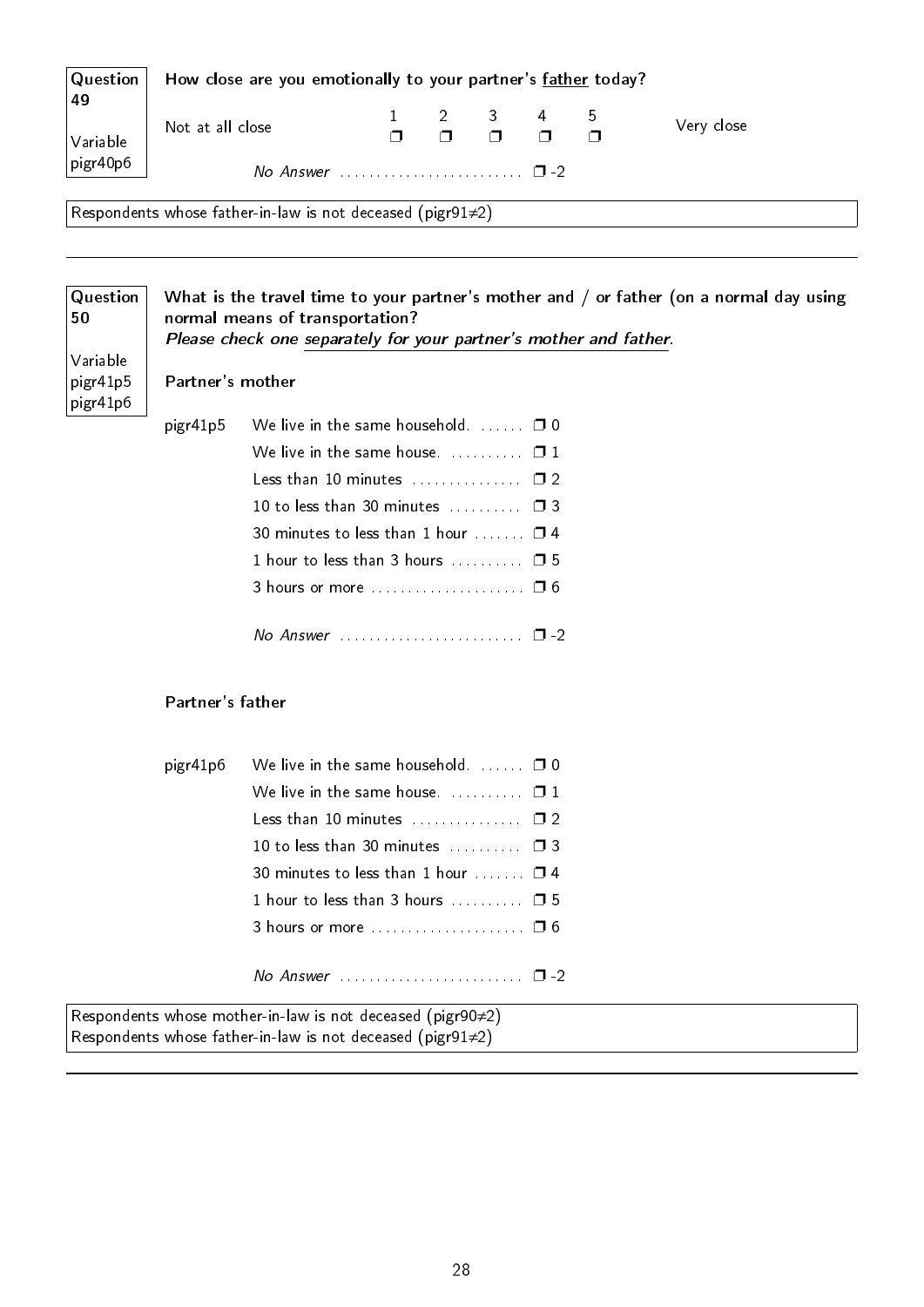$\overline{T_{\text{ext}}$  12 Please answer the following questions only for parents with whom you are in contact.

> If you have no contact whatsoever with either parent of your partner, please proceed to question 53.

| Question<br>51                   |                  | How often have you engaged in activities together with your partner's mother and / or<br>father during the past 12 months like trips, going to cultural events, or shopping?<br>Please check one separately for your partner's mother and father. |
|----------------------------------|------------------|---------------------------------------------------------------------------------------------------------------------------------------------------------------------------------------------------------------------------------------------------|
| Variable<br>pigr52p5<br>pigr52p6 | Partner's mother |                                                                                                                                                                                                                                                   |
|                                  | pigr52p5         |                                                                                                                                                                                                                                                   |
|                                  |                  |                                                                                                                                                                                                                                                   |
|                                  |                  |                                                                                                                                                                                                                                                   |
|                                  |                  |                                                                                                                                                                                                                                                   |
|                                  |                  | Very often $\dots\dots\dots\dots\dots\dots\dots\dots\quad \Box$ 5                                                                                                                                                                                 |
|                                  |                  | No Answer $\ldots \ldots \ldots \ldots \ldots \ldots \quad \Box$ -2                                                                                                                                                                               |
|                                  | Partner's father |                                                                                                                                                                                                                                                   |
|                                  | pigr52p6         |                                                                                                                                                                                                                                                   |
|                                  |                  |                                                                                                                                                                                                                                                   |
|                                  |                  |                                                                                                                                                                                                                                                   |
|                                  |                  | Often  04                                                                                                                                                                                                                                         |
|                                  |                  | Very often  05                                                                                                                                                                                                                                    |
|                                  |                  |                                                                                                                                                                                                                                                   |

Respondents whose mother-in-law is not deceased and who stay in contact with her (pigr90≠2 & pigr39p5≠7 9) Respondents whose father-in-law is not deceased and who stay in contact with him (pigr91≠2 & pigr39p6≠7 9)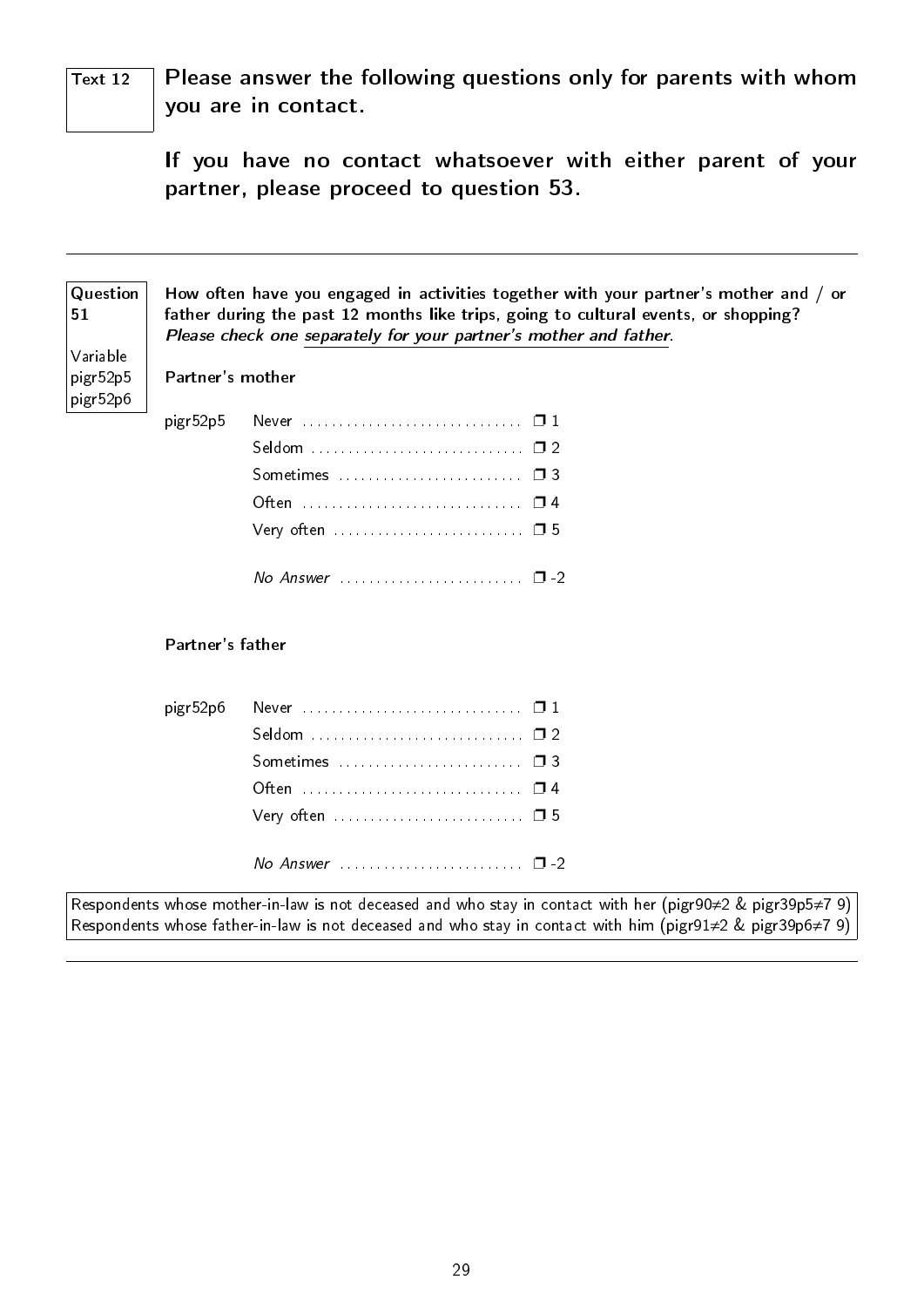| Question<br>52                                                                                                                         |                                              | How often have you given your partner's mother and / or father the following kinds of<br>help during the past 12 months?<br>Please check a box in each line separately for your partner's mother and father. |
|----------------------------------------------------------------------------------------------------------------------------------------|----------------------------------------------|--------------------------------------------------------------------------------------------------------------------------------------------------------------------------------------------------------------|
| Variable<br>$ $ pigr $53p5$<br>$ $ pigr $54p5$                                                                                         |                                              | Given to partner's mother                                                                                                                                                                                    |
| $ $ pigr $57p5$<br>$ $ pigr $58p5$<br>$ $ pigr $53p6$<br>$ $ pigr $54p6$<br>$ $ pigr $57p6$<br>$ $ pigr $58p6$                         | pigr53p5<br>pigr54p5<br>pigr57p5<br>pigr58p5 | Advice Regarding Personal Problems<br>Gifts of money or valuables (more than 100 Euros per gift)<br>Help with shopping, housework, or yard work<br>A talk about her worries and troubles                     |
| $ $ pigr $60p5$<br>$ $ pigr $61p5$<br>$ $ pigr $64p5$<br>$ $ pigr $65p5$<br>pigr60p6<br>$ $ pigr $61p6$<br>pigr64p6<br>$ $ pigr $65p6$ |                                              |                                                                                                                                                                                                              |
|                                                                                                                                        |                                              | Not required $\ldots$ $\ldots$ $\ldots$ $\ldots$ $\ldots$ $\ldots$ $\ldots$ $\ldots$ $\ldots$ $\ldots$ $\ldots$ $\ldots$ $\Box$ 6                                                                            |

| 'VL.<br>. |  |  |
|-----------|--|--|
|-----------|--|--|

## Given to partner's father

| pigr53p6 | Advice Regarding Personal Problems                         |
|----------|------------------------------------------------------------|
| pigr54p6 | Gifts of money or valuables (more than 100 Euros per gift) |
| pigr57p6 | Help with shopping, housework, or yard work                |
| pigr58p6 | A talk about her worries and troubles                      |
|          |                                                            |
|          |                                                            |
|          |                                                            |
|          |                                                            |
|          |                                                            |
|          |                                                            |
|          |                                                            |
|          |                                                            |
|          |                                                            |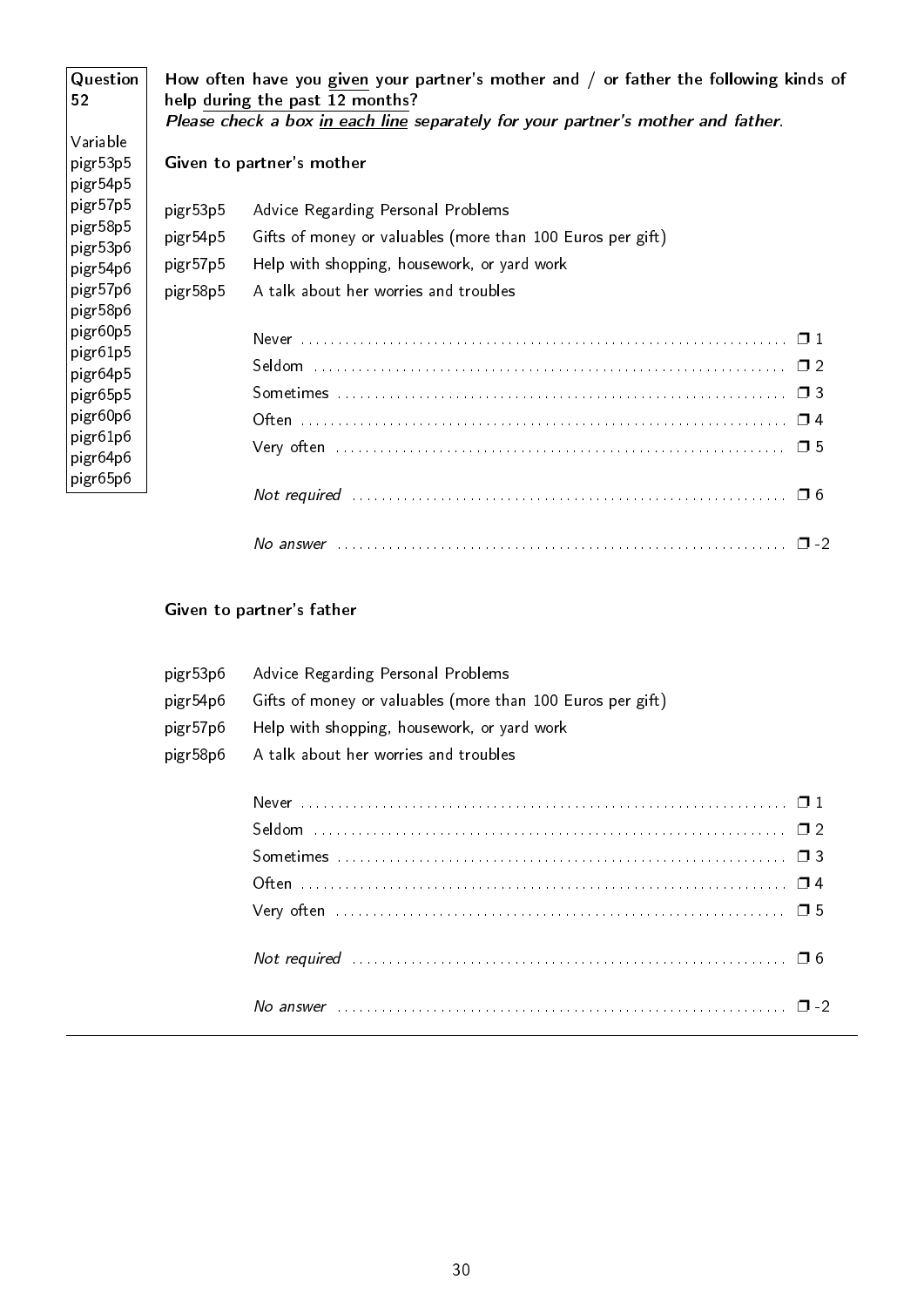| Question<br>52                          | <b>Continuing question 52:</b>                                                                                                                                                                                         |
|-----------------------------------------|------------------------------------------------------------------------------------------------------------------------------------------------------------------------------------------------------------------------|
| Variable<br>$ $ pigr $53p5$<br>pigr54p5 | How often have you received from your partner's mother and / or father the fol-<br>lowing kinds of help during the past 12 months?<br>Please check a box in each line separately for your partner's mother and father. |
| pigr57p5<br>pigr58p5                    | Received from partner's mother                                                                                                                                                                                         |
| $ $ pigr $53p6$                         | pigr60p5<br>Advice Regarding Personal Problems                                                                                                                                                                         |
| $ $ pigr $54p6$<br>$ $ pigr $57p6$      | pigr61p5<br>Gifts of money or valuables (more than 100 Euros per gift)                                                                                                                                                 |
| pigr58p6                                | pigr64p5<br>Help with shopping, housework, or yard work                                                                                                                                                                |
| pigr60p5<br>$ $ pigr61p5                | A talk about her worries and troubles<br>pigr65p5                                                                                                                                                                      |
| pigr64p5                                |                                                                                                                                                                                                                        |
| pigr65p5<br>pigr60p6                    |                                                                                                                                                                                                                        |
| pigr61p6                                |                                                                                                                                                                                                                        |
| pigr64p6                                |                                                                                                                                                                                                                        |
| pigr65p6                                | $\Box$ 5                                                                                                                                                                                                               |

| No answer |  |  |  |  |  |  |  |  |  |  |  |  |  |  |  |  |  |  |  |
|-----------|--|--|--|--|--|--|--|--|--|--|--|--|--|--|--|--|--|--|--|

Not required . . . . . . . . . . . . . . . . . . . . . . . . . . . . . . . . . . . . . . . . . . . . . . . . . . . . . . . . . . . ❐ 6

#### Received from partner's father

| pigr60p6 | Advice Regarding Personal Problems                         |
|----------|------------------------------------------------------------|
| pigr61p6 | Gifts of money or valuables (more than 100 Euros per gift) |
| pigr64p6 | Help with shopping, housework, or yard work                |
| pigr65p6 | A talk about her worries and troubles                      |

Respondents whose mother-in-law is not deceased and who stay in contact with her (pigr90≠2 & pigr39p5≠7 9) Respondents whose father-in-law is not deceased and who stay in contact with him (pigr91≠2 & pigr39p6≠7 9)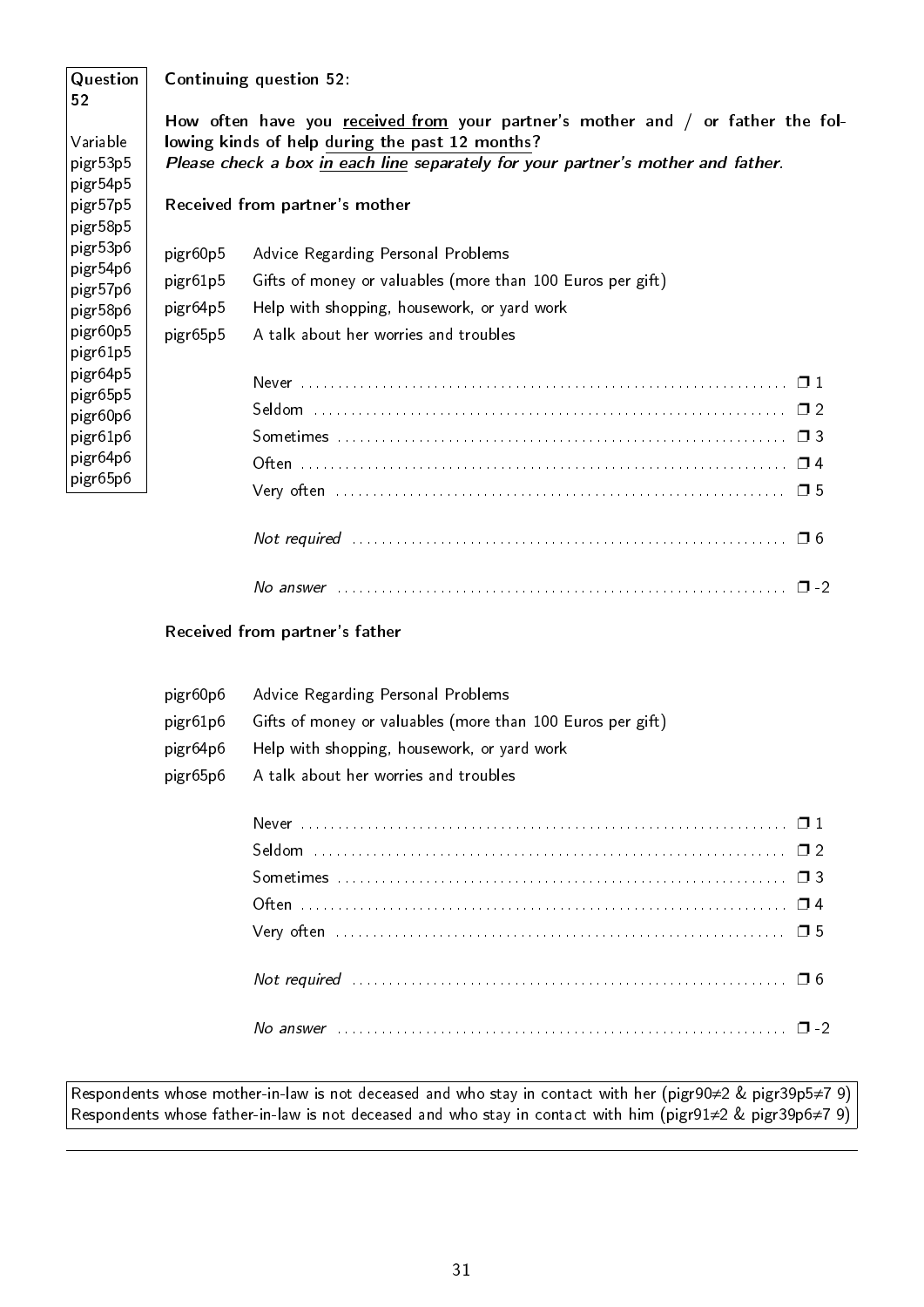# <span id="page-33-0"></span>Sociodemographics

| $\vert$ Text 13 | In conclusion, a few personal details. |
|-----------------|----------------------------------------|
| Question<br>53  | When were you born?                    |
| Variable        | pdobdd<br>$Day -$                      |

| pdob | $545545$ $547$ |                                               |
|------|----------------|-----------------------------------------------|
|      | pdobm Month:   |                                               |
|      | pdoby Year:    |                                               |
|      |                | No answer $\cdots$ $\cdots$ $\cdots$ $\cdots$ |

|                              | Question <b>Are you</b> |
|------------------------------|-------------------------|
| $\vert$ Variable<br>$ $ psex |                         |
|                              |                         |

| No Answer |  | $\mathbf{1}$ $\mathbf{1}$ |
|-----------|--|---------------------------|
|-----------|--|---------------------------|

| Question<br>55    | What is your current marital status?                                       |
|-------------------|----------------------------------------------------------------------------|
| Variable<br>psd10 | Married  □ 2<br>Divorced / dissolved civil union $\Box$ $\Box$ 4           |
|                   | No answer $\ldots \ldots \ldots \ldots \ldots \ldots \ldots \quad \Box$ -2 |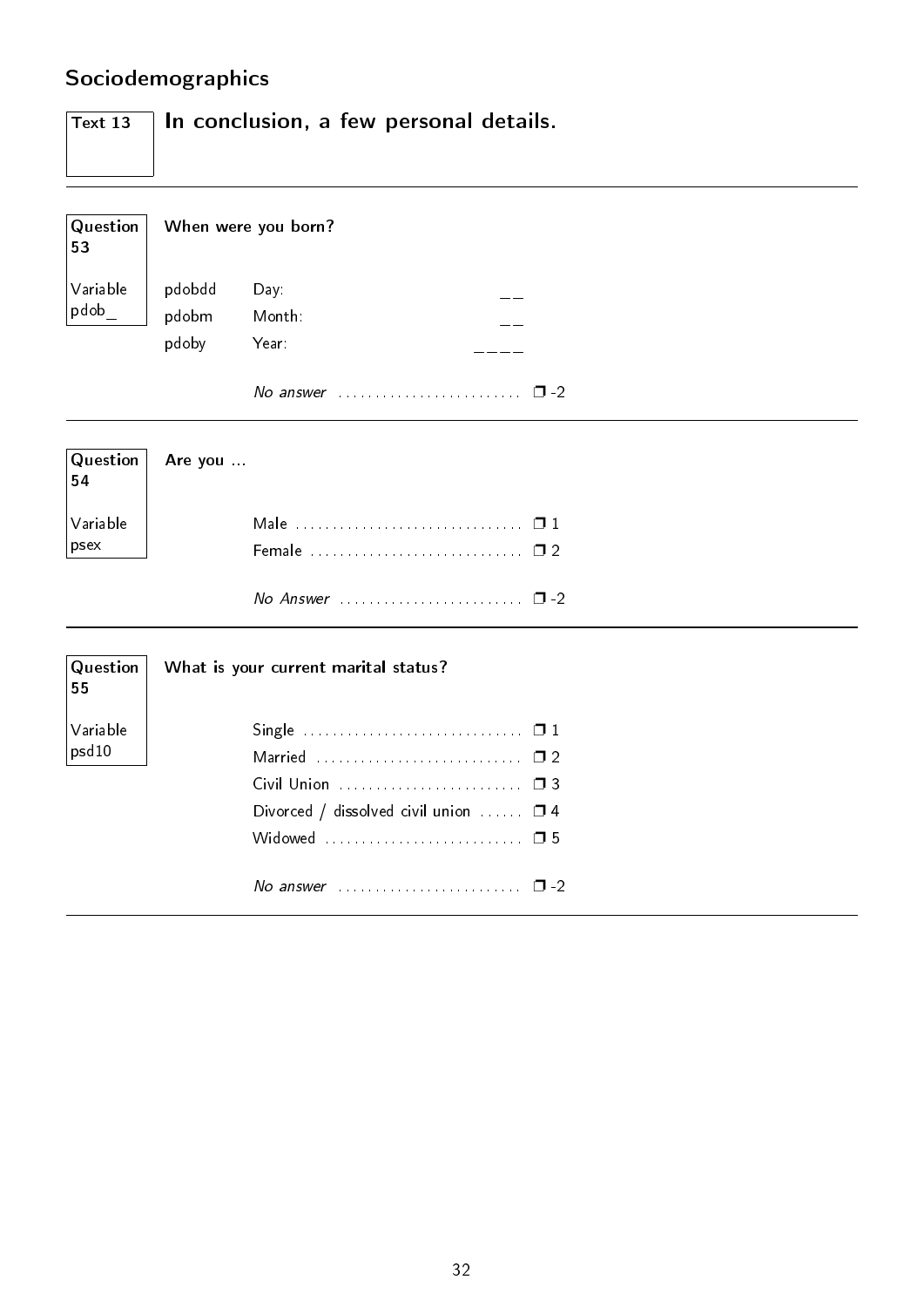| Question<br>56    |
|-------------------|
| Variable<br>pinc2 |

57

Variable pinc21

How much did you earn last month?

Please indicate your net earnings, that is, your wage or income after taxes and contributions to retirement, unemployment, or health insurance are deducted. If you had any extra earnings last month (e.g., vacation pay or back pay), please don't include them. But please do include any payments for overtime.

If you are self-employed: Please estimate your monthly after-tax profits.

| Net income in Euro: $\frac{1}{1}$ $\frac{1}{1}$ $\frac{1}{1}$ $\frac{1}{1}$ |  |
|-----------------------------------------------------------------------------|--|
|                                                                             |  |
| No answer $\ldots \ldots \ldots \ldots \ldots \ldots \quad \Box$ -2         |  |
|                                                                             |  |
|                                                                             |  |

**Question** If you can't give the exact amount of your net income: It would be helpful for us if you could tell us into which of the following categories the amount fits roughly.

| Under 250 Euros □ 1                     |  |
|-----------------------------------------|--|
| 250 up to 500 Euros  □ 2                |  |
| 500 up to 750 Euros  □ 3                |  |
| 750 up to 1,000 Euros  □ 4              |  |
| $1,000$ up to $1,250$ Euros $\square$ 5 |  |
| 1,250 up to 1,500 Euros  0 6            |  |
| 1,500 up to 1,750 Euros □ 7             |  |
| 1,750 up to 2,000 Euros  □ 8            |  |
| 2,000 up to 2,500 Euros  □ 9            |  |
| 2,500 up to 3,000 Euros  □ 10           |  |
| 3,000 up to 3,500 Euros  □ 11           |  |
| 3,500 up to 4,000 Euros □ 12            |  |
| 4,000 up to 4,500 Euros  0 13           |  |
| 4,500 and more Euros □ 14               |  |
|                                         |  |
|                                         |  |
|                                         |  |
|                                         |  |

Respondents who did not indicate a precise net income  $(pinc2=1, -2)$ )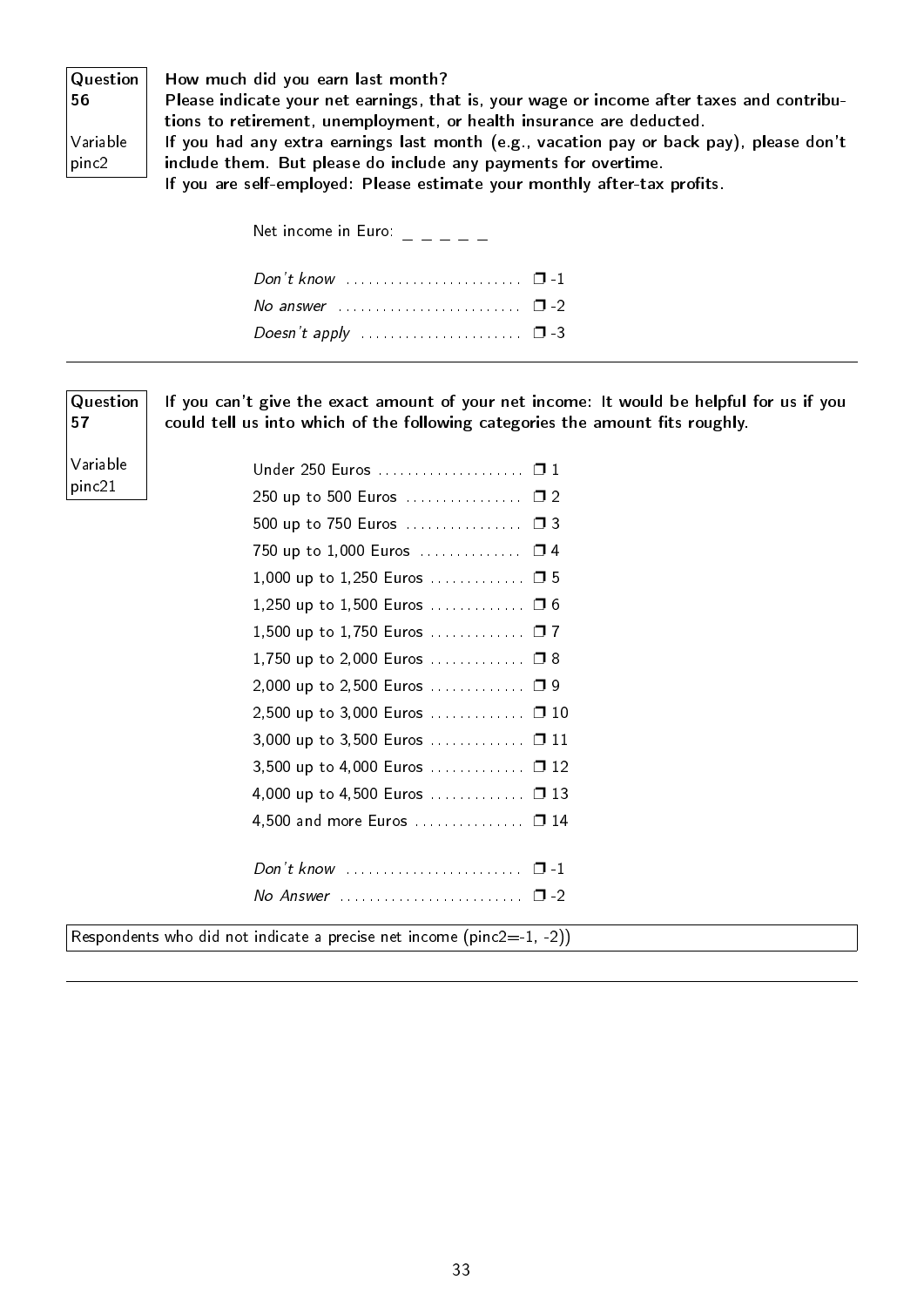## <span id="page-35-0"></span>Health, Religion, Satisfaction

Question 58 Variable phlt1 How would you describe your health status during the past 4 weeks, generally speaking? Bad . . . . . . . . . . . . . . . . . . . . . . . . . . . . . . . . ❐ 1 Not so good . . . . . . . . . . . . . . . . . . . . . . . . ❐ 2 Satisfactory . . . . . . . . . . . . . . . . . . . . . . . . . ❐ 3 Good . . . . . . . . . . . . . . . . . . . . . . . . . . . . . . . ❐ 4 Very good . . . . . . . . . . . . . . . . . . . . . . . . . . ❐ 5 No answer  $\dots\dots\dots\dots\dots\dots$   $\Box$  -2

| Question<br>59    |            |                                                                                   |              |                |                |        |        | On average, how many hours do you sleep at night during the working week? |
|-------------------|------------|-----------------------------------------------------------------------------------|--------------|----------------|----------------|--------|--------|---------------------------------------------------------------------------|
| Variable<br>phlt7 |            | hours                                                                             |              |                |                |        |        |                                                                           |
|                   |            | Don't know $\ldots \ldots \ldots \ldots \ldots \ldots \quad \Box$ -1              |              |                |                |        |        |                                                                           |
|                   |            | No answer $\ldots \ldots \ldots \ldots \ldots \ldots \square$ -2                  |              |                |                |        |        |                                                                           |
| Question<br>60    |            | How do you see yourself.<br>To what extent do these characteristics apply to you? |              |                |                |        |        |                                                                           |
| Variable          | pper1i2    | Sometimes I believe that I'm worthless.<br>I like myself just the way I am.       |              |                |                |        |        |                                                                           |
| pper1             | pper1i7    |                                                                                   |              |                |                |        |        |                                                                           |
|                   | pper1i13   | All in all, I am pleased with myself.                                             |              |                |                |        |        |                                                                           |
|                   | pper1i6    | I feel lonely.                                                                    |              |                |                |        |        |                                                                           |
|                   | Not at all |                                                                                   | $\mathbf{1}$ | $\overline{2}$ | 3 <sup>1</sup> | 4      | 5      | Absolutely                                                                |
|                   |            |                                                                                   | $\Box$       | $\Box$         | $\Box$         | $\Box$ | $\Box$ |                                                                           |
|                   |            |                                                                                   |              |                |                |        |        |                                                                           |
|                   |            | No answer $\ldots \ldots \ldots \ldots \ldots \ldots \square$ -2                  |              |                |                |        |        |                                                                           |
|                   |            |                                                                                   |              |                |                |        |        |                                                                           |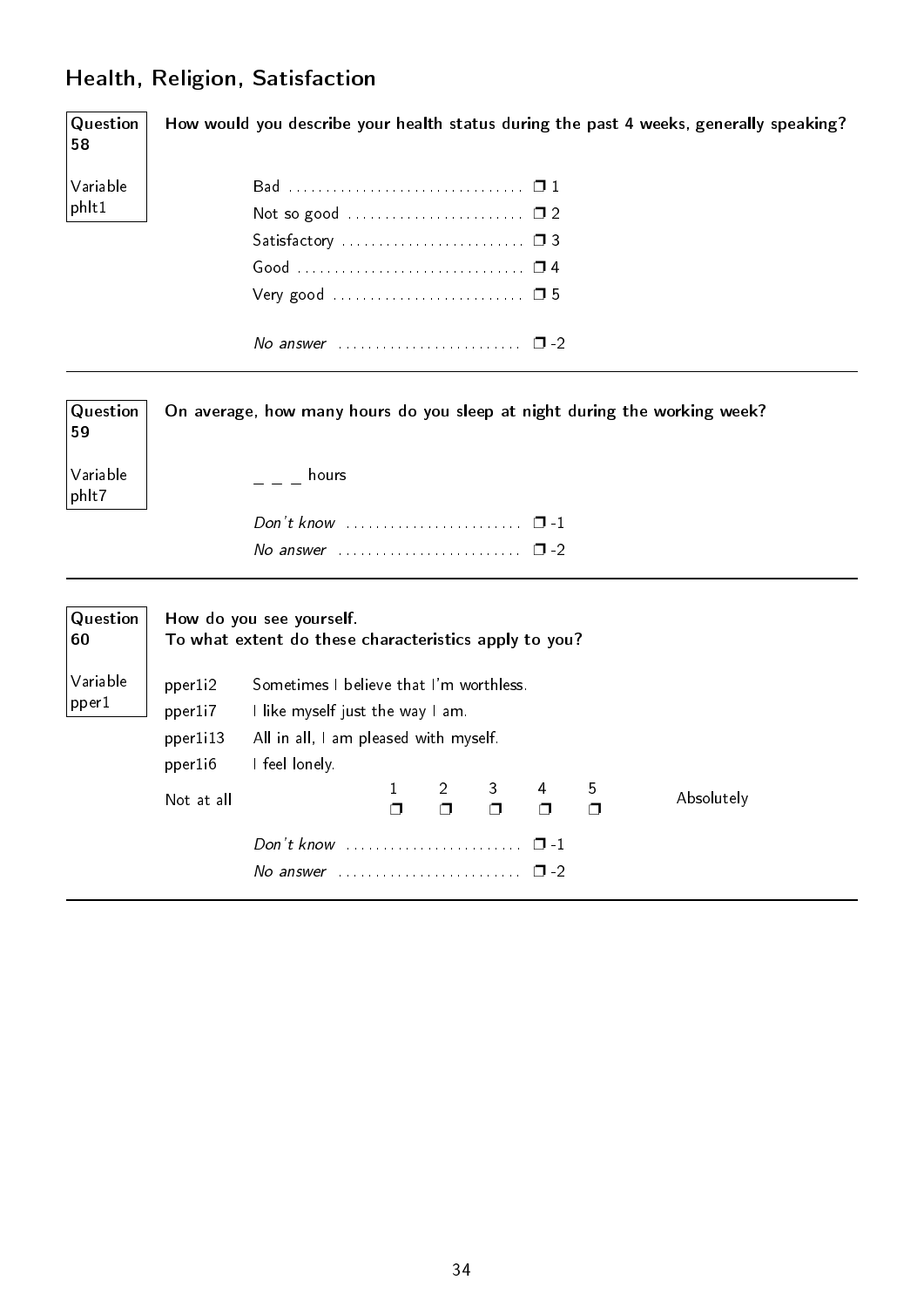| Question<br>61<br>Variable |                   | In the following list you see a number of statements that people can use to describe<br>themselves. Please read each statement and indicate from among the four answers the<br>one that corresponds to the way you feel in general. |
|----------------------------|-------------------|-------------------------------------------------------------------------------------------------------------------------------------------------------------------------------------------------------------------------------------|
| pper2                      | pper2i1           | My mood is melancholy.                                                                                                                                                                                                              |
|                            | pper2i2           | I am happy.                                                                                                                                                                                                                         |
|                            | pper2i3           | I am depressed.                                                                                                                                                                                                                     |
|                            | pper2i4           | l am sad.                                                                                                                                                                                                                           |
|                            | pper2i5           | I am in desperation.                                                                                                                                                                                                                |
|                            | pper2i6           | My mood is gloomy.                                                                                                                                                                                                                  |
|                            | pper2i7           | I feel good.                                                                                                                                                                                                                        |
|                            | pper2i8           | I feel secure                                                                                                                                                                                                                       |
|                            | pper2i9           | I am calm and composed.                                                                                                                                                                                                             |
|                            | pper2i10          | I enjoy life.                                                                                                                                                                                                                       |
|                            |                   |                                                                                                                                                                                                                                     |
|                            |                   |                                                                                                                                                                                                                                     |
|                            |                   |                                                                                                                                                                                                                                     |
|                            |                   | Almost always  0 4                                                                                                                                                                                                                  |
|                            |                   | Don't know $\ldots$ $\ldots$ $\ldots$ $\ldots$ $\ldots$ $\Box$ -1                                                                                                                                                                   |
|                            |                   |                                                                                                                                                                                                                                     |
| Question<br>62             |                   | All in all, how satisfied are you with your life at the moment?                                                                                                                                                                     |
| Variable                   | Very dissatisfied | 10<br>8<br>0<br>З<br>9<br>Very satisfied<br>$\Box$<br>$\Box$<br>$\Box$<br>$\Box$<br>$\Box$<br>$\Box$<br>⊓<br>$\Box$<br>$\Box$                                                                                                       |

No answer  $\dots\dots\dots\dots\dots\dots\dots$   $\square$  -2

psat6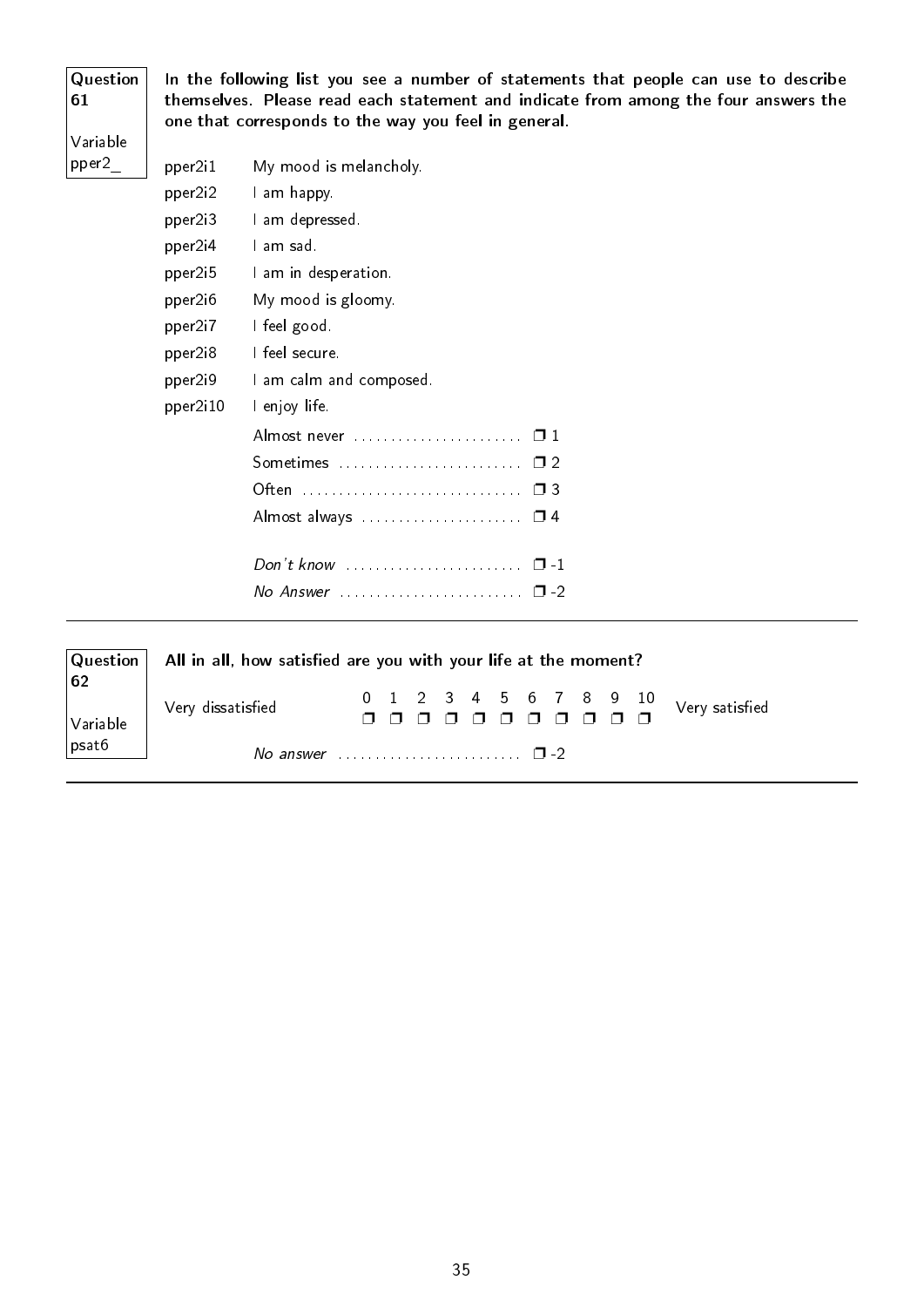<span id="page-37-0"></span>Questions for new participants

 $\overline{T_{\text{ext}}$  14 If you are filling in this questionnaire for the first time, please answer questions 63 to 72. If you participated in this survey last year, please proceed directly to question 73.

| Question  <br>63           | Do you have children?<br>By that we mean all biological children, whether they live with you or not. Also adopted<br>children, children of a partner, or foster children are recorded here, if they currently live |
|----------------------------|--------------------------------------------------------------------------------------------------------------------------------------------------------------------------------------------------------------------|
| $ {\sf Variable} $<br>psd9 | with you or have ever lived with you.                                                                                                                                                                              |
|                            |                                                                                                                                                                                                                    |
|                            |                                                                                                                                                                                                                    |
|                            | No answer $\ldots \ldots \ldots \ldots \ldots \ldots \square$ -2                                                                                                                                                   |

 $\sqrt{\frac{1}{1-\frac{1}{1-\frac{1}{1-\frac{1}{1-\frac{1}{1-\frac{1}{1-\frac{1}{1-\frac{1}{1-\frac{1}{1-\frac{1}{1-\frac{1}{1-\frac{1}{1-\frac{1}{1-\frac{1}{1-\frac{1}{1-\frac{1}{1-\frac{1}{1-\frac{1}{1-\frac{1}{1-\frac{1}{1-\frac{1}{1-\frac{1}{1-\frac{1}{1-\frac{1}{1-\frac{1}{1-\frac{1}{1-\frac{1}{1-\frac{1}{1-\frac{1}{1-\frac{1}{1-\frac{1}{1-\frac{1}{1-\frac{1}{1-\frac{1}{1-\frac{1}{1-\frac{1}{1-\frac$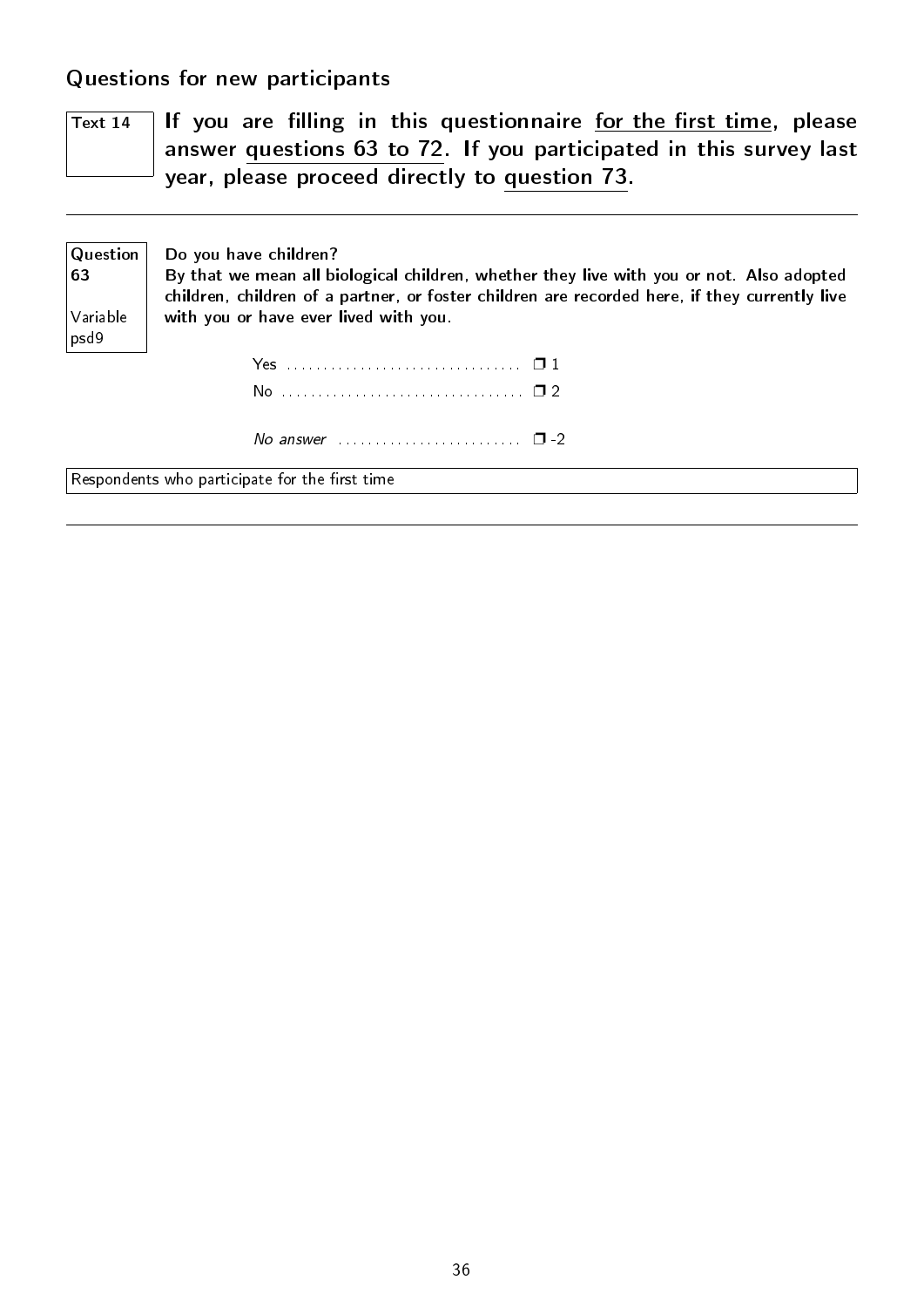| Question<br>64                  |                                   | Please answer the following questions for these children.<br>[For up to four children $x=1,,4$ :] |
|---------------------------------|-----------------------------------|---------------------------------------------------------------------------------------------------|
| Variable<br>psd19kx             |                                   | When were your children born?                                                                     |
| psd14kx<br>psd15kx<br>psd20kx   | psd19kxm Month:<br>psd19kxy Year: |                                                                                                   |
| for<br>$\left  \right $ x = 1/X |                                   | $No$ Answer<br>$\Box$                                                                             |

### Please indicate your children's sex:

| psd14kxg Male  01 |  |
|-------------------|--|
|                   |  |
|                   |  |

### What relation do your children have to you?

| psd15kx | Biological child $\ldots$ $\Box$ 1                                 |  |
|---------|--------------------------------------------------------------------|--|
|         | Adoptive child  02                                                 |  |
|         | Partner's child / stepchild $\ldots \ldots \ldots \square$ 3       |  |
|         | Foster child $\ldots \ldots \ldots \ldots \ldots \ldots \square$ 4 |  |
|         |                                                                    |  |

Do your children live with you in one household?

Respondents who have children ( $psd9=1$ ) and participate for the first time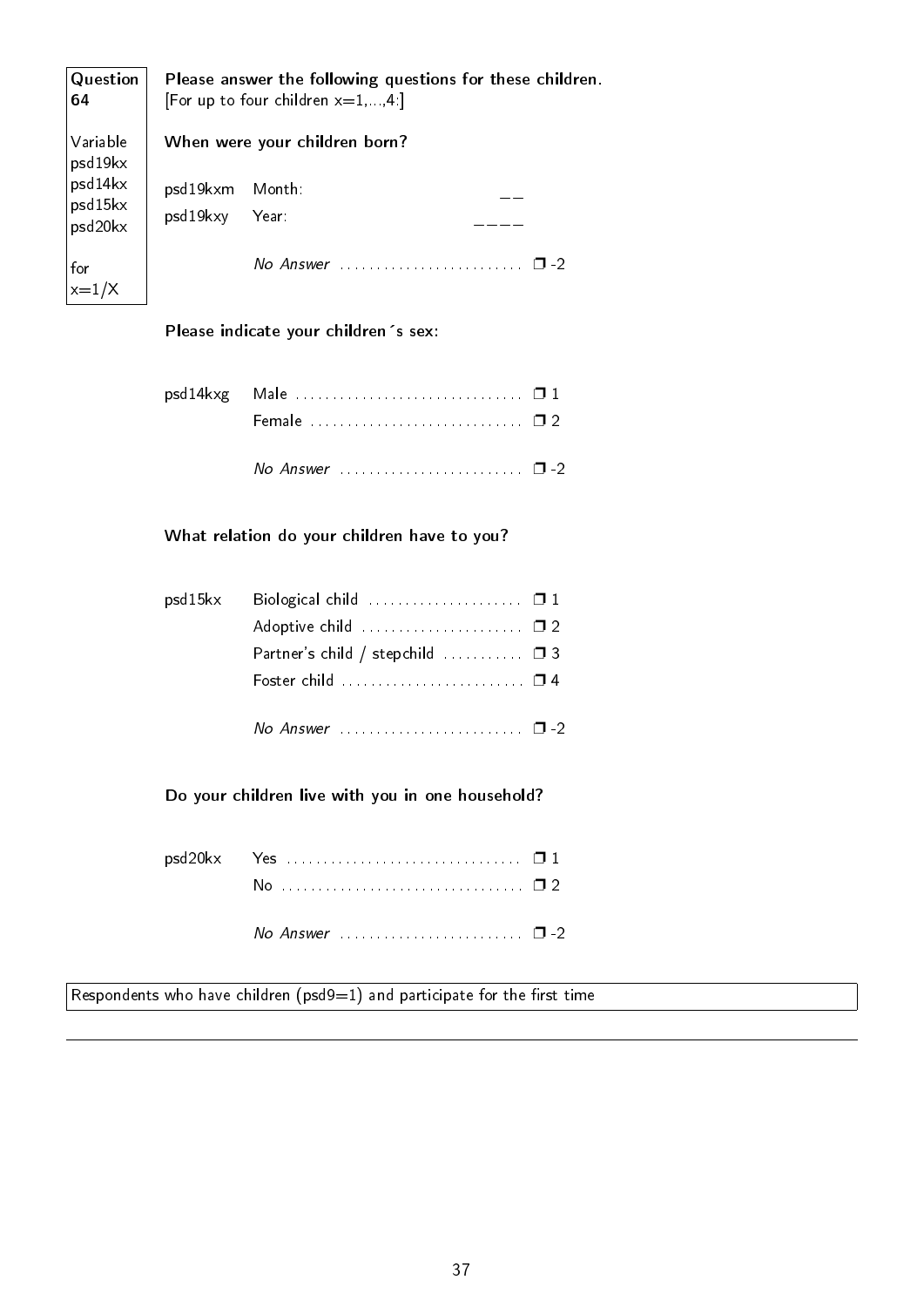| Variable<br>pcrn 19<br>pcrn19i1<br>to eat healthly foods and get exercise?                      |
|-------------------------------------------------------------------------------------------------|
|                                                                                                 |
|                                                                                                 |
| pcrn19i2<br>to be likeable and liked by others?                                                 |
| pcrn19i3<br>to integrate into groups?                                                           |
| pcrn 19i4<br>to be respected by others?                                                         |
| to be able to get one's way?<br>$pcrn$ 19 $i5$                                                  |
| to accept rules and to be able to obey?<br>pcrn19i6                                             |
| to be independent and autonomous?<br>pcrn19i7                                                   |
| pcrn19i8<br>to be able to form one's own opinion?                                               |
| pcrn 19i9<br>to achieve higher education (higher-level secondary school ("Abitur") and higher)? |
| pcrn19i10<br>to be industrious?                                                                 |
| pcrn19i11<br>to be responsible?                                                                 |
| pcrn19i12<br>how to conduct him/herself?                                                        |
| 3<br>4<br>0<br>5<br>6<br>8<br>9<br>10<br>7<br>Not important at all<br>Absolutely important      |
| No answer $\cdots$ $\cdots$ $\cdots$                                                            |
| Important note: In the questionnaire the scale begins erroneously at 1                          |

Respondents who have children (psd9=1) and participate for the first time

|                                             | $\begin{array}{ l l }\n\hline\n\end{array}$ Question $\begin{array}{ l l }\n\hline\n\end{array}$ Are you legally handicapped or disabled? |
|---------------------------------------------|-------------------------------------------------------------------------------------------------------------------------------------------|
| $\bigg \text{Variable} \atop \text{philt5}$ |                                                                                                                                           |
|                                             |                                                                                                                                           |
|                                             |                                                                                                                                           |

No answer . . . . . . . . . . . . . . . . . . . . . . . . . ❐ -2

Respondents who participate for the first time

| $\vert$ Question $\vert$<br>67 | To what extent are you legally handicapped or disabled?              |
|--------------------------------|----------------------------------------------------------------------|
| Variable<br>phlt6              | $\%$                                                                 |
|                                | Don't know $\ldots \ldots \ldots \ldots \ldots \ldots \quad \Box$ -1 |
|                                | No answer $\ldots \ldots \ldots \ldots \ldots \ldots \square$ -2     |

Respondents who participate for the first time and are qualified as handicapped or as being unable to work  $(\text{phil5}=1)$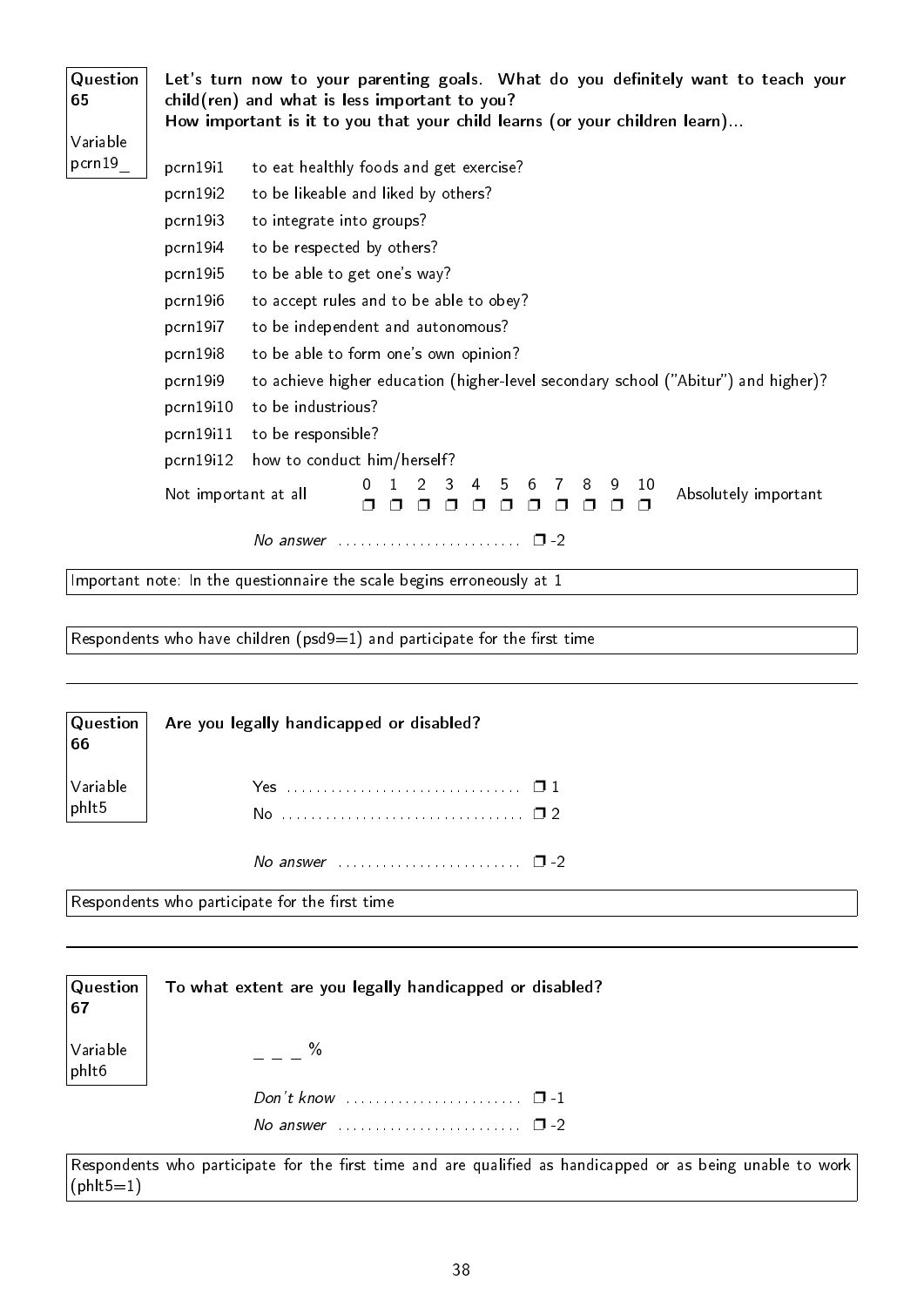| Question<br>68 | What is your religion?                                                                                                          |
|----------------|---------------------------------------------------------------------------------------------------------------------------------|
| Variable       |                                                                                                                                 |
| psd30          |                                                                                                                                 |
|                |                                                                                                                                 |
|                |                                                                                                                                 |
|                |                                                                                                                                 |
|                |                                                                                                                                 |
|                |                                                                                                                                 |
|                |                                                                                                                                 |
|                | No answer $\ldots$ $\ldots$ $\ldots$ $\ldots$ $\ldots$ $\ldots$ $\ldots$ $\ldots$ $\ldots$ $\ldots$ $\ldots$ $\ldots$ $\Box$ -2 |
|                | Respondents who participate for the first time                                                                                  |

| $\sqrt{Q}$ uestion<br> 69 | How often do you go to church / the mosque / the synagogue or other religious cere-<br>monies?                   |
|---------------------------|------------------------------------------------------------------------------------------------------------------|
| Variable                  | More than once a week $\ldots$ $\Box$ 1                                                                          |
| psd31                     |                                                                                                                  |
|                           | One to three times a month $\Box$                                                                                |
|                           | Several times a year $\ldots$ $\Box$ 4                                                                           |
|                           | Less often  05                                                                                                   |
|                           |                                                                                                                  |
|                           |                                                                                                                  |
|                           | No answer $\ldots \ldots \ldots \ldots \ldots \ldots \ldots \square$ -2                                          |
|                           | Respondents who participate for the first time and belong to a religious denomination (psd30=1, 2, 3, 4, 5, 6) [ |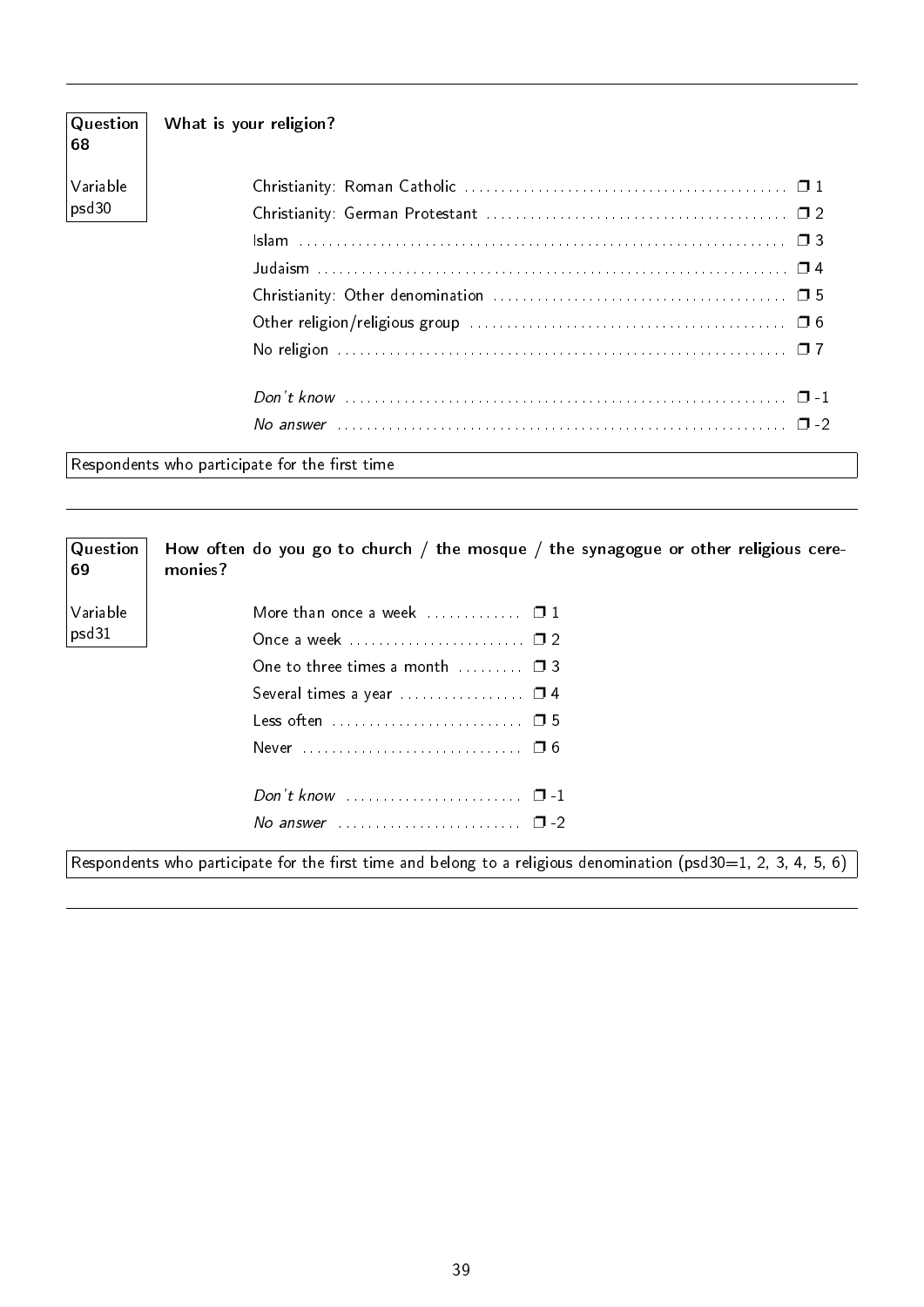| Question<br>70   |                    | When were your mother and father born? Please indicate the year of birth for each. |
|------------------|--------------------|------------------------------------------------------------------------------------|
|                  | Mother             |                                                                                    |
| Variable         |                    |                                                                                    |
| pigr1y<br>pigr2y | pigr1y             | Year of birth:                                                                     |
|                  |                    |                                                                                    |
|                  |                    | No answer $\ldots \ldots \ldots \ldots \ldots \ldots \square$ -2                   |
|                  |                    |                                                                                    |
|                  | <b>Father</b>      |                                                                                    |
|                  | pigr <sub>2y</sub> | Year of birth:                                                                     |
|                  |                    |                                                                                    |
|                  |                    | No answer $\ldots \ldots \ldots \ldots \ldots \ldots \quad \Box$ -2                |
|                  |                    | Respondents who participate for the first time                                     |
|                  |                    |                                                                                    |

| Question          | How do you see yourself.                                                               |                                                                                                                                                                                                                                                                                                                                                                                    |        |             |             |           |        |            |  |
|-------------------|----------------------------------------------------------------------------------------|------------------------------------------------------------------------------------------------------------------------------------------------------------------------------------------------------------------------------------------------------------------------------------------------------------------------------------------------------------------------------------|--------|-------------|-------------|-----------|--------|------------|--|
| 71                |                                                                                        | To what extent do these characteristics apply to you?                                                                                                                                                                                                                                                                                                                              |        |             |             |           |        |            |  |
| Variable<br>pper1 | pperli1<br>pper1i3<br>pper1i4<br>pperli5<br>pper1i8<br>pper1i9<br>pper1i10<br>pper1i11 | I often agree with others, even if I'm not sure.<br>I become angry very quickly.<br>I feel inhibited in the presence of others.<br>I often change my mind after hearing what others think.<br>I work myself up into a quarrel easily.<br>I feel shy in the presence of others.<br>I strongly tend to follow the wishes of others.<br>When others irritate me, I get angry quickly. |        |             |             |           |        |            |  |
|                   | pperli12                                                                               | I approach other people easily.                                                                                                                                                                                                                                                                                                                                                    |        |             |             |           |        |            |  |
|                   | Not at all                                                                             |                                                                                                                                                                                                                                                                                                                                                                                    | $\Box$ | 2<br>$\Box$ | 3<br>$\Box$ | 4<br>⊓    | 5<br>O | Absolutely |  |
|                   |                                                                                        |                                                                                                                                                                                                                                                                                                                                                                                    |        |             |             | $\Box$ -1 |        |            |  |
|                   |                                                                                        | No answer $\ldots \ldots \ldots \ldots \ldots \ldots \square$ -2                                                                                                                                                                                                                                                                                                                   |        |             |             |           |        |            |  |
|                   |                                                                                        | Respondents who participate for the first time                                                                                                                                                                                                                                                                                                                                     |        |             |             |           |        |            |  |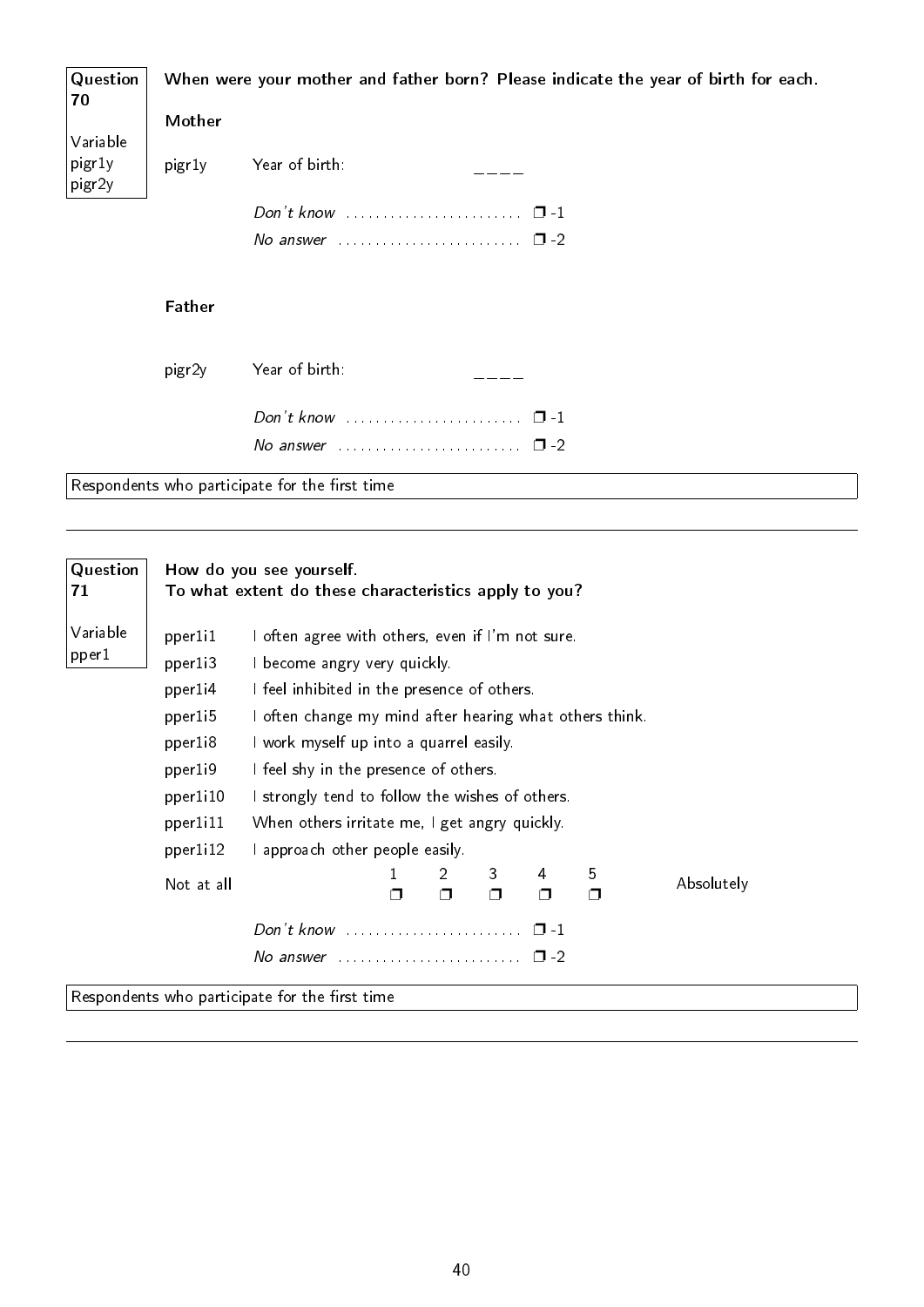| Question<br>72 | To what extent do the following statements apply to you? |                                                                    |  |  |  |  |
|----------------|----------------------------------------------------------|--------------------------------------------------------------------|--|--|--|--|
| Variable       |                                                          |                                                                    |  |  |  |  |
| pper3          | pper3i1                                                  | I am usually modest and reserved.                                  |  |  |  |  |
|                | pper3i2                                                  | I tend to criticize others.                                        |  |  |  |  |
|                | pper3i3                                                  | I complete my tasks thoroughly.                                    |  |  |  |  |
|                | pper3i4                                                  | I easily become depressed or discouraged.                          |  |  |  |  |
|                | pper3i5                                                  | I am interested in many different kinds of things.                 |  |  |  |  |
|                | pper3i6                                                  | I get enthusiastic easily and can motivate others easily.          |  |  |  |  |
|                | pper3i7                                                  | I trust others easily and believe that people are inherently good. |  |  |  |  |
|                | pper3i8                                                  | I make things comfortable for myself and tend to be lazy.          |  |  |  |  |
|                | pper3i9                                                  | I am relaxed and don't let myself be worried by stress.            |  |  |  |  |
|                | pper3i10                                                 | I am intellectual and like to contemplate things.                  |  |  |  |  |
|                | pper3i11                                                 | I tend to be "the strong and silent type."                         |  |  |  |  |
|                | pper3i12                                                 | I can be cold and distanced in my behavior.                        |  |  |  |  |
|                | pper3i13                                                 | I am proficient and work quickly.                                  |  |  |  |  |
|                | pper3i14                                                 | I worry a lot                                                      |  |  |  |  |
|                | pper3i15                                                 | I am very imaginative.                                             |  |  |  |  |
|                | pper3i16                                                 | l am extroverted.                                                  |  |  |  |  |
|                | pper3i17                                                 | I can be gruff and dismissive with others.                         |  |  |  |  |
|                | pper3i18                                                 | I make plans and carry them out.                                   |  |  |  |  |
|                | pper3i19                                                 | I easily become nervous and insecure.                              |  |  |  |  |
|                | pper3i20                                                 | I appreciate artistic and aesthetic impressions.                   |  |  |  |  |
|                | pper3i21                                                 | I am hardly interested in art.                                     |  |  |  |  |
|                |                                                          |                                                                    |  |  |  |  |
|                |                                                          |                                                                    |  |  |  |  |
|                |                                                          | Neither correct nor incorrect □ 3                                  |  |  |  |  |
|                |                                                          |                                                                    |  |  |  |  |
|                |                                                          | Absolutely correct  05                                             |  |  |  |  |
|                |                                                          | $\Box$ -1                                                          |  |  |  |  |
|                |                                                          |                                                                    |  |  |  |  |

 $\sqrt{\frac{1}{1-\frac{1}{1-\frac{1}{1-\frac{1}{1-\frac{1}{1-\frac{1}{1-\frac{1}{1-\frac{1}{1-\frac{1}{1-\frac{1}{1-\frac{1}{1-\frac{1}{1-\frac{1}{1-\frac{1}{1-\frac{1}{1-\frac{1}{1-\frac{1}{1-\frac{1}{1-\frac{1}{1-\frac{1}{1-\frac{1}{1-\frac{1}{1-\frac{1}{1-\frac{1}{1-\frac{1}{1-\frac{1}{1-\frac{1}{1-\frac{1}{1-\frac{1}{1-\frac{1}{1-\frac{1}{1-\frac{1}{1-\frac{1}{1-\frac{1}{1-\frac{1}{1-\frac{1}{1-\frac$